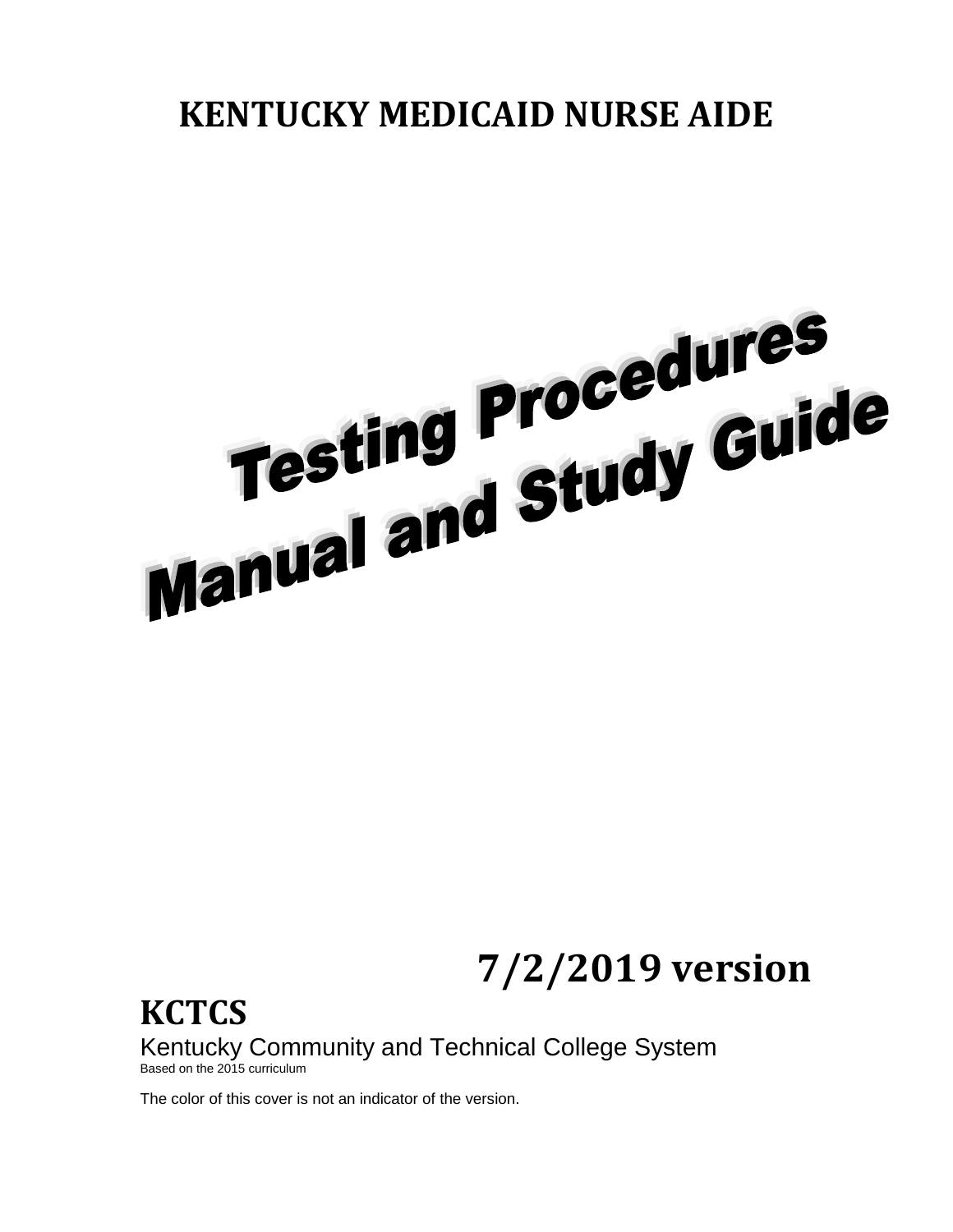| <b>Title</b>                                                        | Page                 |
|---------------------------------------------------------------------|----------------------|
| Introductions                                                       | 3                    |
| <b>Nurse Aide Website</b>                                           | 3                    |
| <b>Medicaid Nurse Aide Test Coordinators</b>                        | $3 - 4$              |
| <b>OBRA</b>                                                         | $\overline{5}$       |
| <b>Competency Evaluation</b>                                        | $5 - 6$              |
| Reimbursements                                                      | 6                    |
| Records                                                             | $6 - 7$              |
| Post-Test Survey                                                    | $\overline{7}$       |
| Nurse Aide Competency Grade Appeal Process                          | $\overline{7}$       |
| <b>Task List for Nurse Aide</b>                                     | $8 - 9$              |
| <b>Curriculum Cross-Walk</b>                                        | 9                    |
| Tips for the Written Test                                           | 10                   |
| <b>Sample Written Test Items</b>                                    | 11                   |
| <b>Tips for the Skills Test</b>                                     | $\overline{1}$ 2 -13 |
| <b>Skills for Performance Test</b>                                  |                      |
| Applying an Adult Brief                                             | 14                   |
| Applying Knee High Elastic Stockings                                | 15                   |
| Assist with Dressing & Undressing (Hemi-technique)                  | 16                   |
| Bed Bath - Full                                                     | $17 - 18$            |
| Assisting with the Partial Bed Bath                                 | 19                   |
| Bed Making - Occupied - w/ fitted sheets                            | $20 - 21$            |
| Bed Making - Unoccupied/Closed - w/ fitted sheets                   | 22                   |
| <b>Catheter Care</b>                                                | 23                   |
| Clearing the Obstructed Airway - The Conscious Adult                | 24                   |
| <b>Denture Care</b>                                                 | 25                   |
| Donning and Doffing Personal Protective Equipment for Contact Prec. | 26                   |
| Giving Nail Care                                                    | 27                   |
| <b>Giving Female Perineal Care</b>                                  | 28                   |
| <b>Giving Male Perineal Care</b>                                    | 29                   |
| Giving the Bedpan                                                   | 30                   |
| Measure and Record Pulse, Respiration, and Blood Pressure           | 31                   |
| Positioning and Alignment - Fowler's                                | 32                   |
| Positioning and Alignment - Lateral/Side                            | 33                   |
| Positioning and Alignment - Supine                                  | 34                   |
|                                                                     | 35                   |
| Providing Mouth Care - The Unconscious Resident                     | 36                   |
| Range of Motion Exercises - Elbow                                   |                      |
| Range of Motion Exercises - Shoulder                                | 37                   |
| Range of Motion Exercises - Wrist                                   | 38                   |
| Range of Motion Exercises - Hip                                     | 39                   |
| Shaving the Person's Face with a Safety Razor                       | 40                   |
| Transferring a Resident from a Wheelchair to a bed                  | 41                   |
| Transferring a Resident to a Wheelchair                             | 42                   |
| Hand Hygiene                                                        | 43                   |
| <b>Test Administration Procedures</b>                               | $44 - 46$            |
| Notification of Test Scores                                         | 46                   |
| Renewal of Registration                                             | 46                   |
| Nurse Aide State-Registered Card                                    | 47                   |
| KRS 216.789 Prohibition Against Employing Certain Felons            | 47                   |
| <b>Study Guide Changes - Version Updates</b>                        | 47 - end             |

# **TABLE OF CONTENTS**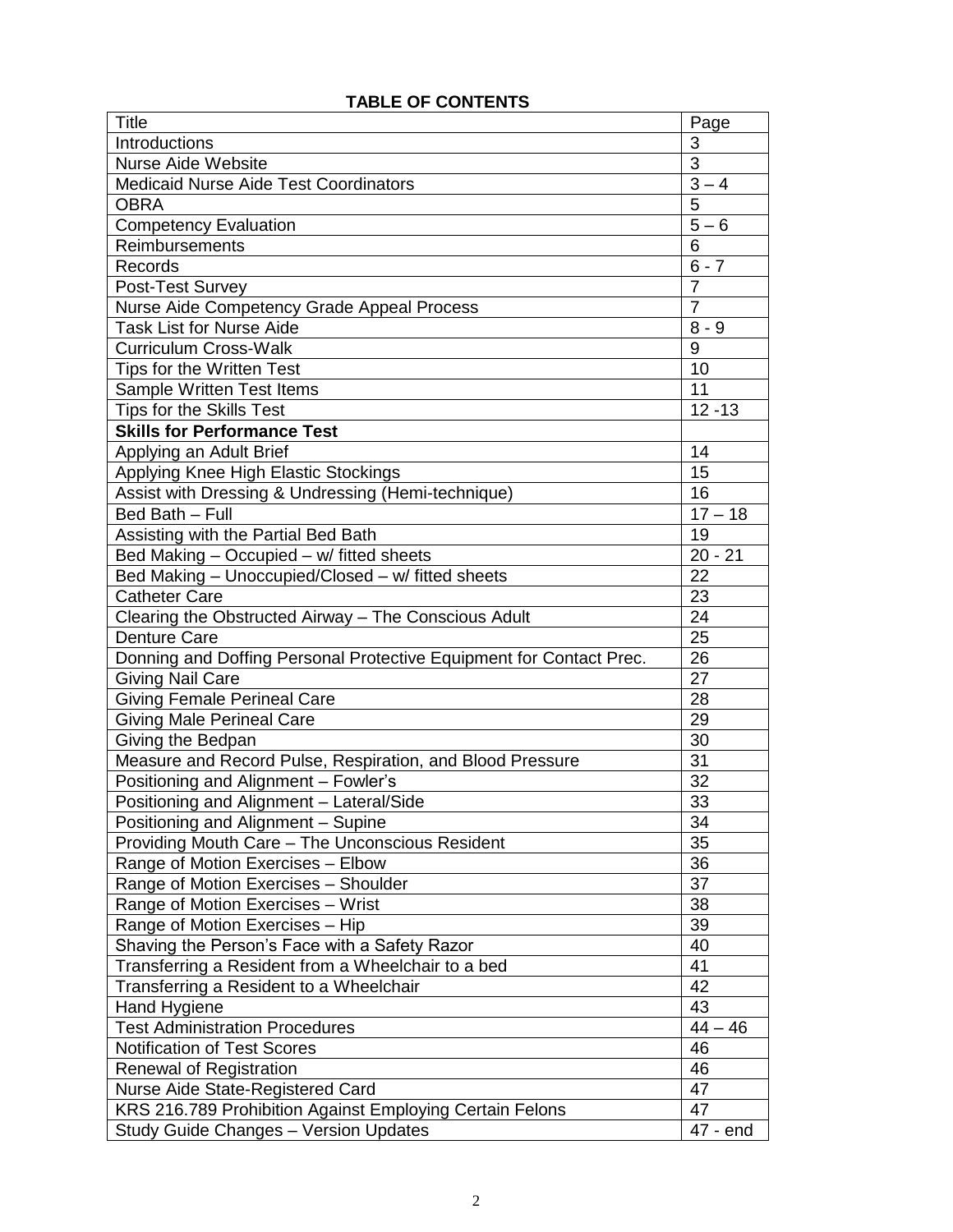# **INTRODUCTION**

This handbook is designed to provide nurse aide test candidates and nurse aide educators with general information about Kentucky's Nurse Aide Testing Program (KNAT). Any questions relating to the information in this handbook may be addressed to your local Medicaid Nurse Aide Coordinator.

There are three approved texts for the nurse aide training program. Each of the following textbooks and workboks must be used in its most recent edition:

- Mosby's Textbook for Long-Term Care Nursing Assistants
- Hartman Publishing: Nursing Assistance Care: The Basics
- American Health Care Association (AHCA): How to be a Nurse Assistant

The competency evaluation is based on these texts. Each LTC **facility**-based nurse aide trainee shall acquire an individual copy of an approved text and workbook and shall not be charged for any portion of the costs incurred, including books and the competency exam.

Regardless of which textbook is used, the skills will be evaluated as written in this study guide. It is highly recommened that you refer to the study guide throughout your training to ensure you are performing all steps, but especially critical criteria as notated with an asterick (\*).

This study guide is **not** intended to be viewed as the only correct way to complete a task. However, it is to be used as a guide for test candidates to demonstrate competency of a skill with an emphasis on safety and infection control. Points will be awarded or deducted based on each step of each skill as outlined in this study guide.

#### **NURSE AIDE WEBSITE**

The nurse aide website is located at [https://nurseaide.kctcs.edu.](https://nurseaide.kctcs.edu/) This website contains valuable information for nurse aide students, test candidates, instructors, and facilities. This web address may be freely distributed

The website contains, but is not limited to, such information as:

Nurse Aide Study Guide Updates from the Publishers to the Textbooks Medicaid Services Manual Contact Information for the KNAT Regional Coordinators

Content is updated on a regular basis. **Nurse Aide trainers are mandated to provide each student a copy of the most current version of the study guide at no charge. The study guide becomes the property of the nurse aide student. Test candidates will be tested using skills from the most recent study guide regardless of when training was completed. It is the test candidate's responsibility to check for updates and changes prior to testing.**

**Test candidates may schedule their assessment at ANY testing location. Test candidates are not mandated to use any particular testing facility regardless of where they received their training.**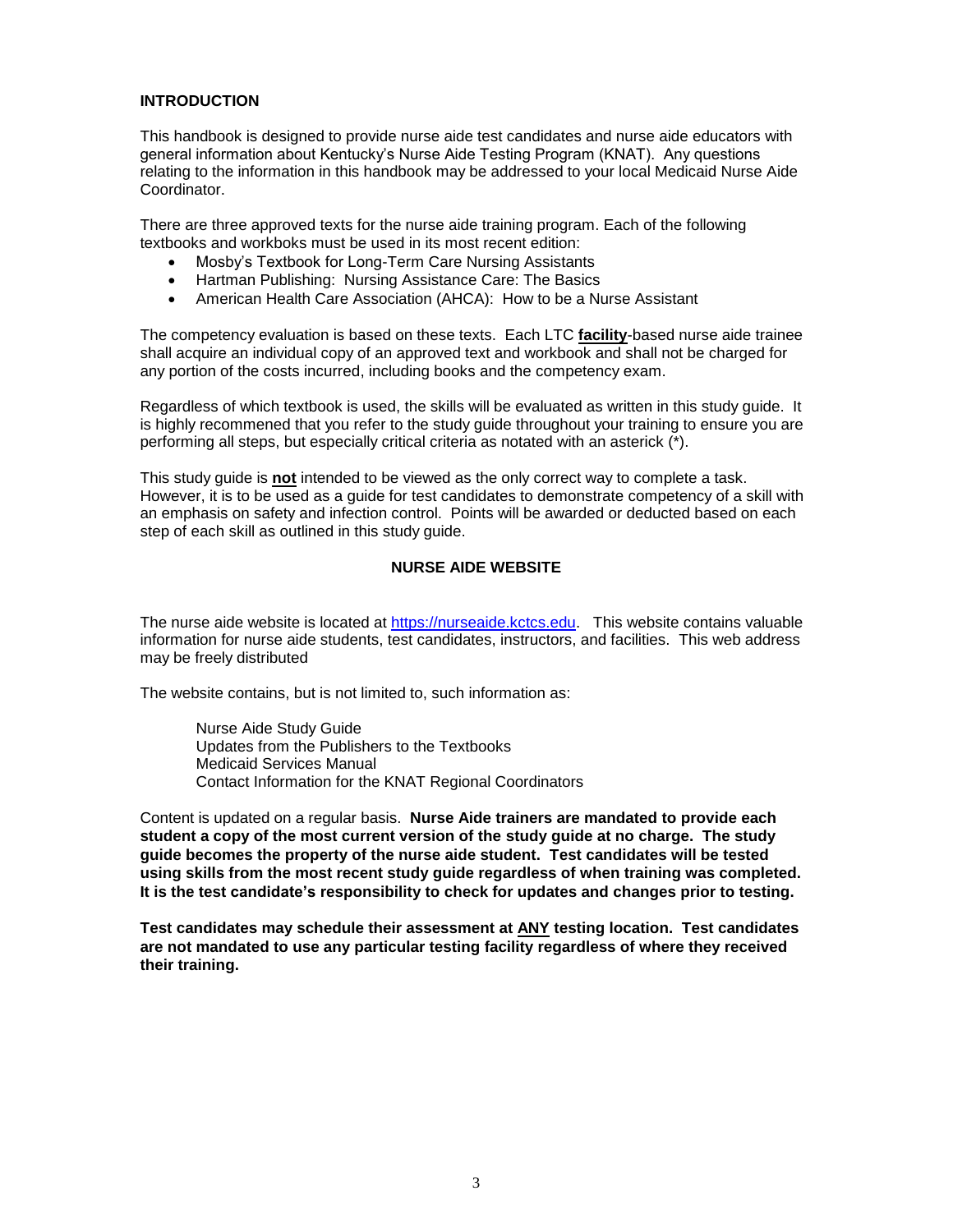#### **MEDICAID NURSE AIDE TEST COORDINATORS**

Gwen Duncan West Kentucky Community & Technical College 4810 Alben Barkley Drive PO Box 7380 Paducah, KY 42002-7408 (270) 534-3888 (270) 238-6148 SECURE FAX wkctcnurseaide@kctcs.edu

Nancy Propes Madisonville Community College Health Campus 750 N. Laffoon Street Madisonville, KY 42431 (270) 824-1804 (270) 824-1872 SECURE FAX [mccnurseaide@kctcs.edu](mailto:mccnurseaide@kctcs.edu)

Danielle Staples Owensboro Community & Technical College 4800 New Hartford Road Owensboro, KY 42301-3744 (270) 686-3797 (877) 590-7965 SECURE FAX [octcnurseaide@kctcs.edu](mailto:octcnurseaide@kctcs.edu)

Jessica Davidson Southcentral Kentucky Community & Technical College 129 State Avenue Glasgow, KY 42141

Erika Wood (270) 901-1202 (270) 592-0001 SECURE FAX [skynurseaide@kctcs.edu](mailto:skynurseaide@kctcs.edu)

Terri Ratliff Ashland Comm. & Tech College 1400 College Dr Ashland, KY 41101 (606) 326-2465 (606) 722-0200 SECURE FAX [actcnurseaide@kctcs.edu](mailto:actcnurseaide@kctcs.edu)

Judy Salyer Big Sandy Comm. & Tech College 120 S. Riverfill Drive Pikeville, KY 41501 (606) 606-218-1256 (859) 878-2043 SECURE FAX [bsctcnurseaide@kctcs.edu](mailto:Sgoforth0009@kctcs.edu)

Stephanie Bennett Elizabethtown Comm. & Tech. College 620 College Street Road Elizabethtown, KY 42701 Admin. Assistant: Carla Allen (270) 769-2371 (270) 766-5276 SECURE FAX [ectcnurseaide@kctcs.edu](mailto:carlam.allen@kctcs.edu)

Kim McGovern Henderson Community College 2660 South Green St. Henderson, KY 42420 (270) 831-9734 (859) 568-8355 SECURE FAX [henccnurseaide@kctcs.edu](mailto:deborah.long@kctcs.edu)

Sheri Pullin Hopkinsville Community College 720 North Dr. Hopkinsville, KY 42240 (270) 707-3860 (270) 707-3989 FAX [hopccnurseaide@kctcs.edu](mailto:hopccnurseaide@kctcs.edu)

Dallas McKinley Jefferson Community & Tech College 109 E. Broadway – HSH Room 450 Louisville, KY 40202

Ashley Clark (502) 213-2316 (502) 483-0001 SECURE FAX [jctcnurseaide@kctcs.edu](mailto:jctcnurseaide@kctcs.edu)

Reva Stroud Gateway Community & Technical College Edgewood Campus 790 Thomas Moore Parkway Edgewood, KY 41017 (859) 815-7643 (859) 479-0179 SECURE FAX [gctcnurseaide@kctcs.edu](mailto:gctcnurseaide@kctcs.edu)

Sally Parker Maysville Community & Technical College 1755 US Hwy. 68 Maysville, KY 41056 (606) 759-7141 (606) 731-0052 SECURE FAX [mctcnurseaide@kctcs.edu](mailto:mctcnurseaide@kctcs.edu)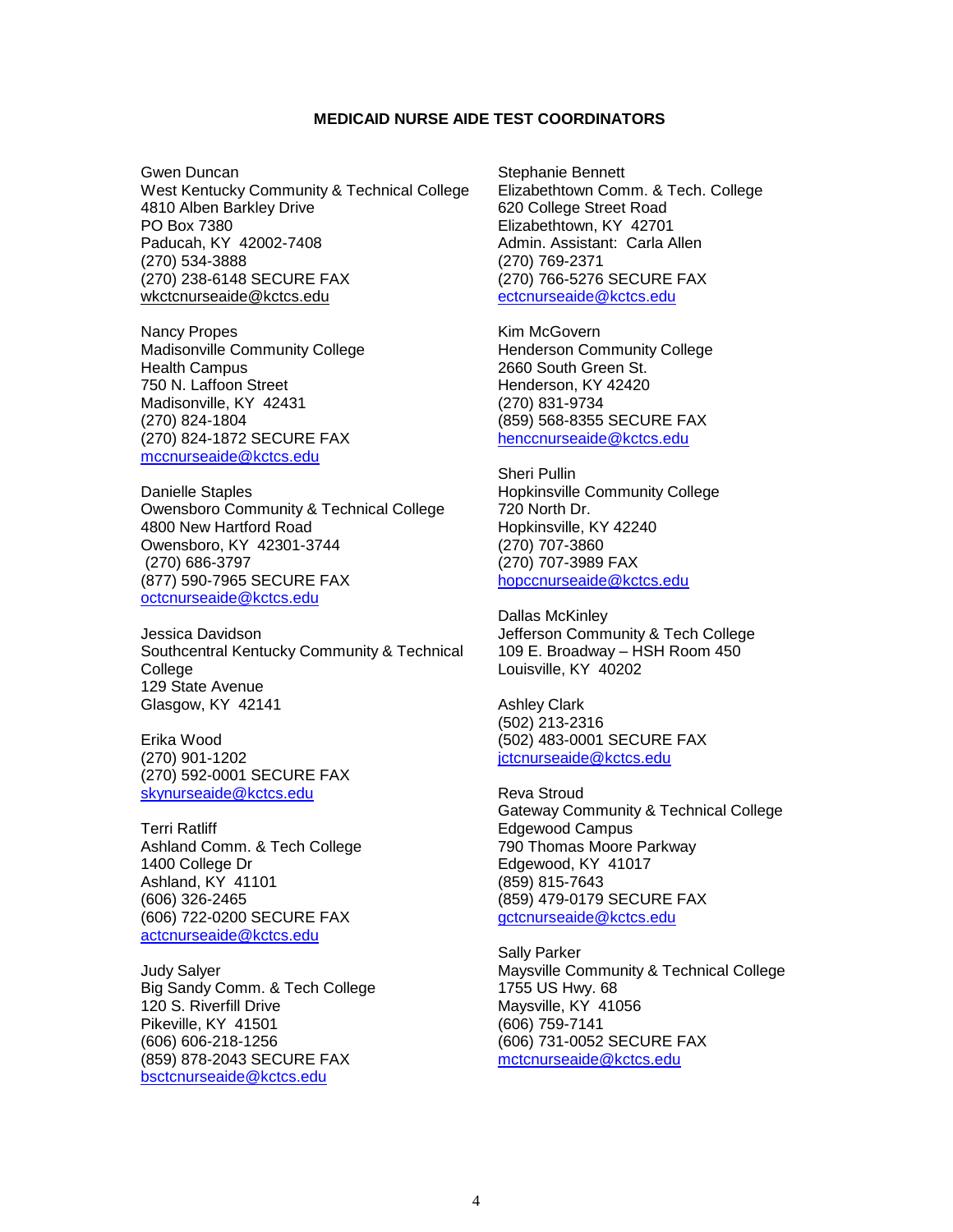# **MEDICAID NURSE AIDE TEST COORDINATORS** (Continued)

Ludrenia Hagans-Shepherd Hazard Community & Tech College 101 Vo-Tech Drive Hazard, KY 41701 (606) 487-3382 ext 73382 (606) 439-0206 SECURE FAX [hctcnurseaide@kctcs.edu](mailto:hctcnurseaide@kctcs.edu)

Jennifer Nolan Southeast Kentucky Community & Tech College Pineville Campus 10350 US HWY 25E Pineville, KY 40977 (606) 248-2159 (606) 641-0011 SECURE FAX [skctcnurseaide@kctcs.edu](mailto:jennifer.nolan@kctcs.edu)

Frances Beaty Somerset Community College 808 Monticello St. Somerset, KY 42501 (606) 451-6947 (606) 981-0047 SECURE FAX [sccnurseaide@kctcs.edu](mailto:sccnurseaide@kctcs.edu)

Bluegrass Community & Tech. College District 164 Opportunity Way Lexington, KY 40511-2623 (866) 788-5173 SECURE FAX

Janie Thompson 859-246-4640

[bctcnurseaide@kctcs.edu](mailto:bll-nurseaidetesting@kctcs.edu) 859-246-6723 The Bluegrass District covers Lexington, Danville, Lawrenceburg, and Winchester

## **MEDICAID NURSE AIDE TRAINING**

# **OBRA**

The nursing home reform provisions of the Omnibus Budget Reconciliation Act (OBRA) (42USC139 6 R) of 1987 established a requirement for a nurse aide training and competency evaluation program for nurse aides who are employed by nursing facilities. Cabinet for Health and Family Services, Department for Medicaid Services is the appointed regulatory authority.

A nurse aide is defined as any individual including a nursing student, medication aide and one employed through a nursing pool, providing nursing or nursing related services to facility residents, who is not a licensed health professional or volunteer. There is a requirement for a registry of all individuals who have satisfactorily completed a nurse aide training and competency evaluation program, or a nurse aide competency evaluation. The registry shall be established and shall be maintained by the Kentucky Board of Nursing.

In addition to the names of individuals having satisfactorily completed the nurse aide training and competency evaluation program, the registry shall include information addressing any State findings concerning any individual resident abuse or neglect or misappropriation of resident's property, and a brief statement (if any) by the aide disputing the findings.

## **COMPETENCY EVALUATION**

The Kentucky Community and Technical College System (KCTCS) has responsibility for the final written or oral examination and the skills demonstration aspect of the competency evaluation. The test questions are developed based on the State-approved curriculum with input from members of the Nurse Aide Training Advisory Committee. The test is validated by KCTCS to ensure its reflection of the material presented in the training. KCTCS also has responsibility to maintain the integrity of the test and the individual examinations.

The oral examination may be substituted for the written examination for persons with a documented limitation of literacy skills.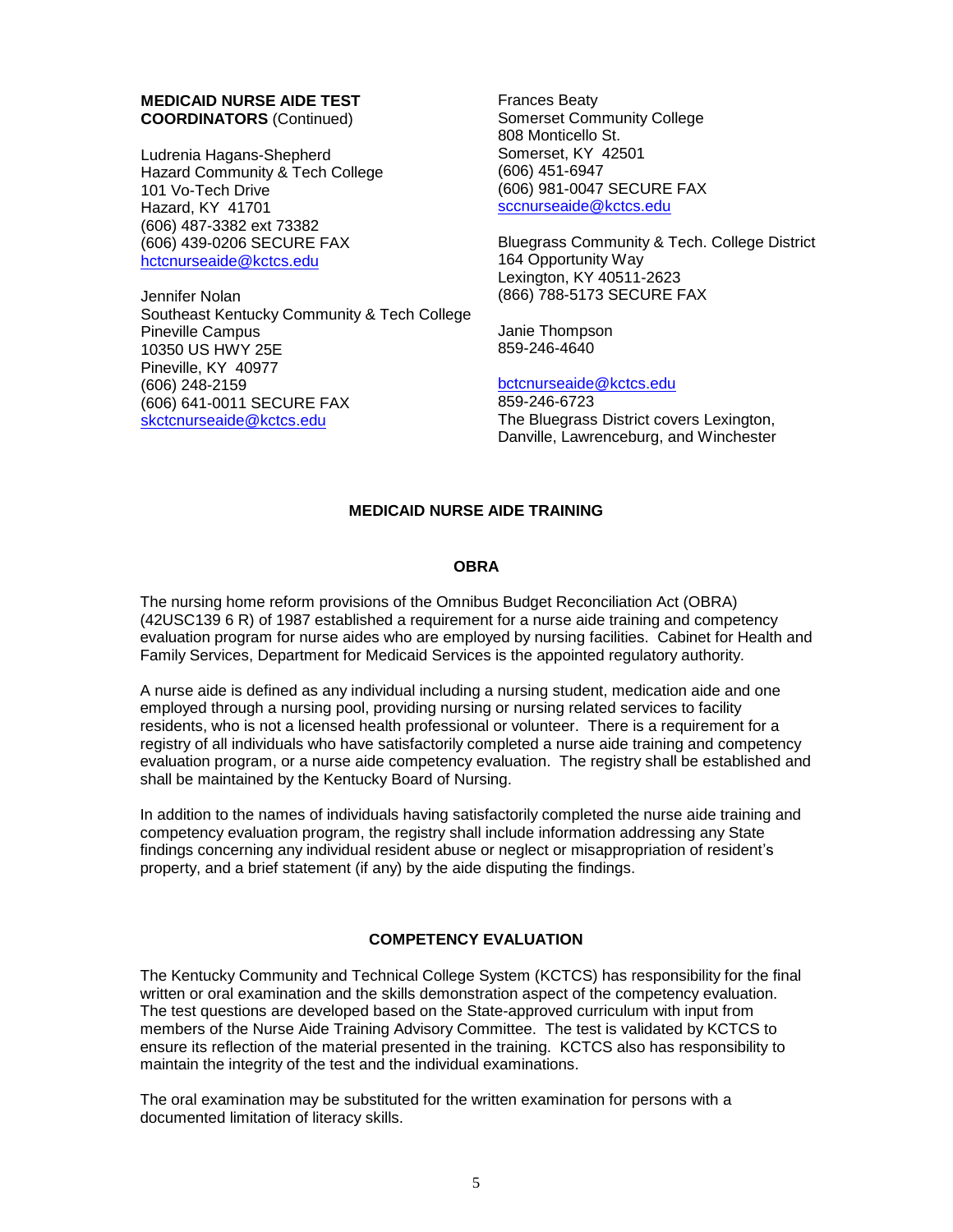The skills-demonstration aspect of the examination must consist of a minimum performance of five (5) skills. These five (5) skills are randomly selected from a pool of evaluation items.

If a student has a disability, an alternate form of the test may be administered. The alternate form of the test must be requested by the nurse test candidate. This request must be submitted on the appropriate form obtained from your regional KNAT coordinator at least 2 weeks prior to the test date.

**LATEX ALLERGY**: If a student has a latex allergy, non-latex gloves may be requested by the nurse aide test candidate. This request must be submitted to the KNAT coordinator at least 2 weeks prior to the test date.

To satisfactorily complete the evaluation, the student must:

- 1. Make a score of at least 70% (raw score of 52 or higher) on the 75 multiple-choice written examination; and
- 2. Must successfully demonstrate at least five (5) procedures under the observation of an examiner, with 70% accuracy. Some steps on some of the procedures are considered critical. These steps must be performed with 100% accuracy. An asterisk has denoted these steps.

A test candidate, who fails either part of the examination, may reschedule to take the exam at the next available test date. If the test candidate fails the written test but passes the performance test, the candidate must repeat the written test only. If the test candidate fails the performance test but passes the written test, the test candidate is required to repeat the performance test including all five skills. An employed individual has only three (3) opportunities to pass the test within the initial four (4) month employment period. An individual not currently employed in longterm care has three (3) opportunities to successfully complete the competency evaluation and be placed on the registry within one year of completion of training. (This includes nursing students, also.)

To apply for the competency evaluation program (CEP) a candidate must contact the health care facility administrator, who will then contact the Medicaid nurse aide test coordinator at the nearest test site. Nursing students and unemployed individuals with documentation of approved training (i.e. transcript of fundamentals, letter from training program, which includes verification of clinical training component, etc.) may apply for the CEP by contacting a Medicaid nurse aide test coordinator listed on pages 4 – 5 of this study guide. Health Science students may apply for the CEP after successfully completing the Medicaid nurse aide curriculum in an approved training site.

## **REIMBURSEMENTS**

Nurse Aides that meet **all** the following criteria **may** be entitled to reimbursement of a **portion** of your expenses to complete a nurse aide training program:

- If not employed by a long term care facility or received an offer of employment from a long term care facility on the first day you start a nurse aide training program
- have incurred out-of-pocket expenses for a nurse aide training program
- become employed or receives an offer of employment from a long term care facility within twelve (12) months of completing a nurse aide training program

**All** questions about reimbursements are to be directed to your Long Term Care Facility Administration after you become employed or receive an offer of employment. Your facility would be required to submit a MAP-576 to the Kentucky Department for Medicaid Services if you qualify.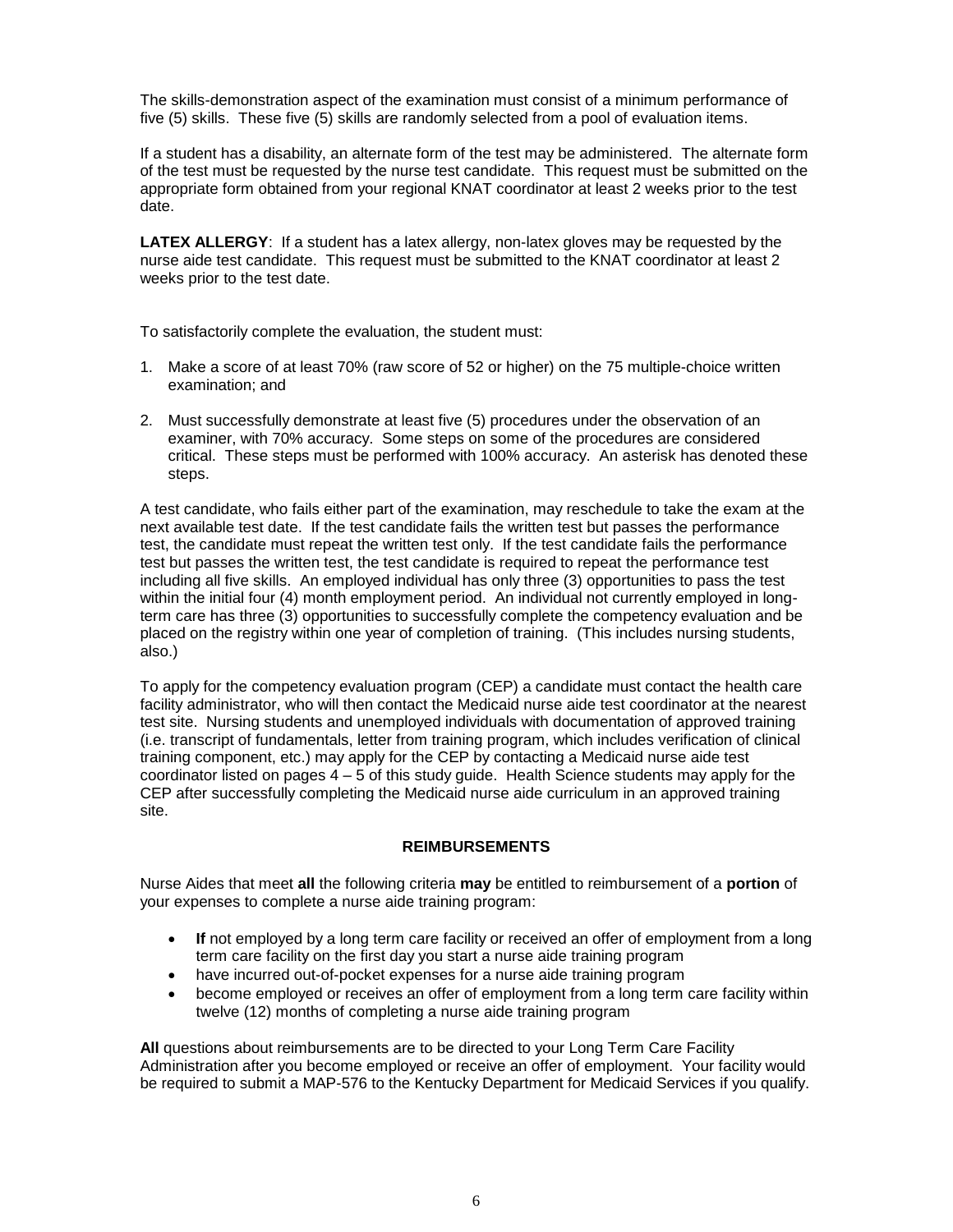## **RECORDS**

Within thirty (30) days of satisfactory completion of the competency evaluation, KCTCS shall forward to the Kentucky Nurse Aide Registry, the name and social security number, address and test date of students who have successfully completed the competency evaluation.

The student, the nursing facility administrator, the training instructor, and the test coordinator will be advised in writing by KCTCS, of the competency evaluation (test) results.

The Kentucky Board of Nursing shall maintain, on the registry, the name of each student who has successfully completed the competency evaluation.

> Registry toll free – Nurse Aides: 888-530-1919 Online verification: <https://kbn.ky.gov/knar/Pages/verifications.aspx> Registry (toll) - 502-429-3347

## **Post-Test Survey**

As a nurse aide test candidate, your feedback is critical to reviewing and improving the testing experience. Please take a few minutes to complete a short and anonymous survey after you complete your testing appointment. The survey is located at [http://kctcs.nurseaide.sgizmo.com/s3.](http://kctcs.nurseaide.sgizmo.com/s3)

## **Nurse Aide Competency Grade Appeal Process**

A formal process has been established for test takers to appeal their grades on the competency evaluation.

When an appeal is filed one of two actions must be proven in order for the grade to be changed. You must prove one of the following:

> • Inadequate Consideration – this means there was a proven problem with the evaluation,

> > **or**

• Breech of Procedure – this means the test center did not follow protocol.

When filing an appeal, please make sure to explain in detail why you are contesting your grade.

To review the current process and how to proceed, please visit [https://nurseaide.kctcs.edu/nurse-aide-resources/student-resources.aspx.](https://nurseaide.kctcs.edu/nurse-aide-resources/student-resources.aspx)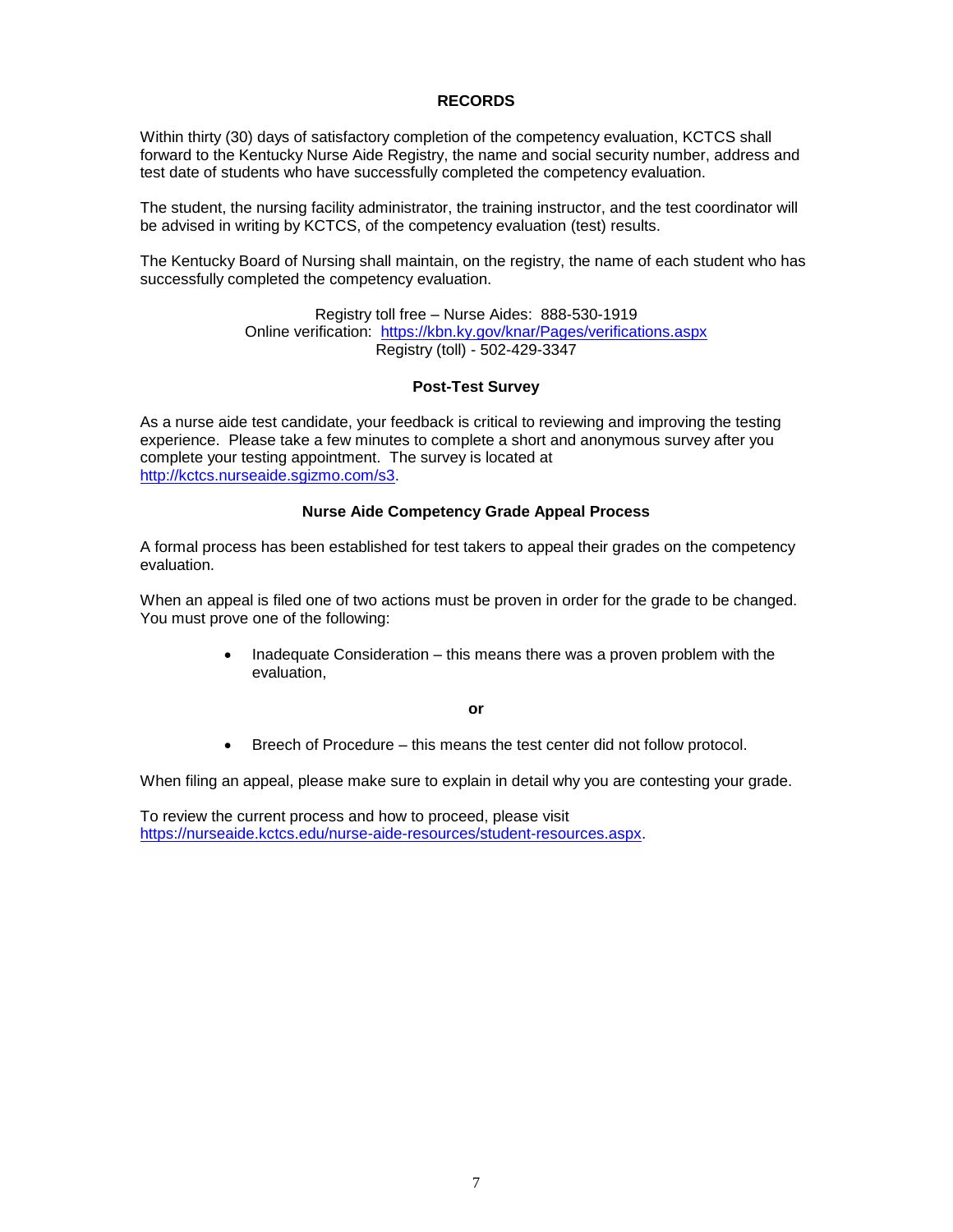The Kentucky Medicaid Nurse Aide Test consists of seventy-five (75) written multiple-choice test items, which are taken from the following task list.

# **TASK LIST FOR MEDICAID NURSE AIDE**

| Task                                                                           |
|--------------------------------------------------------------------------------|
| 1. Practice good personal hygiene                                              |
| 2. Maintain good personal health                                               |
| 3. Exhibit acceptable behavior                                                 |
| 4. Work cooperatively with others                                              |
| 5. Maintain confidentiality                                                    |
| 6. Observe the Resident's Rights                                               |
| 7. Identify and report abuse or neglect to appropriate person                  |
| 8. Use plan of care to meet resident's needs                                   |
| 9. Communicate with resident, family, and staff                                |
| 10. Assist resident in use of intercom/call system/telephone                   |
| 11. Report observations/information to appropriate personnel                   |
| 12. Recognize health problems related to the aging process                     |
| 13. Recognize needs of the resident with cognitive impairment                  |
| 14. Assist with providing recreational activities for the resident             |
| 15. Assist with giving postmortem care                                         |
| 16. Follow standard precautions & bloodborne pathogens standard                |
| 17. Hand Hygiene                                                               |
| 18. Provide for environmental safety                                           |
| 19. Adjust bed and side rails                                                  |
| 20. Assist with application of protective devices                              |
| 21. Report unsafe conditions to appropriate person                             |
| 22. Assist with care of resident with oxygen                                   |
| 23. Follow fire and disaster plan                                              |
| 24. Assist resident who has fallen                                             |
| 25. Assist resident who has fainted                                            |
| 26. Assist resident who is having a seizure                                    |
| 27. Clear the obstructed airway - the conscious adult                          |
| 28. Using elevation, direct pressure, and pressure points to control bleeding  |
| 29. Serve meals and collect trays                                              |
| 30. Recognize diet modifications/restrictions                                  |
| 31. Check food tray against diet list                                          |
| 32. Feed or assist resident in eating                                          |
| 33. Administer after meal care                                                 |
| 34. Record and report intake and output                                        |
| 35. Give bed bath                                                              |
| 36. Assisting with the partial bath                                            |
| 37. Assist resident with tub bath                                              |
| 38. Assist resident with shower<br>39. Make unoccupied (closed) bed            |
| 40. Make occupied bed                                                          |
| 41. Perform or assist in performing oral hygiene for the conscious/unconscious |
| resident                                                                       |
| 42. Assist with or shave resident                                              |
| 43. Give backrub                                                               |
| 44. Give perineal care                                                         |
| 45. Shampoo/groom hair                                                         |
| 46. Give nail care                                                             |
| 47. Assist resident with dressing and undressing                               |
| 48. Provide urinary catheter care                                              |
|                                                                                |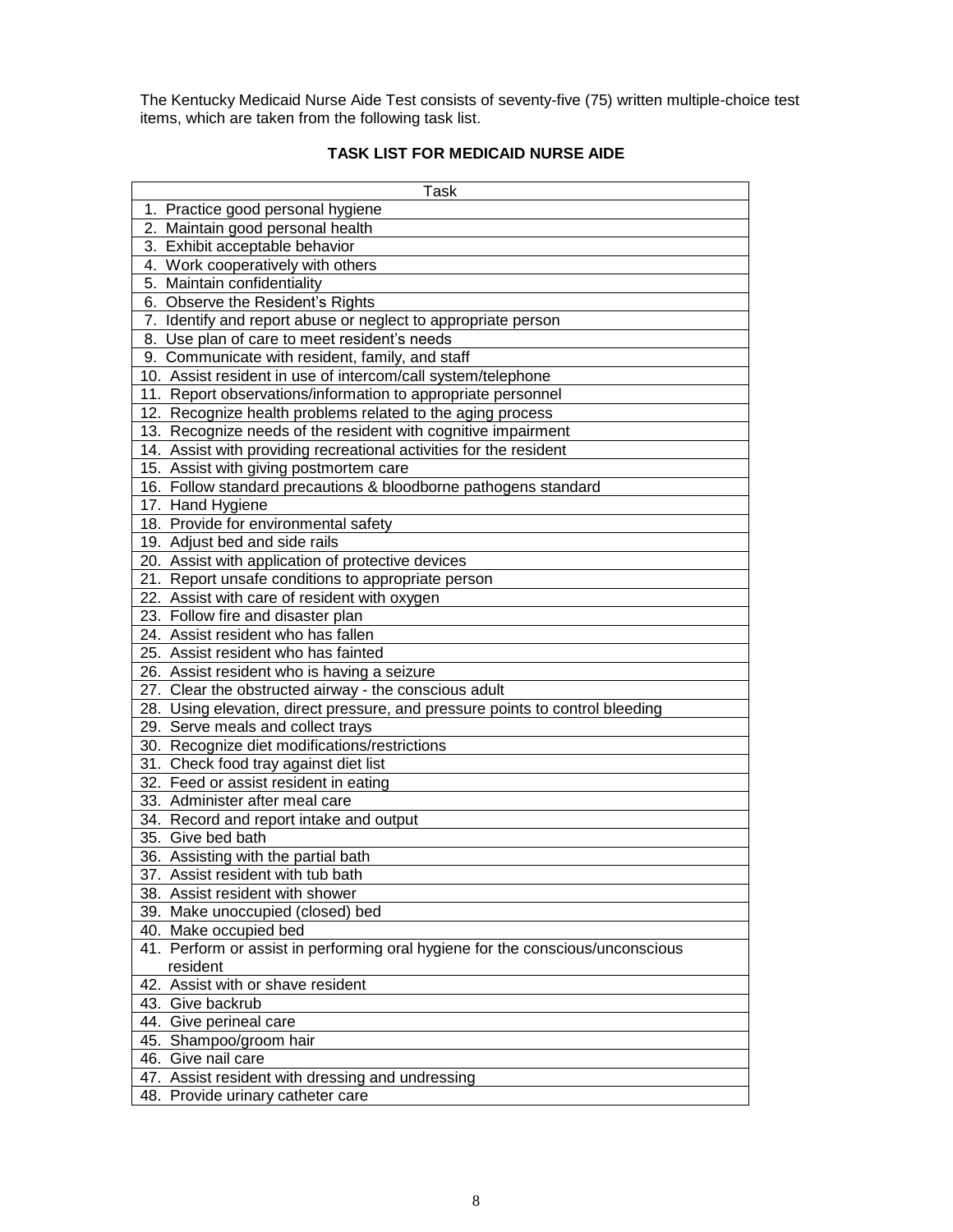# **TASK LIST FOR MEDICAID NURSE AIDE** (Continued)

| Task                                                                                   |
|----------------------------------------------------------------------------------------|
| 49. Provide care for the urinary incontinent resident - to include incontinence briefs |
| 50. Provide care for the bowel incontinent resident                                    |
| 51. Assist resident in bladder retraining                                              |
| 52. Assist resident in bowel retraining                                                |
| 53. Assist resident in using bedpan/urinal                                             |
| 54. Assist with enema administration                                                   |
| 55. Collect routine/clean catch urine specimen                                         |
| 56. Collect stool specimen                                                             |
| 57. Collect sputum specimen                                                            |
| 58. Use good body mechanics                                                            |
| 59. Perform or assist with range of motion exercises                                   |
| 60. Turn and position the resident in bed                                              |
| 61. Transfer resident to and from bed/chair                                            |
| 62. Use a mechanical lift to transfer resident                                         |
| 63. Apply and use gait belt                                                            |
| 64. Assist resident with standing/walking                                              |
| 65. Assist resident in using cane/walker                                               |
| 66. Transport resident by wheelchair                                                   |
| 67. Move resident between stretcher and bed                                            |
| 68. Assist with admission, in-house transfer, and discharge of resident                |
| 69. Measure and record resident temperature by using oral, auxiliary, rectal and       |
| tympanic routes using non-mercury glass/electronic thermometer                         |
| 70. Measure and record radial pulse                                                    |
| 71. Measure and record respiration                                                     |
| 72. Measure and record blood pressure                                                  |
| 73. Measure and record resident height/weight                                          |
| 74. Assist in prevention of pressure/circulatory ulcers                                |
| 75. Apply elastic stockings                                                            |
| 76. Donning and Doffing Personal Protective Equipment                                  |

# **CURRICULUM CROSS-WALKS**

Detailed curriculum cross-walks for all three approved textbooks are located at https://nurseaide.kctcs.edu/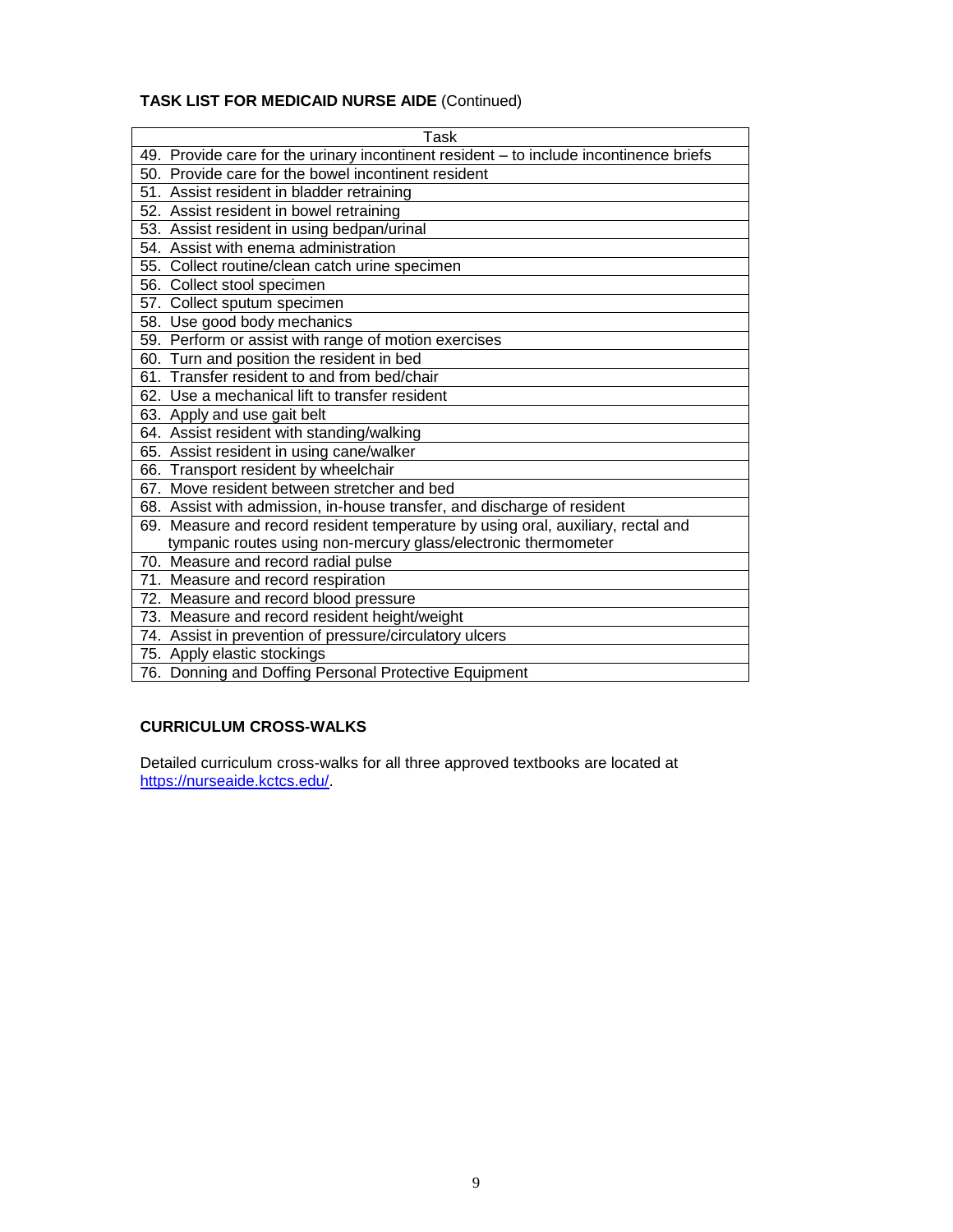#### **TIPS FOR THE WRITTEN TEST**

There are a number of skills that may help you improve your ability to take a test. Here are some tips that are strongly recommended:

Get a good night's rest before the test.

Be familiar with the test directions. If anything in the directions is not clear, ask the test administrator to clarify. You will have a few minutes to ask questions before the test begins.

Think through each question. Read each question word for word. Consider all of the answer choices. Do not choose the first answer that seems reasonable. Read and evaluate all choices to find the best answer to the question. Give careful consideration before going on to the next question, but do not spend too much time on any one question.

When selecting the best answer to a question, do not re ad too much into the questions. The questions are written to be clear and straightforward. They are not intended to be tricky or misleading.

If, after considering all answer choices, the correct answer is not clear, eliminate the choices you know are incorrect and choose from the remaining answers. You may want to review the questions after you have completed the rest of the test.

Always guess even if you cannot eliminate any of the possible responses. Every question will be scored right or wrong. Your test score is based on the number of questions answered correctly. You **do not lose** points for incorrect answers, so you will not be penalized for guessing.

After you have finished the test, review your answers. If possible, check all responses. Do not be afraid to change your answer. However, before changing your answer, consider the reason for your original answer.

Check all answers to be sure that they are correctly recorded on the answer sheet. Be sure that your answers are recorded next to the number on the answer sheet corresponding to the question number.

# **Facilities and test candidates are encouraged to schedule the test so they do not work 12 hours prior to the competency evaluation.**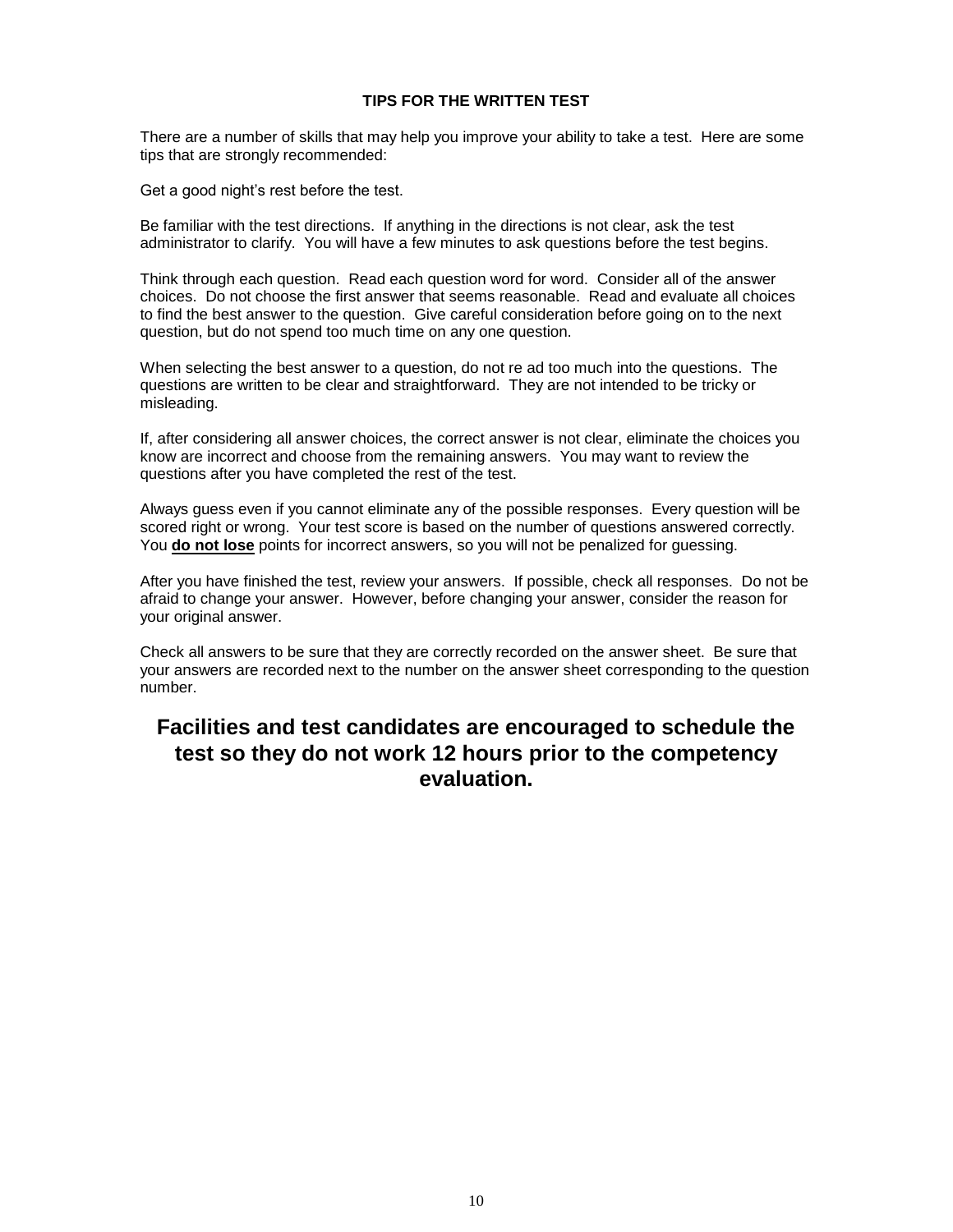# **SAMPLE WRITTEN TEST ITEMS**

#### Test Item:

1. A specimen collected by having the resident cough up a substance from the lungs and bronchial tubes is called

- A. saliva
- B. mucus
- C. sputum
- D. spit
- 2. You see bruises on a resident's face. You should notify
- A. a state agency responsible for abuse
- B. the charge nurse
- C. the family
- D. the physician

Bubble in the response for the sample written test items above

| 1. |       | ABC DE |  |
|----|-------|--------|--|
|    | ①②③④⑤ |        |  |

**2. A B C D E**  $\begin{picture}(40,4) \put(0,0){\line(1,0){0.5}} \put(15,0){\line(1,0){0.5}} \put(15,0){\line(1,0){0.5}} \put(15,0){\line(1,0){0.5}} \put(15,0){\line(1,0){0.5}} \put(15,0){\line(1,0){0.5}} \put(15,0){\line(1,0){0.5}} \put(15,0){\line(1,0){0.5}} \put(15,0){\line(1,0){0.5}} \put(15,0){\line(1,0){0.5}} \put(15,0){\line(1,0){0.5}} \put$ 



Correct Answers: 1. C 2. B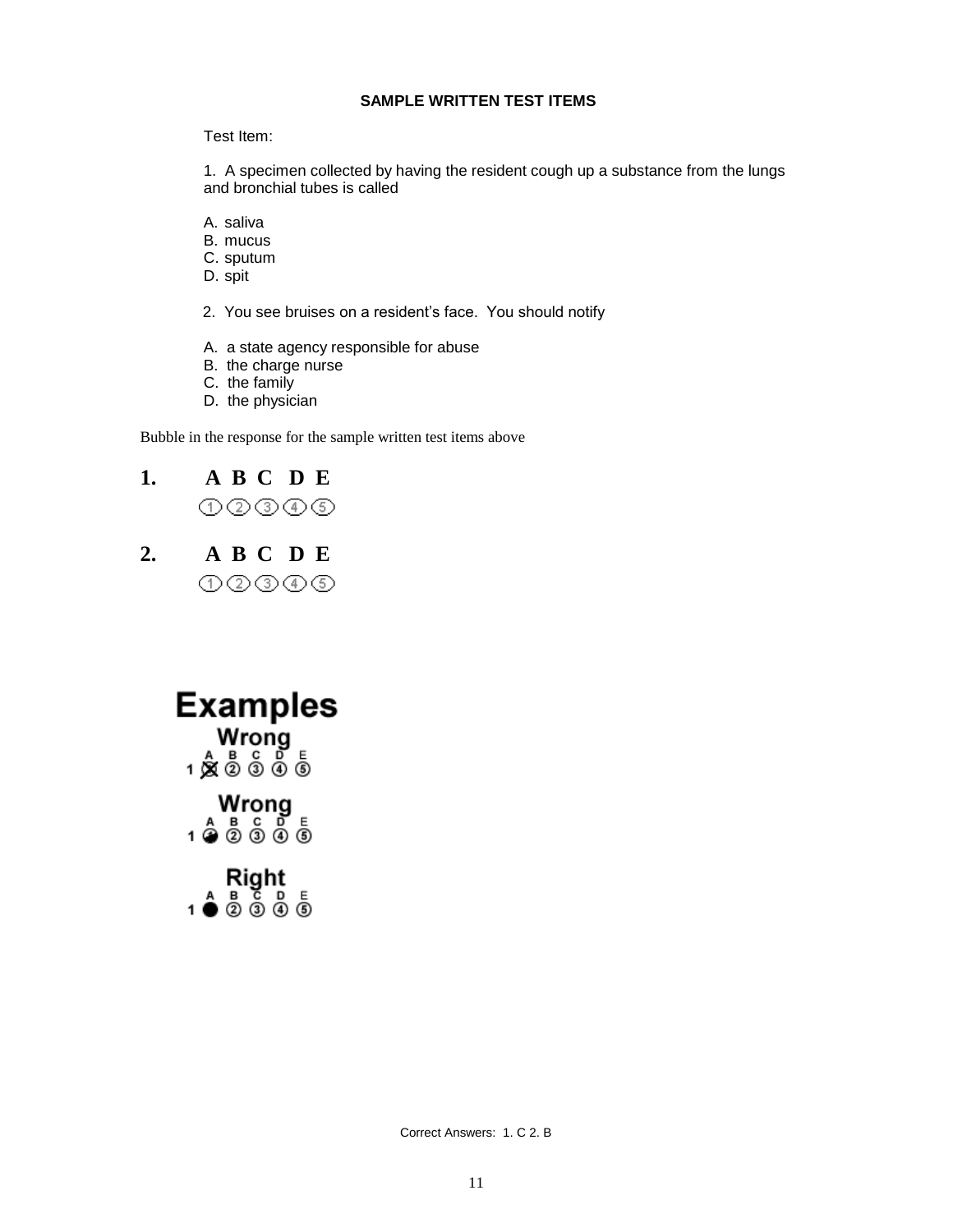# **TIPS FOR THE SKILLS TEST**

The skills demonstration aspect of the examination must consist of a minimum performance of five randomly selected skills

The following skills will be used for test purposes. At least 70% of the steps must be performed correctly in each skill. Some of the steps within a skill are considered critical and must be performed at 100% accuracy. An asterisk (\*) identifies the critical steps.

A critical step is defined as a step within a task that relates to physical safety of the resident **or nurse aide** or medical asepsis (infection control).

Sequencing of steps will not be considered critical unless it becomes a physical safety or medical asepsis violation as defined above.

The skills test is **not** designed to teach. The skills test is designed to measure competency. No help will be given.

All test candidates are expected to complete the skills in a timely manner. At the evaluator's discretion, you may be given a 5-minute warning to finish the current skill.

Evaluator interactions are very limited. You may ask your evaluators questions, but the evaluator may or may not be able to answer you.

Candidates frequently stop demonstrating skills to review the steps in their mind but the evaluators cannot read your mind or your intent at this time. You may want to verbalize those steps out loud to ensure the evaluator understands your actions. Make sure you are demonstrating each step. The same applies if you are quiet because you are finished. Please let the evaluator verbally know that you are finished with each skill.

#### **For clarification of procedures, test candidates are encouraged to refer to the procedure checklist in your workbook.**

Promoting Safety and Comfort: Bed Rails - page 156 of the approved text Safety

You raise the bed to give care. Follow these safety measures to prevent the person from falling:

- For a person who uses bed rails Always raise the far bed rail if you are working alone. Raise both bed rails if you need to leave the bedside for any reason.
- For the person who does not use bed rails Ask a co-worker to help you. The co-worker stands on the far side of the bed. This protects the person from falling.
- Never leave the person alone when the bed is raised.
- Always lower the bed to its lowest position when you are finished giving care.

# **Comfort**

The person has to reach over raised bed rails to access items on the bedside stand and overbed table. Such items include the water pitcher and cup, tissues, phone, and TV and light controls. Adjust the overbed table so it is within the person's reach. Ask if the person wants other items nearby. Place them on the overbed table too. Always make sure needed items, including the signal light, are within the person's reach.

For the purpose of testing, the resident's care plan indicates side rails are not to be used. Side rails will be raised when the bed is raised. Side rails will be lowered when the bed is lowered.

42 C.F.R 483.13(a) provides that "the resident has the right to be free from any physical or chemical restraints imposed for discipline or convenience, and not required to treat the resident's medical symptom." Centers for Medicare & Medicaid Services (CMS) defines "physical restraints" in the State Operations Manual (SOM), Appendix PP as, "any manual method or physical or mechanical device, material, or equipment attached or adjacent to the resident's body that the individual cannot remove easily which restricts movement or normal access to one's body."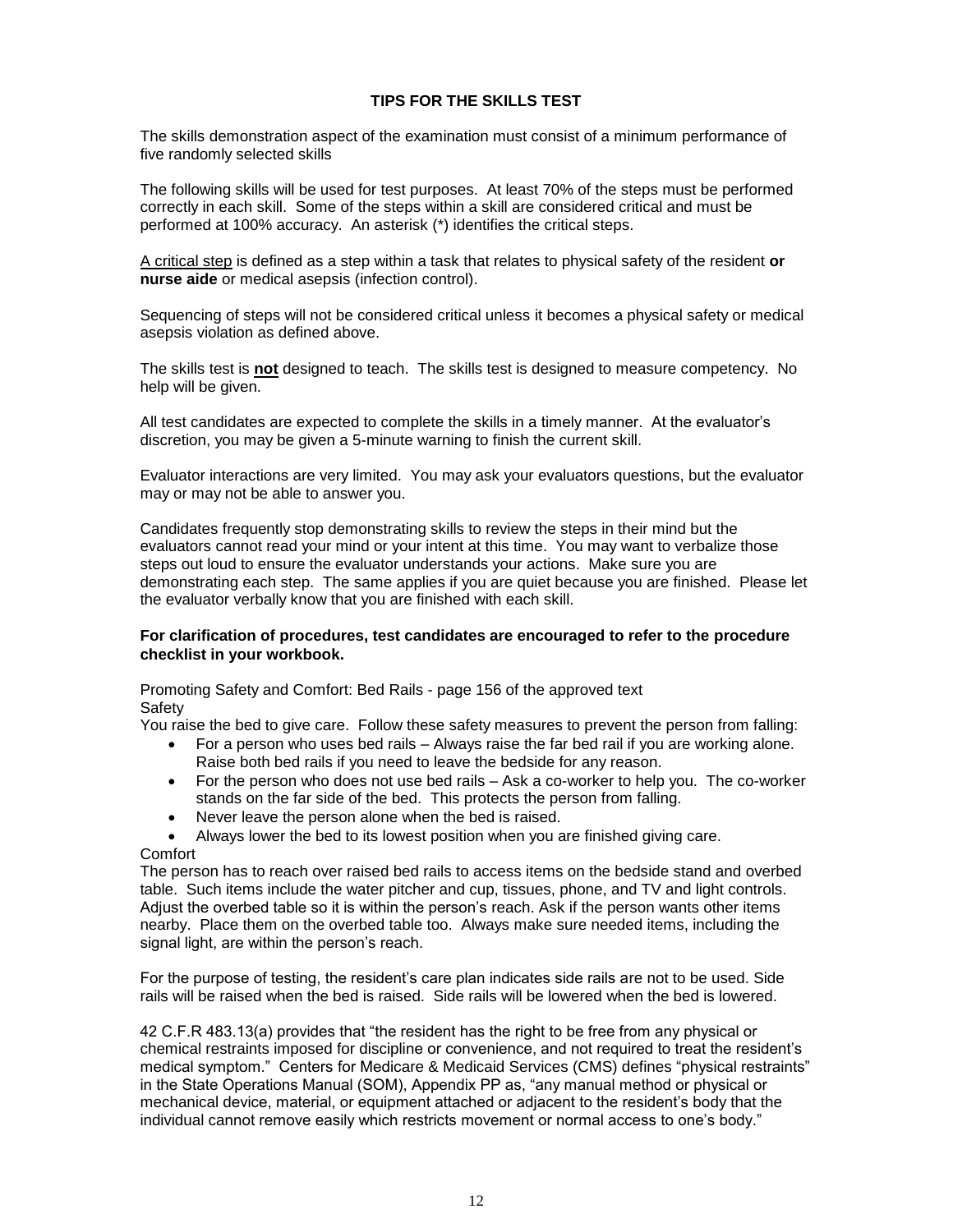You will be expected to perform the skills as you would in a nursing home setting. When water is required, water may be used. All candidates will be required to perform the Hand Hygiene skill. The evaluator will inform you after you have performed hand hygiene for the first time that you should tell him or her when you would perform hand hygiene during your performance of the rest of the skills rather than actually washing them for each skill. No other steps will give you credit for simply verbalizing to the evaluator what you would do, or for simulating the step, unless noted in this study guide next to that particular step within a skill. To receive credit for all other steps, you must actually demonstrate the step.

The test will consist of five of the 28 skills, which follow: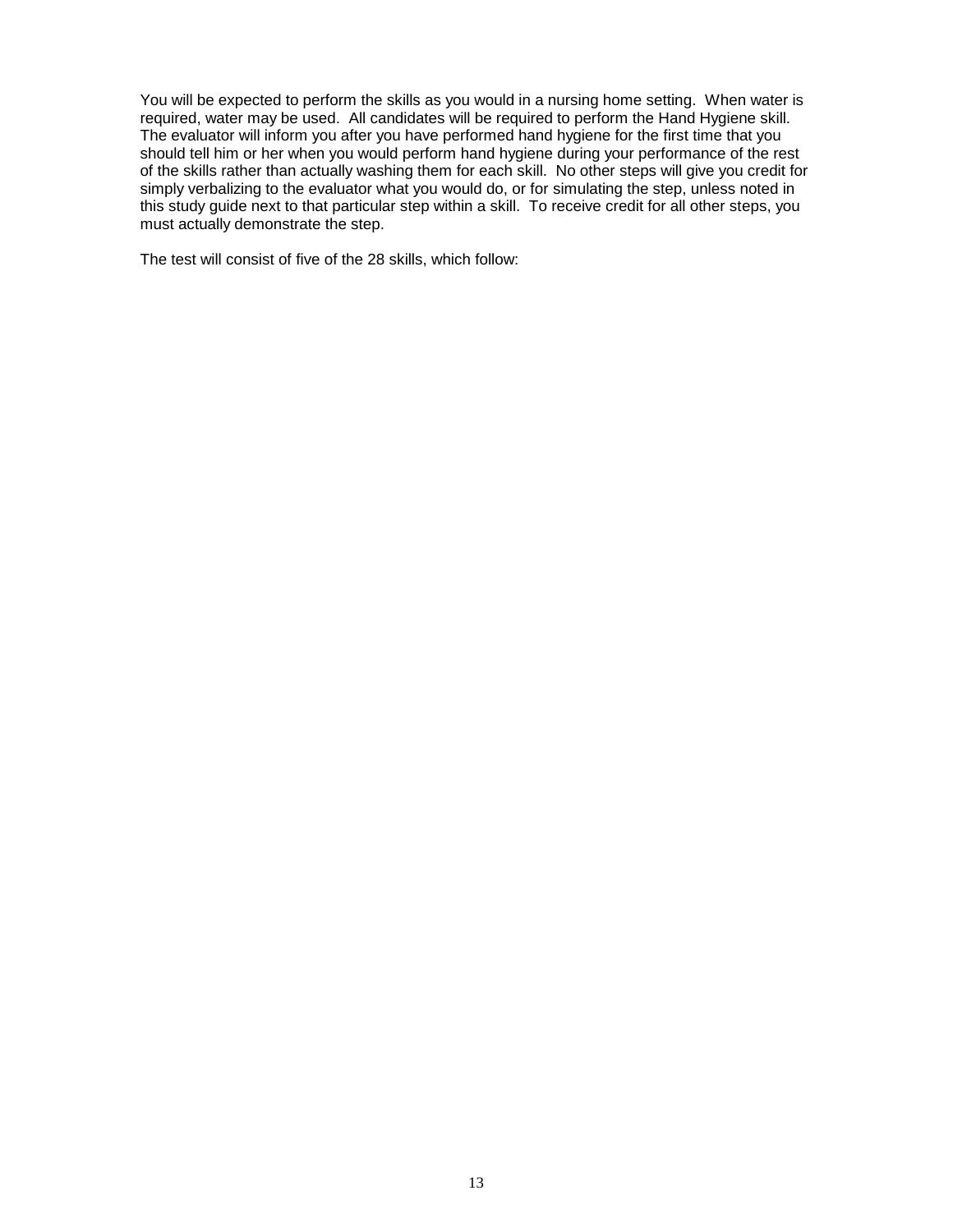#### **APPLYING AN ADULT BRIEF**

- 1. Knock before entering the room. Identify and greet resident. Explain procedure. Perform hand hygiene. Provide for privacy.
- \*2. Resident's skin is protected from tearing/shearing throughout the skill.
- 3. Fill the wash basin with warm water or obtain wipes (may verbalize)
- \*4. Raise side rails. Raise bed to the best level for good body mechanics.
- 5. Lower the side rail nearest you. Position the resident in supine position, drape with a bath blanket and remove top linen.
- \*6. Put on disposable gloves.
- 7. Place a waterproof pad under the buttocks.
- \*8. Remove wet/soiled brief. Place wet/soiled brief into plastic bag and tie.
- \*9. Provide perineal care if necessary. (may verbalize, perineal care tested on a separate skill)
- \*10. Remove and discard gloves. Raise the side rail. Perform hand hygiene.
- \*11. Lower the rail on the side you are working. Put on disposable gloves.
- 12. Roll resident away from you. Tuck and center the brief against the resident's buttocks with tabs away from skin.
- 13. Roll resident towards you, and unfold the brief through to the other side and remove water proof pad.

 $\overline{\phantom{a}}$ 

- 14. Return resident to supine position. Place front panel over abdomen.
- 15. Fasten bottom tape tabs angling upward, then fasten top tape tabs to brief.
- \*16. Remove and discard gloves. Perform hand hygiene.
- 17. Cover the resident with the top linen and remove bath blanket.
- \*18. Raise the side rail nearest you. Lower bed. Lower side rails. Attach signal light within resident's reach.
- 19. Discard plastic tied bad/disposable supplies. (may verbalize)
- 20. Perform hand hygiene and report & record observations.
	- **\* Denotes Critical Step**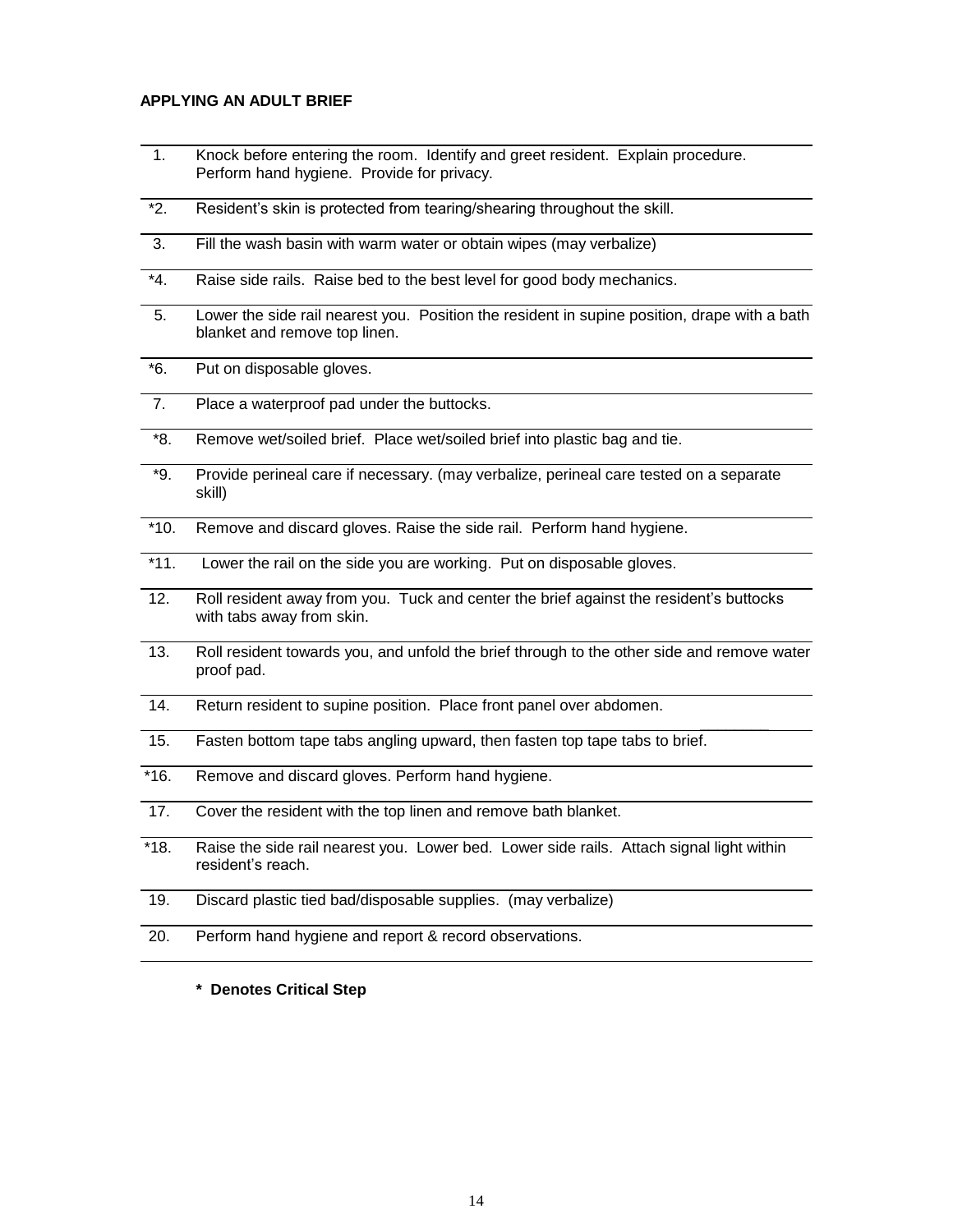## **APPLYING KNEE HIGH ELASTIC STOCKINGS**

- 1. Knock before entering the room. Identify and greet resident. Explain procedure. Perform hand hygiene. Provide for privacy.
- \*2. Raise bed rails. Raise bed to best level for good body mechanics.
- 3. Lower side rail on the side you are working. Place in supine position.
- 4. Expose the leg while providing for privacy
- 5. Turn the stocking inside out down to the heel.
- 6. Slip the foot of the stocking over the toes, foot, and heel.
- 7. Grasp the stocking top. Slip it over the foot and heel. Pull it up the leg. The stocking turns right side out as it is pulled up. The stocking is even and snug.
- 8. Remove twists, creases, or wrinkles.
- \*9. Raise the side rail.
- 10. Go to the other side and lower the side rail.
- 11. Repeat steps 5 through 8 for the other leg (May verbalize this step)
- \*12. Raise side rail. Lower bed. Lower side rail. Attach signal light within resident's reach.
- 13. Perform hand hygiene and report & record observations.
	- **\* Denotes Critical Step**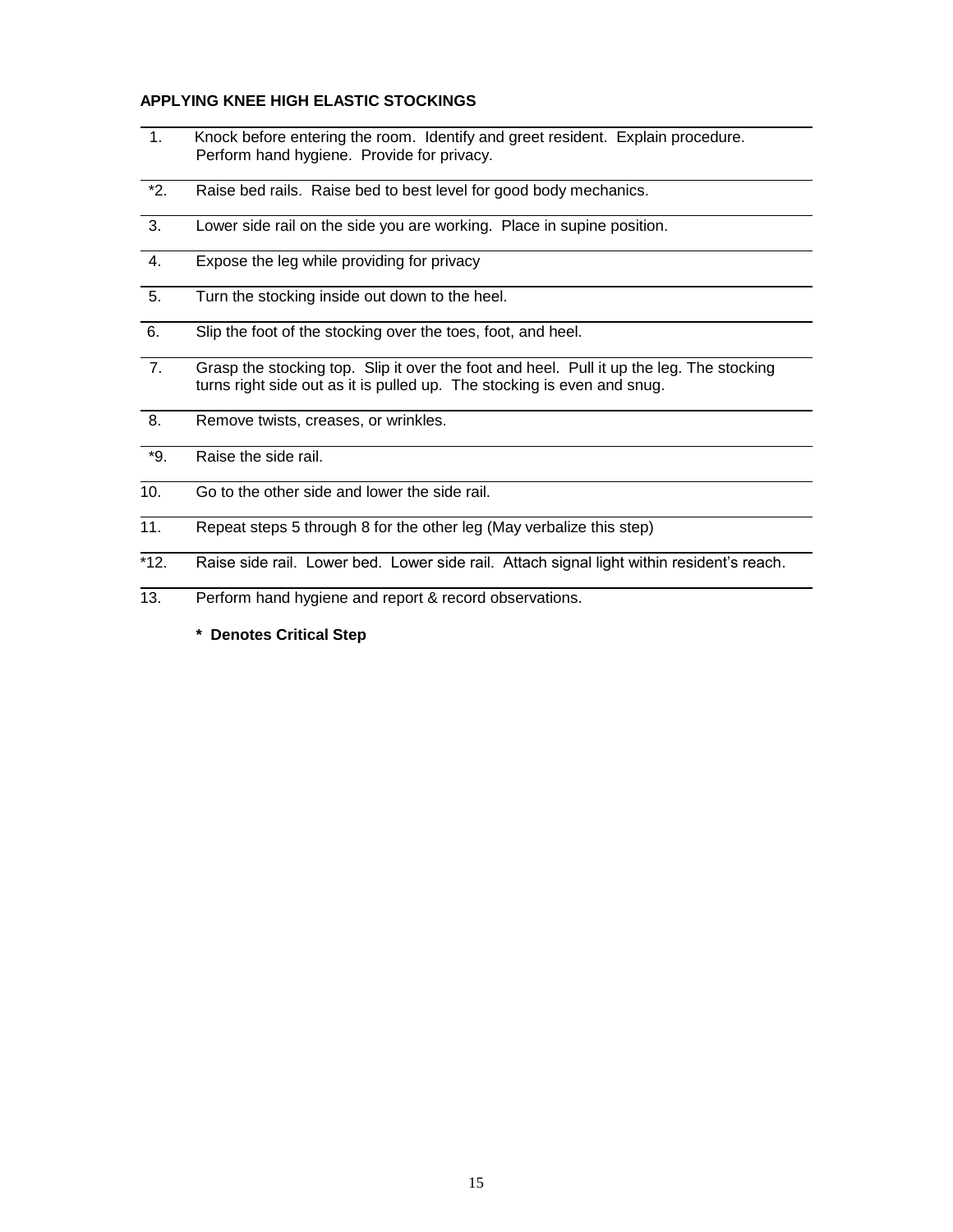#### **ASSIST WITH DRESSING AND UNDRESSING (Hemi-technique) Dependent Resident**

- 1 Knock before entering the room. Identify and greet resident. Explain procedure. Perform hand hygiene. Provide for privacy.
- \*2. Raise bed rails. Raise bed to best level for good body mechanics.
- 3. Lower side rail on resident's weak side. Place in supine position.
- 4. Cover resident with bath blanket. Fanfold linens to foot of bed without exposing resident.
- 5. Raise resident's head and shoulders or turn onto side away from nurse aide.
- 6. Unfasten buttons, snaps, zippers, or ties in back of garment.
- 7. Bring sides of garment to the resident's sides, or if in side-lying position, tuck far side under resident and fold near side onto chest
- 8. Place resident in supine position.
- 9. Slide garment off shoulder on resident's strong side. Remove garment from the arm. Repeat for weak side.
- 10. Put on garments that open in the front: slide garment onto arm and shoulder of weak side.
- 11. Raise head and shoulders. Bring side of garment around the back. Lower resident to supine position.
- 12. Slide garment onto the arm and shoulder of the strong arm.
- 13. Fasten buttons, snaps, zippers, or ties.
- 14. Put on pants or slacks. Slide pants over feet and up the legs.
- 15. Turn onto the strong side and pull pants over buttocks and hip of weak side.
- 16. Turn resident to the weak side and pull pants over buttocks and hip of strong side.
- 17. Place resident in supine position and fasten buttons, snaps, zippers, ties, and/or belt buckle.
- 18. Remove bath blanket.
- 19. Put socks and shoes or slippers on resident.
- **\***20. Raise side rail. Lower bed. Lower side rail. Attach signal light within resident's reach.
- 21. Perform hand hygiene and report & record observations.
	- **\* Denotes Critical Step**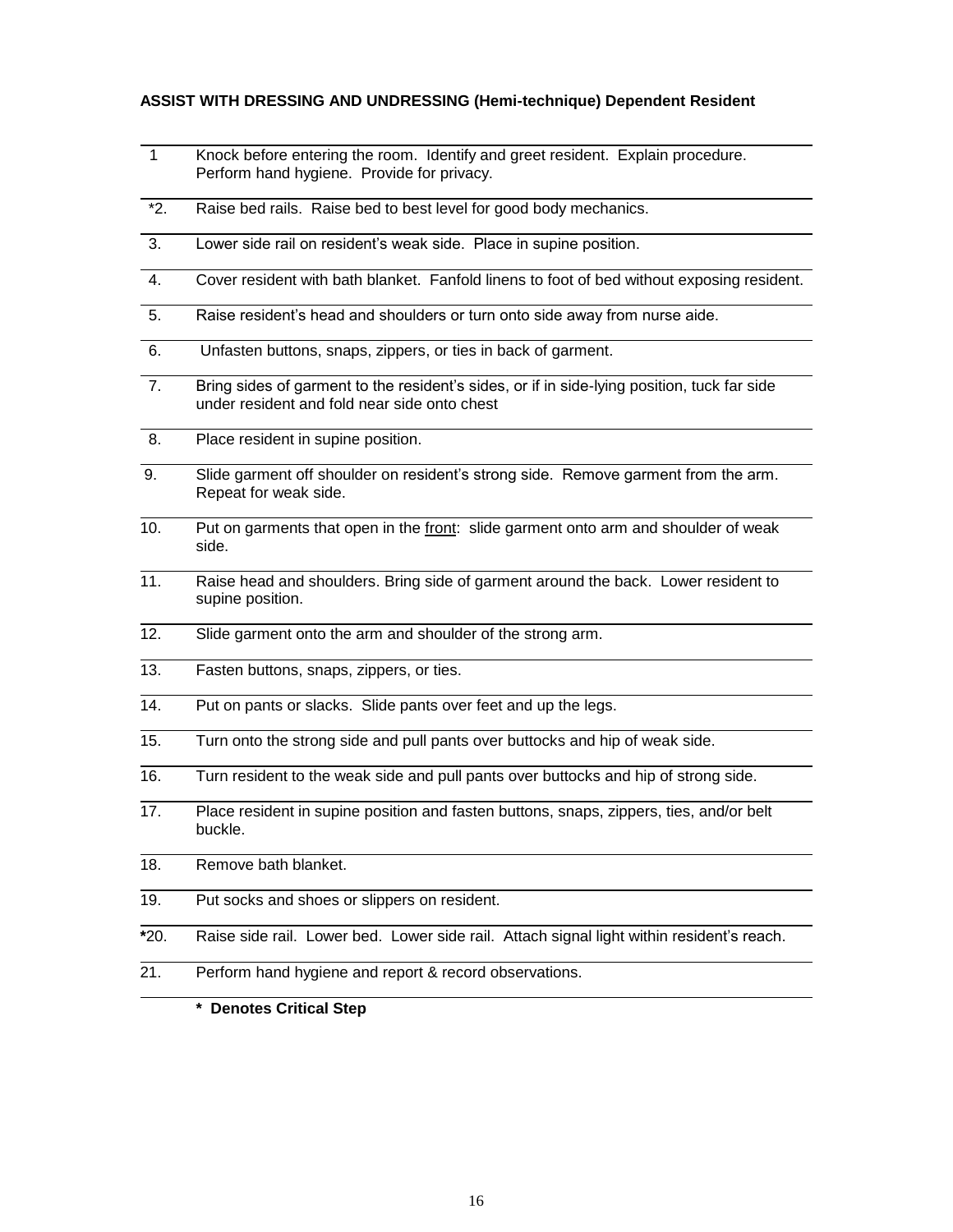## **BED BATH - FULL**

- 1. Knock before entering the room. Identify and greet resident. Explain procedure. Perform hand hygiene. Provide for privacy.
- 2. Fill bath basin 2/3 full of warm water.
- \*3. Raise bed rails. Raise the bed to best level for good body mechanics.
- 4. Lower bed rail and position resident in supine position.
- 5. Cover the resident with a bath blanket and remove top linens.
- 6. Place towel across resident's chest. Remove the gown without exposing the resident.
- 7. Make mitten of washcloth and wet with water; squeeze out excess.
- 8. Wash eyes first. Start at inner corner and work out. Use different area of mitten for each eye.
- 9. Wash, rinse, and dry the face.
- 10. Wash, rinse, and dry the ears and then neck.
- 11. Expose arm farthest from the side. Place bath towel under arm up to axilla.
- 12. Place basin of water on bed and immerse resident's hand in water and wash. Remove the basin and dry hand well.
- 13. Wash, rinse, and dry the shoulders, axillae and arms.
- 14. Repeat steps 11, 12, & 13, using nearest arm. (May Verbalize This Step)
- 15. Place towel across chest and fold bath blanket to waist.
- 16. Wash, rinse, and dry chest while lifting towel.
- 17. Fold bath blanket to pubic area; keep chest covered with towel.
- 18. Wash, rinse and dry abdomen. Remove the towel and cover with bath blanket.
- **\***19. Raise the side rail before leaving the bedside. Change bath water in basin.
- 20. Lower bed rail.

**\* Denotes Critical Step**

**See Next Page**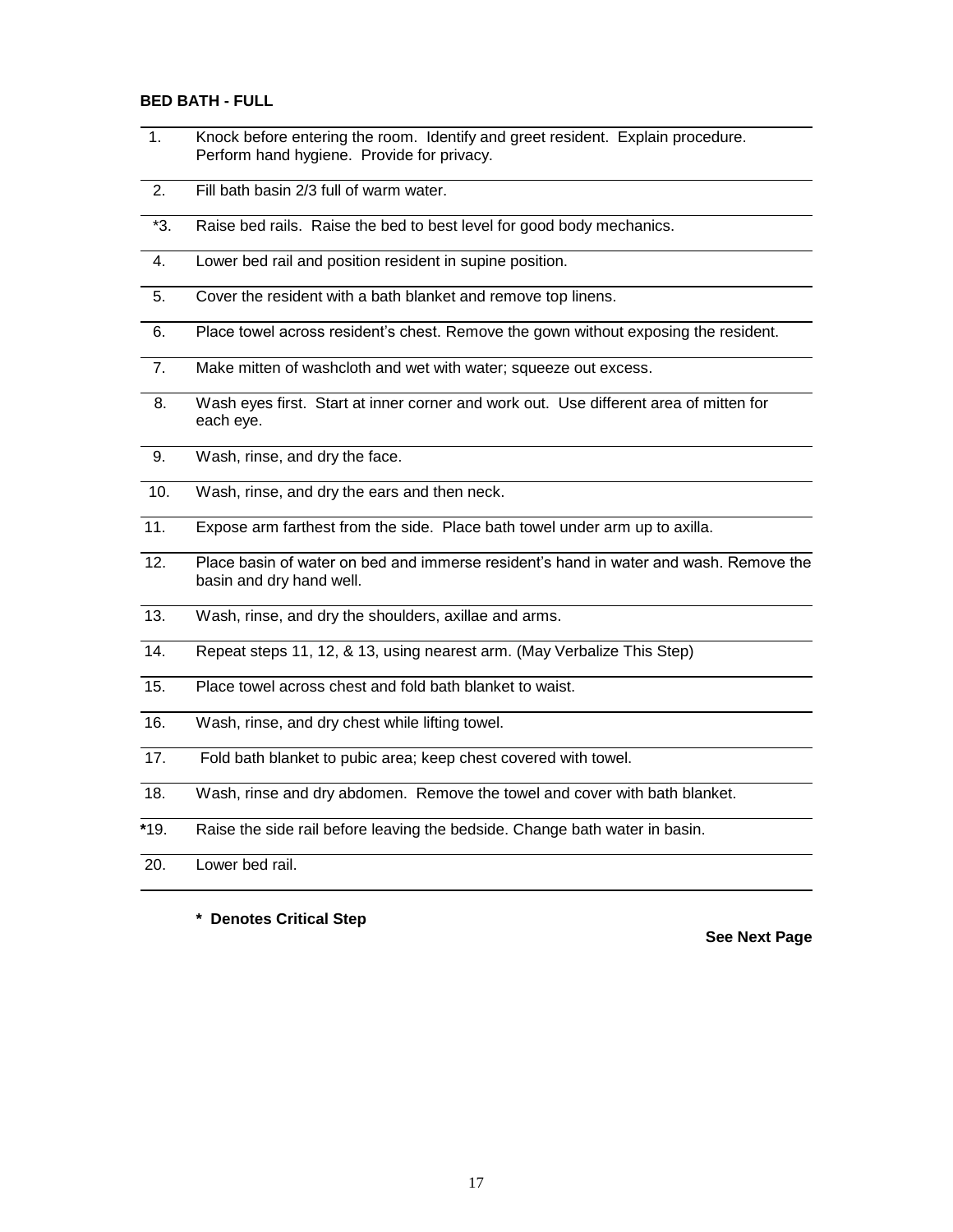| $\overline{2}1$ . | Expose the far leg; flex leg and place bath towel lengthwise under the leg up to the<br>buttocks.                                                                         |
|-------------------|---------------------------------------------------------------------------------------------------------------------------------------------------------------------------|
| 22.               | Place basin on towel and put foot into it. Support leg at knee joint with hand.                                                                                           |
| 23.               | Wash and rinse leg and foot.                                                                                                                                              |
| 24.               | Remove basin of water and dry leg, foot, and between toes.                                                                                                                |
| 25.               | Repeat steps #21 - #24 for near leg. (May verbalize this step)                                                                                                            |
| $*26.$            | Raise the side rail before leaving the bedside. Change bath water in basin.                                                                                               |
| 27.               | Lower bed rail and assist resident to turn on side with back facing the aide.                                                                                             |
| 28.               | Fold the bath blanket over resident's side to expose back and buttocks; place towel<br>parallel to resident's back.                                                       |
| 29.               | Wash, rinse and dry back and buttocks.                                                                                                                                    |
| 30.               | Give back rub and remove towel and turn resident onto back.                                                                                                               |
| $*31.$            | Raise the bedrail before leaving the bedside. Change the water for perineal care.                                                                                         |
| 32.               | Lower bed rail.                                                                                                                                                           |
| $*33.$            | Put on disposable gloves. Wash, rinse, and dry the perineum. (may verbalize, perineal<br>care tested on separate skill). Remove and discard gloves. Perform hand hygiene. |
| $*34.$            | Raise the bedrail before leaving the bedside.                                                                                                                             |
| 35.               | Lower bed rail on side nearest you. Apply lotion and deodorant.                                                                                                           |
| 36.               | Without exposing the resident, dress him/her in a clean gown.                                                                                                             |
| $*37.$            | Raise the bedrails. Lower bed. Lower bedrails. Attach signal light within resident's reach.                                                                               |
| 38.               | Perform hand hygiene and report & record observations.                                                                                                                    |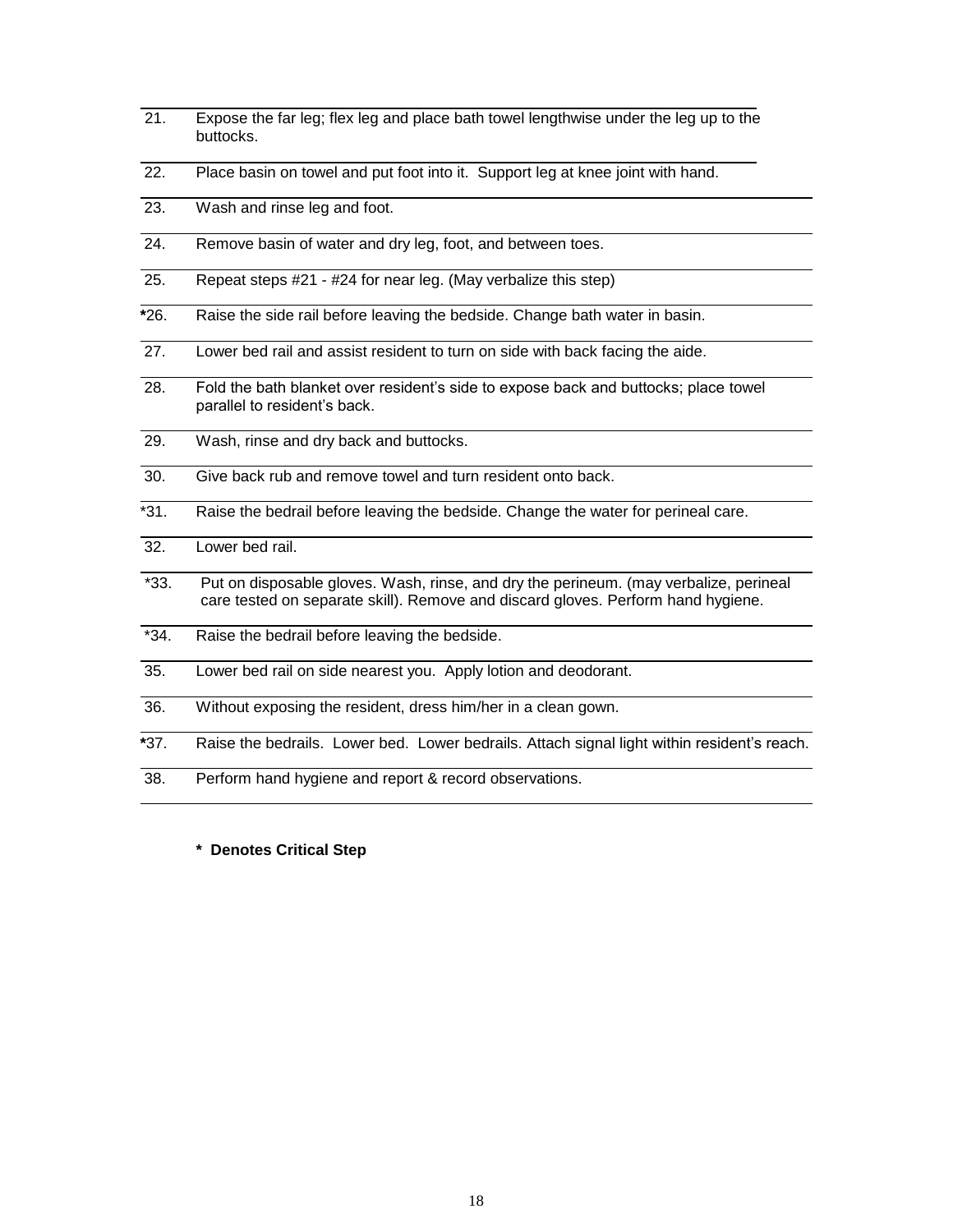#### **ASSISTING WITH PARTIAL BED BATH**

- 1. Knock before entering the room. Identify and greet resident. Explain procedure. Perform hand hygiene. Provide for privacy.
- 2. Cover the resident with a bath blanket and remove top linens.
- 3. Fill the washbasin 2/3 full with warm water.
- 4. Place the basin on the over-bed table.
- 5. Raise the head of the bed so resident can bathe comfortably.
- 6. Help the resident remove the gown or pajamas.
- 7. Position the over-bed table so the resident can easily reach the basin and supplies.
- 8. Ask resident to wash easy-to-reach body parts. Explain that you will wash the back and those areas that cannot be reached.
- **\***9. Attach signal light within resident's reach.
- 10. Return to resident's room when signal light is on. Perform hand hygiene. (may verbalize)
- 11. Change the bath water.
- \*12. Raise the side rails. Raise the bed to the best level for good body mechanics. Lower side rail nearest you.
- 13. Assist resident to wash areas that could not be reached. (may verbalize, including the use of gloves if needed.)
- 14. Apply deodorant and lotion.
- 15. Help resident put on clean clothes, a gown, or pajamas.
- **\***16. Raise side rail. Lower bed. Lower side rail. Attach signal light within resident's reach.
- 17. Empty, clean, and store the supplies appropriately.
- 18. Perform hand hygiene and report & record observations.
	- **\* Denotes Critical Step**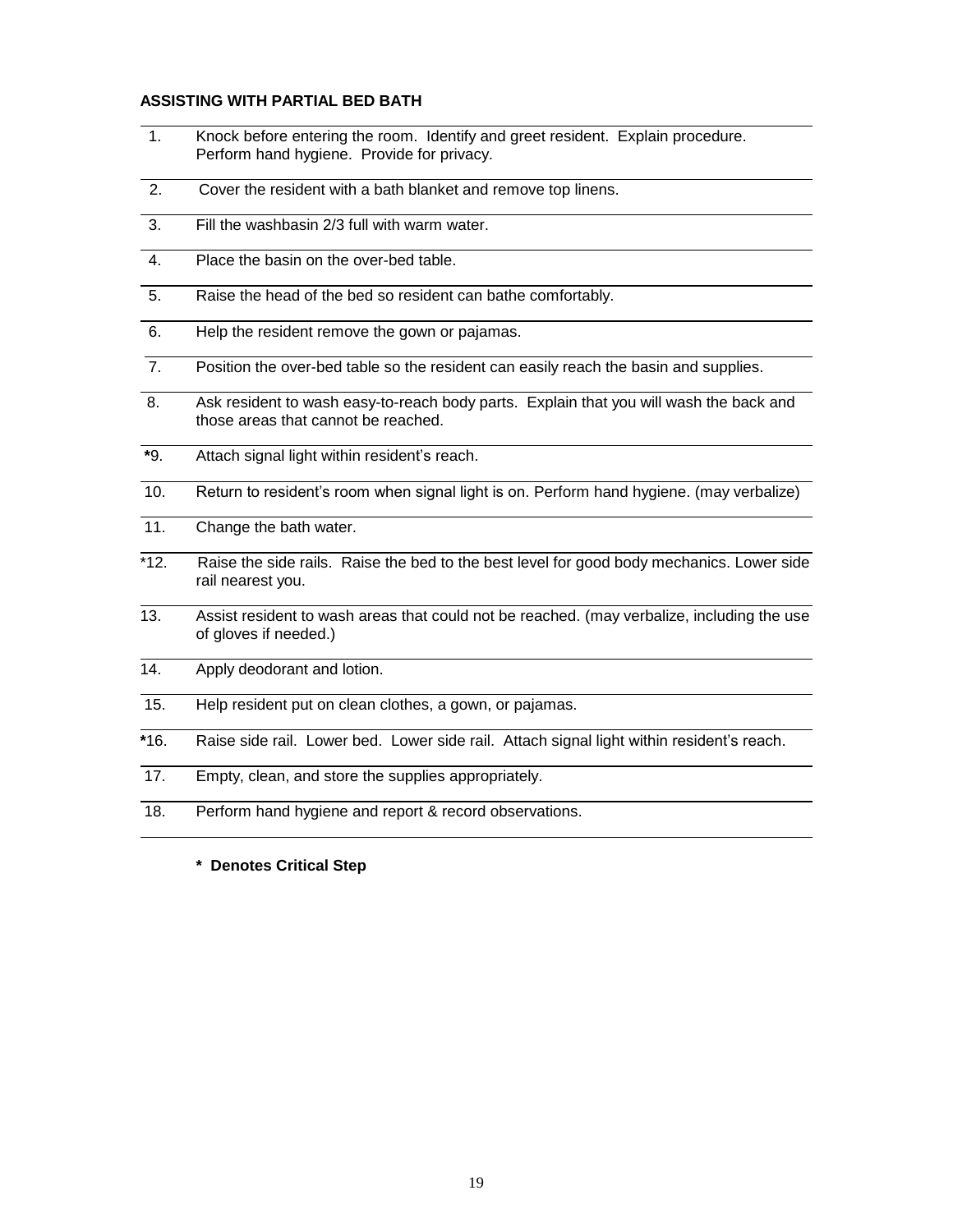#### **BED MAKING – OCCUPIED –w/ fitted sheets.**

- 1. Knock before entering the room. Identify and greet resident. Explain procedure. Perform hand hygiene. Provide for privacy.
- \*2. Raise bed rails. Raise bed to best level for good body mechanics.
- 3. Lower side rail nearest you.
- 4. Wear gloves if linens are soiled. (may verbalize)
- 5. Loosen the top bedding at foot of bed. Remove spread and/or blanket.
- 6. Place bath blanket over top sheet. Remove top sheet without exposing resident.
- 7. Keep pillow under resident's head and turn resident to side of bed not being made.
- 8. Loosen bottom bedding; free bottom linen and roll each piece separately to the resident's back.
- 9. Place bottom fitted sheet lengthwise on the mattress. Face hem stitching downward.
- 10. Tuck the corner of the fitted sheet over the head and foot of the mattress; tuck the sheet under the mattress from the head to the foot.
- 11. Place draw sheet on the middle of mattress; roll 1/2 to resident's back and tuck in excess material.
- **\***12. Raise side rail of bed.
- 13. Go to opposite side of bed; lower bedside rail.
- 14. Move resident to clean side of bed and then place pillow under resident's head.
- 15. Pull through all bottom linen. Roll, remove, and discard soiled linen in laundry hamper or bag. Hold soiled linen away from own uniform.
- 16. Pull clean bottom sheet toward the edge of bed. Tuck the corner of the fitted sheet over the head and foot of the mattress; tuck the sheet under the mattress from the head to the foot
- 17. Pull the draw sheet toward the side of bed and remove all wrinkles. Pull the draw sheet tightly towards you; and tuck excess under the mattress.
- 18. Assist resident to center of bed. Adjust pillows for comfort.
- 19. Place top sheet over bath blanket with the hem stitching facing upward; ask resident to hold or tuck under resident's shoulders. Remove bath blanket. Replace blanket/spread.
- 20. Tuck sheet, blanket, and bedspread at foot of bed under mattress and miter corners on each side, make a toe pleat allowing for movement of resident's feet.
- 21. Change pillowcase and place pillow under resident's head

\_\_\_\_\_\_\_\_\_\_\_\_\_\_\_

**\* Denotes Critical Step See Next Page**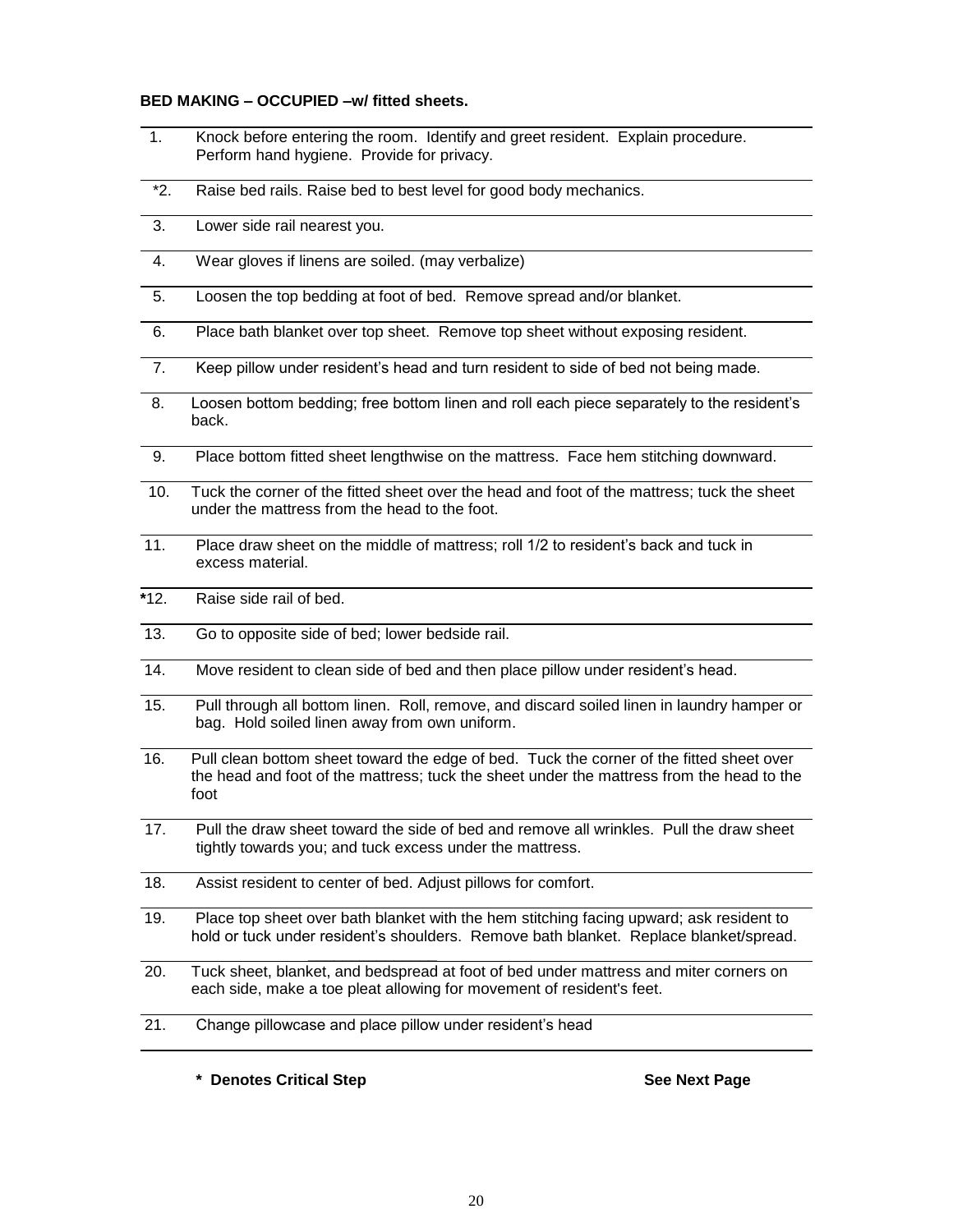- **\***22. Raise side rail. Lower bed. Lower side rail. Attach signal light within resident's reach.
- 23. Perform hand hygiene and report & record observations.
	- **\* Denotes Critical Step**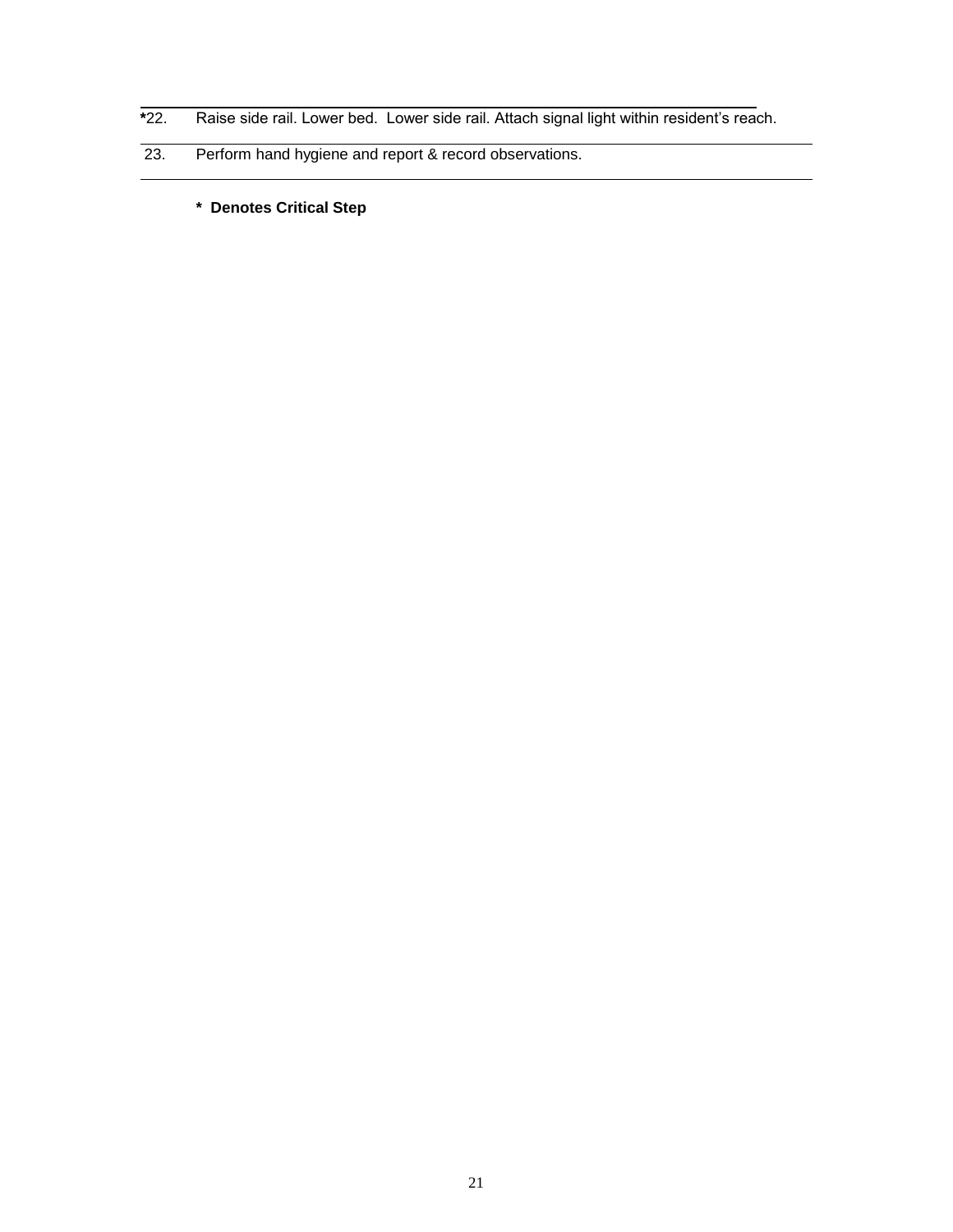#### **BED MAKING – UNOCCUPIED / CLOSED – w/ fitted sheets**

- 1. Knock before entering the room. Identify and greet resident. Explain procedure. Perform hand hygiene. Provide for privacy. \*2. Raise bed to best level for good body mechanics. 3. Remove linens from bed, rolling linen away from you so that the surface that touched the resident is inside the roll. 4. Place the bottom sheet on the mattress. Face hem stitching downward 5. Tuck corner of the fitted sheet over the head and the foot of the mattress. Make sure the sheet is tight and smooth. Tuck the sheet under the mattress from the head to the foot. 6. Place the draw sheet on the middle of the mattress. 7. Open the draw sheet and fanfold to the other side of the bed. 8. Tuck draw sheet and go to other side of the bed. 9. Pull the bottom sheet tightly to smooth out wrinkles. Tuck corner of the fitted sheet over the head and the foot of the mattress. Tuck the sheet under the mattress from the head to the foot. 10. Pull the draw sheet tightly and tuck in the sheet. 11. Place the top sheet on the bed. Unfold it lengthwise. Place the center crease in the middle. Place the sheet evenly with the top of the mattress. Open the sheet and fanfold the extra toward the other side. Face hem stitching upward. 12. Place the bedspread on the bed with the upper hem even with the top of the mattress. Open and fanfold extra to the other side. 13. Make sure the bedspread facing the door is even and covers all the top linens. 14. Tuck in the linens together at the foot of the bed. Make a mitered corner. 15. Go to other side of bed. Straighten all top linen, tucking in top linens. Make a mitered corner. 16. Put pillowcase on pillow and place on bed with open end away from the door. **\***17. Lower bed. Attach signal light within resident's reach. 18. Perform hand hygiene and report & record observations.
	- **\* Denotes Critical Step**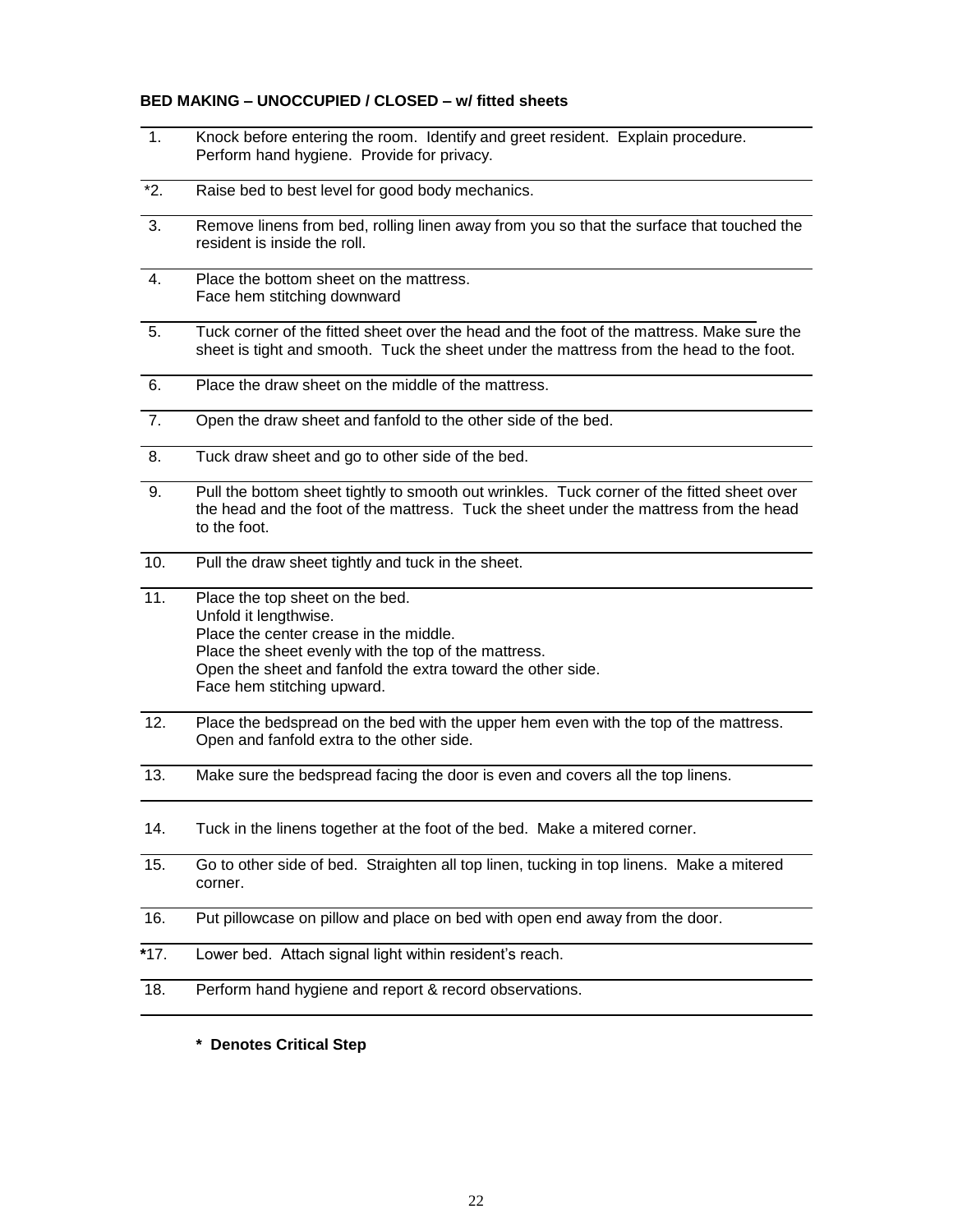#### **CATHETER CARE**

- 1. Knock before entering the room. Identify and greet resident. Explain procedure. Perform hand hygiene. Provide for privacy.
- 2. Fill bath basin 2/3 full of warm water.
- \*3. Raise side rails. Raise bed to the best level for good body mechanics.
- 4. Lower side rail nearest you, place resident in supine position, and drape resident. Fanfold linens to foot of bed.
- **\***5. Put on disposable gloves.
- 6. Place bed protector on bed under buttocks.
- 7. Expose perineal area. (may verbalize, perineal care tested on separate skill)
- 8. Separate the labia of the female or retract the foreskin (uncircumcised male) and check for any crusts, abnormal drainage, or secretions.
- \*9. Gently wash around the opening of the urethra with soap and water.
- **\***10. Holding the catheter near the meatus, clean the catheter from the meatus down the catheter about 4 inches, using soap, water and a clean washcloth. Clean downward away from the meatus with one stroke. Repeat as needed with a clean area on the washcloth each time. Rinse and pat dry.
- 11. Secure catheter properly. Coil and secure tubing to the bed.
- 12. Remove the bed protector.
- \*13. Remove and discard the gloves.
- 14. Cover resident and remove bath blanket.
- 15. Make sure the resident is comfortable.

**\***16. Raise side rail. Lower bed. Lower side rail. Attach signal light within resident's reach.

17. Perform hand hygiene and report & record observations.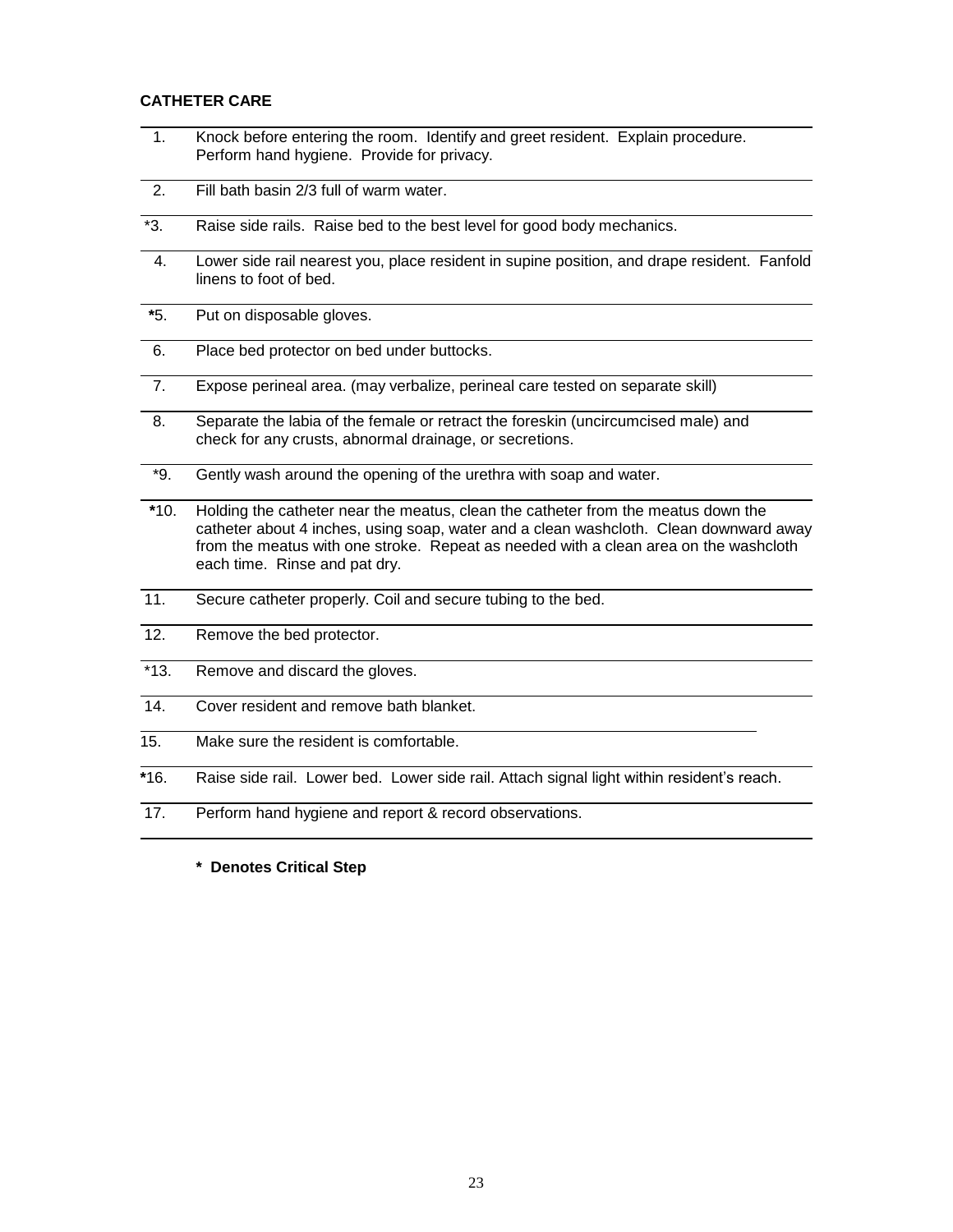# **CLEARING THE OBSTRUCTED AIRWAY - THE CONSCIOUS ADULT**

| 1.       | Ask the victim if they are choking.                                                                                                                                  |
|----------|----------------------------------------------------------------------------------------------------------------------------------------------------------------------|
| $*2$ .   | Ask the victim if they can cough or speak.                                                                                                                           |
| *3.      | Stand behind the victim.                                                                                                                                             |
| $*_{4.}$ | Wrap your arms around the victim's waist.                                                                                                                            |
| $*5.$    | Make a fist with one hand. Place the thumb side of the fist against the abdomen.<br>The fist is in the middle above the navel and well below the end of the sternum. |
| $*6.$    | Grasp your fist with your other hand.                                                                                                                                |
| $*7.$    | Press your fist and hand into the victim's abdomen with a quick, upward thrust.                                                                                      |
| *8.      | Repeat the abdominal thrust until the object has been expelled or the victim loses<br>consciousness.                                                                 |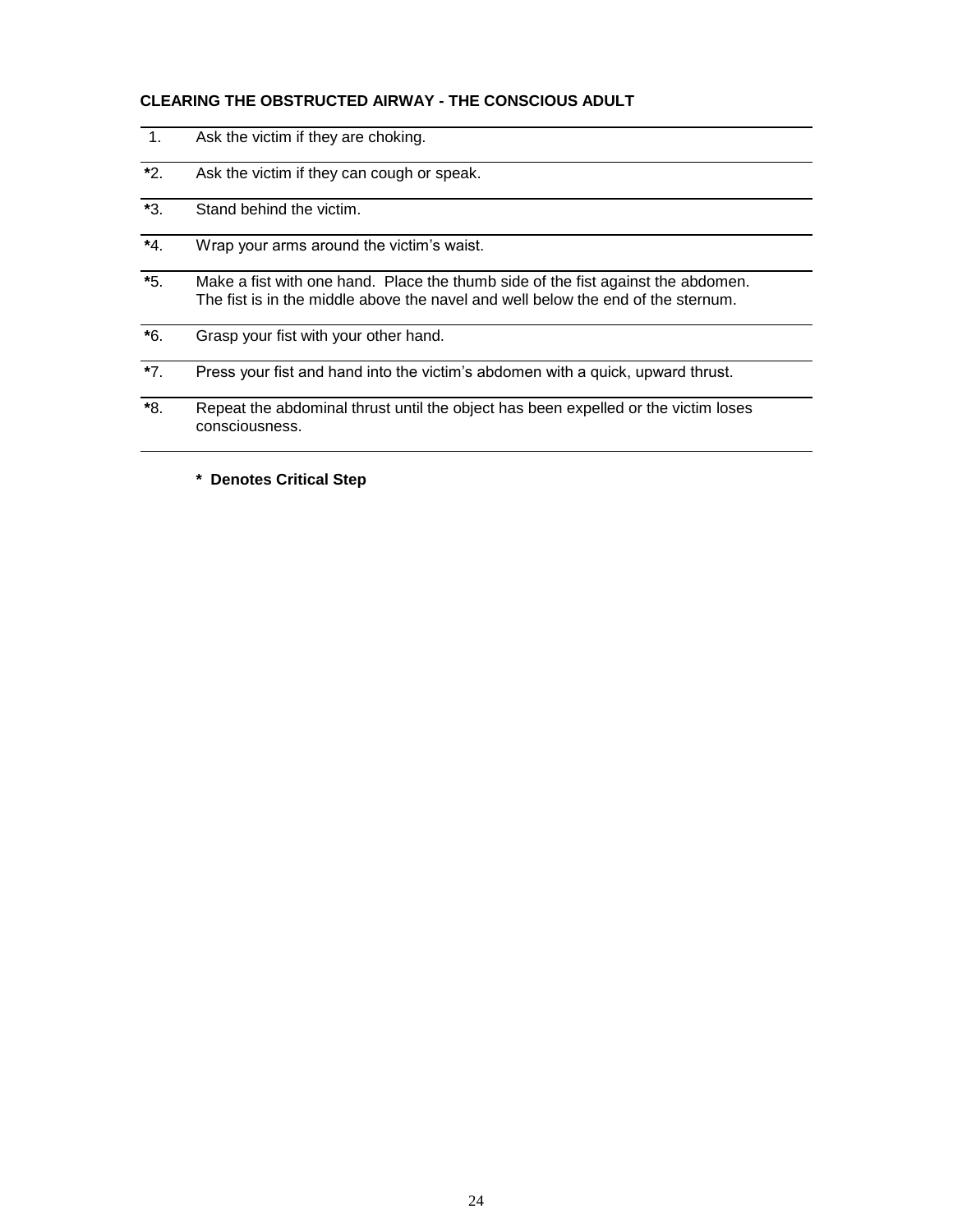#### **DENTURE CARE**

- 1. Knock before entering the room. Identify and greet resident. Explain procedure. Perform hand hygiene. Provide for privacy.
- 2. Raise the head of the bed. Position the resident for resident for oral hygiene. Place towel over the resident's chest.
- **\***3. Put on disposable gloves.
- 4. Ask the resident to remove dentures or remove resident's dentures using gauze if the resident cannot do so.
- 5. Grasp the upper denture with the thumb and index finger of one hand. Move the denture up and down slightly to break the seal. Gently remove the denture and place in kidney/emesis basin or denture cup.
- 6. Remove the lower denture by grasping it with your thumb and index finger. Turn it slightly, and lift it out of the mouth. Place the denture in kidney/emesis basin or denture cup.
- 7. Line the sink with a towel and fill with water.
- 8. Take dentures and equipment to the sink and rinse each denture under warm running water. Return to denture cup.
- **\***9. Apply denture cleaner to the brush and brush and rinse dentures. Place in denture cup. Fill it with cool water.
- 10. Clean kidney/emesis basin. Bring basin and denture cup to bedside.
- 11. Clean the person's gums and tongue. Use toothpaste and the toothbrush (or sponge swabs)
- 12. Ask the resident to rinse his/her mouth with mouthwash or other noted solutions. Hold the kidney/emesis basin under the resident's chin.
- 13. Ask resident to insert dentures. Insert the dentures if the resident cannot.
- 14. Grasp the upper denture with thumb and index finger. Raise the upper lip with the other hand and insert denture. Use index fingers to press gently on upper denture to make sure that it is secure.
- 15. Grasp the lower denture securely with thumb and index finger. Pull down slightly on the lower lip and insert the denture.
- 16. Put denture cup in the top drawer of the bedside stand.
- \*17. Remove and discard gloves.
- **\***18. Attach signal light within resident's reach.
- 19. Perform hand hygiene and report & record observations.
	- **\* Denotes Critical Step**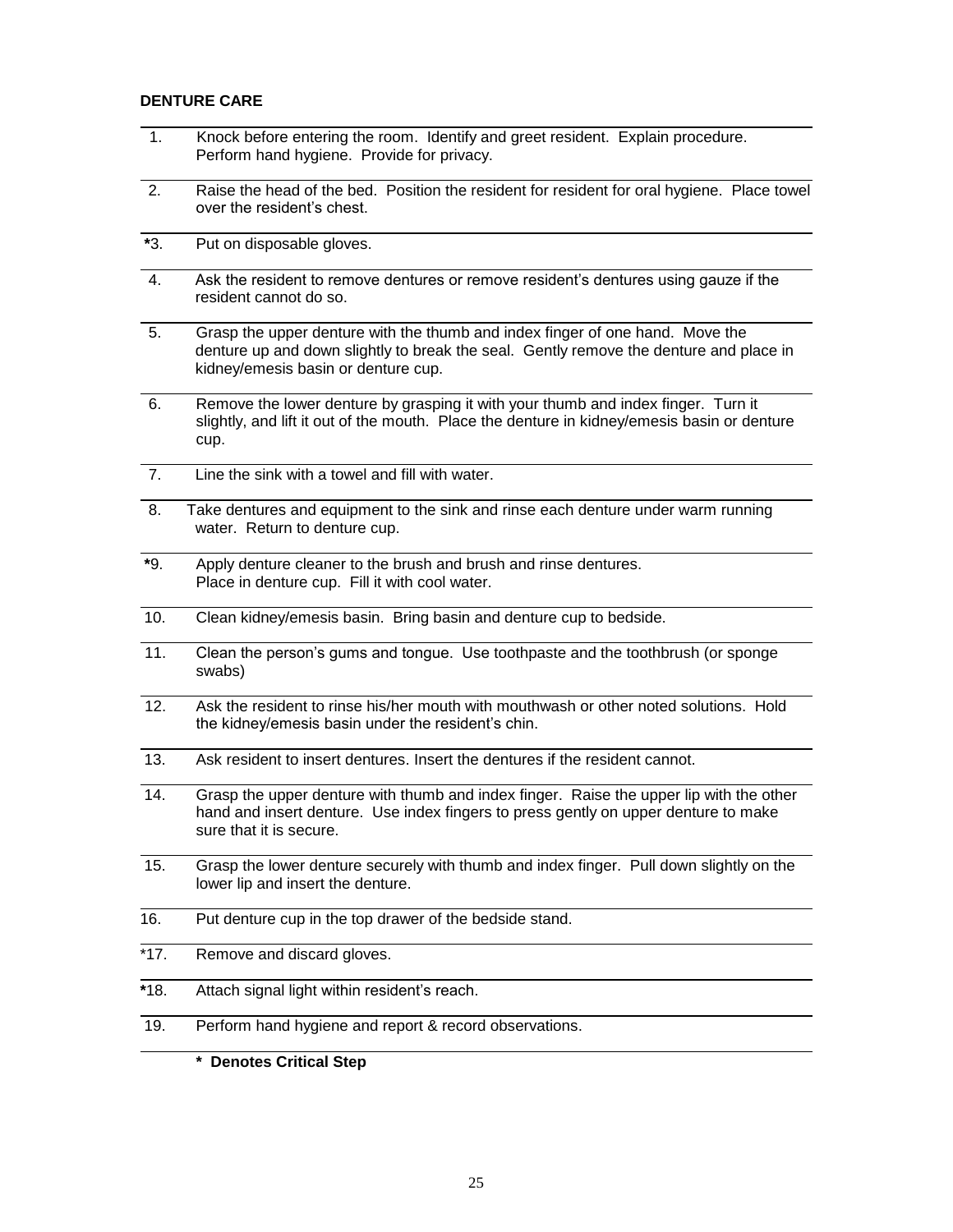# **DONNING AND DOFFING PERSONAL PROTECTIVE EQUIPMENT FOR CONTACT ISOLATION**

| 1.                | Remove your watch and all jewelry. Roll up uniform sleeves.                                                                                                                                   |
|-------------------|-----------------------------------------------------------------------------------------------------------------------------------------------------------------------------------------------|
| 2.                | Perform hand hygiene. (May verbalize)                                                                                                                                                         |
| 3.                | Hold a clean gown out in front of the body. Let it unfold. Do not shake the gown.                                                                                                             |
| 4.                | Put hands and arms through the sleeves. Make sure the gown covers from the neck to the<br>knees. It must cover the arms to the end of the wrists. Tie the strings at the back of the<br>neck. |
| $*5.$             | Overlap the back of the gown covering the back of the uniform snugly. (If the gown does<br>not cover the back, the use of a second gown may be verbalized to ensure protection.)              |
| 6.                | Tie the waist strings. Tie them at the back or the side. Do not tie them in front.                                                                                                            |
| $*7.$             | Put on disposable gloves with gloves extended to cover the gown cuffs. Provide care.                                                                                                          |
| *8.               | Remove gloves grasp a glove just below the cuff. Grasp it on the outside. Pull the glove<br>down over your hand so it is inside out.                                                          |
| 9.                | Hold the removed glove with your other gloved hand.                                                                                                                                           |
| $*10.$            | Reach inside the other glove. Use the first two fingers of the ungloved hand.                                                                                                                 |
| 11.               | Pull the glove down (inside out) over your hand and the other glove.                                                                                                                          |
| $\overline{12}$ . | Discard the gloves.                                                                                                                                                                           |
| 13.               | Untie the neck and waist strings. Pull the gown down from each shoulder toward the<br>same hand.                                                                                              |
| $*14.$            | Turn the gown inside out as it is removed. Hold the gown at the inside shoulder seams<br>and bring your hands together.                                                                       |
| $*15.$            | Hold and roll up the gown away from you. Keep inside out.                                                                                                                                     |
| 16.               | Discard the gown.                                                                                                                                                                             |
| 17.               | Perform hand hygiene. (May verbalize)                                                                                                                                                         |
|                   | * Denotes Critical Step                                                                                                                                                                       |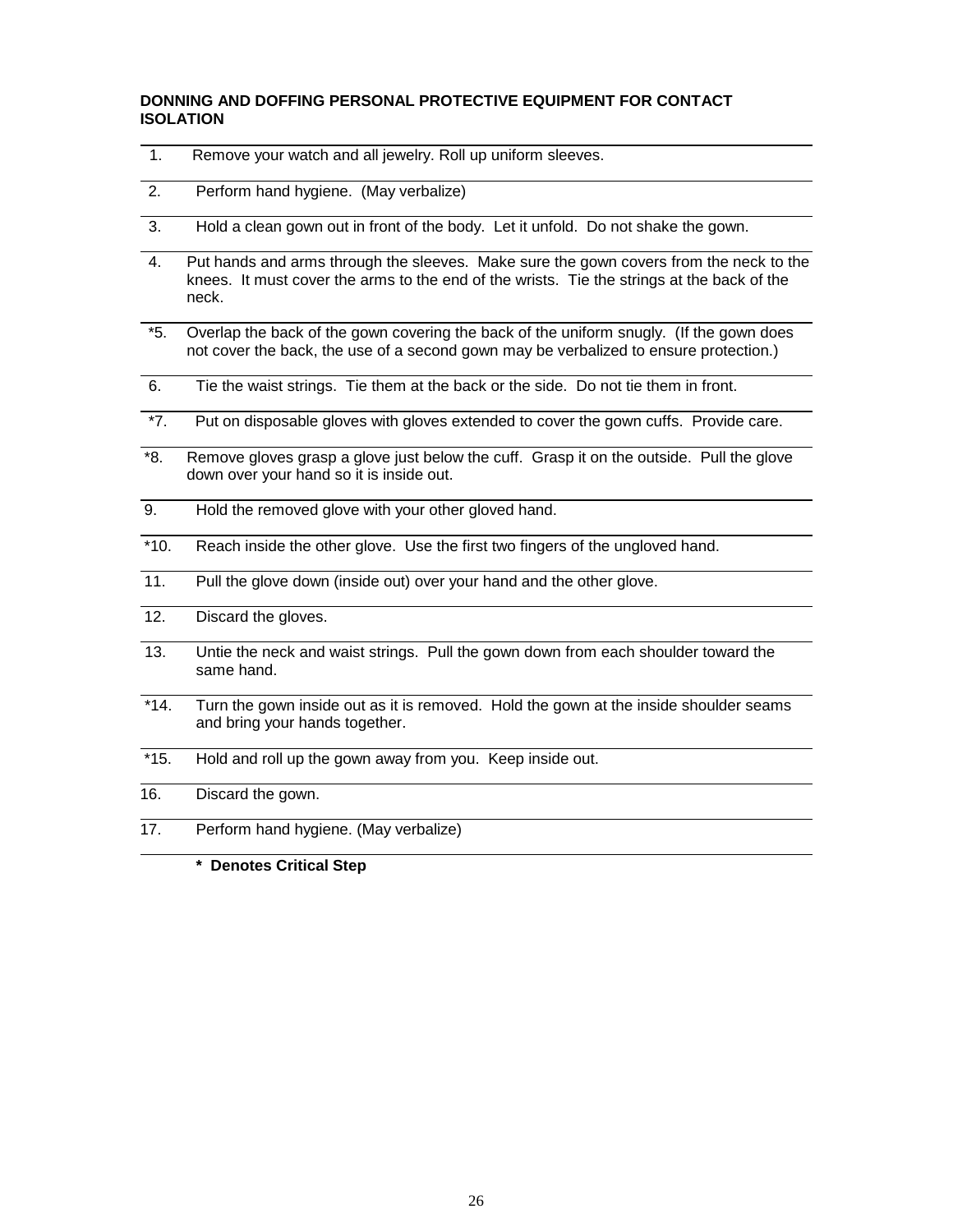## **GIVING NAIL CARE**

- 1. Knock before entering the room. Identify and greet resident. Explain procedure. Perform hand hygiene. Provide for privacy.
- 2. Position the over bed table in front of the seated resident. It should be low and close to the resident.
- 3. Fill the kidney basin with warm water.
- 4. Place the kidney basin on the over bed table on top of the paper towels.
- 5. Put the resident's fingers into the basin. Position the arms so that he or she is comfortable.
- 6. Let the fingernails soak for 5 to 10 minutes (may verbalize without waiting). Re-warm the water as needed.
- 7. Clean under the fingernails with the orange stick.
- 8. Remove the kidney basin. Dry fingers thoroughly.
- 9. Clip fingernails straight across with nail clippers.
- 10. Shape nails with an emery board or nail file.
- 11. Push cuticles back with a washcloth or orange stick.
- 12. Clean and return equipment and supplies to their proper places. Discard disposable supplies.
- \*13. Attach signal light within resident's reach.
- 14. Perform hand hygiene and report & record observations.
	- **\* Denotes Critical Step**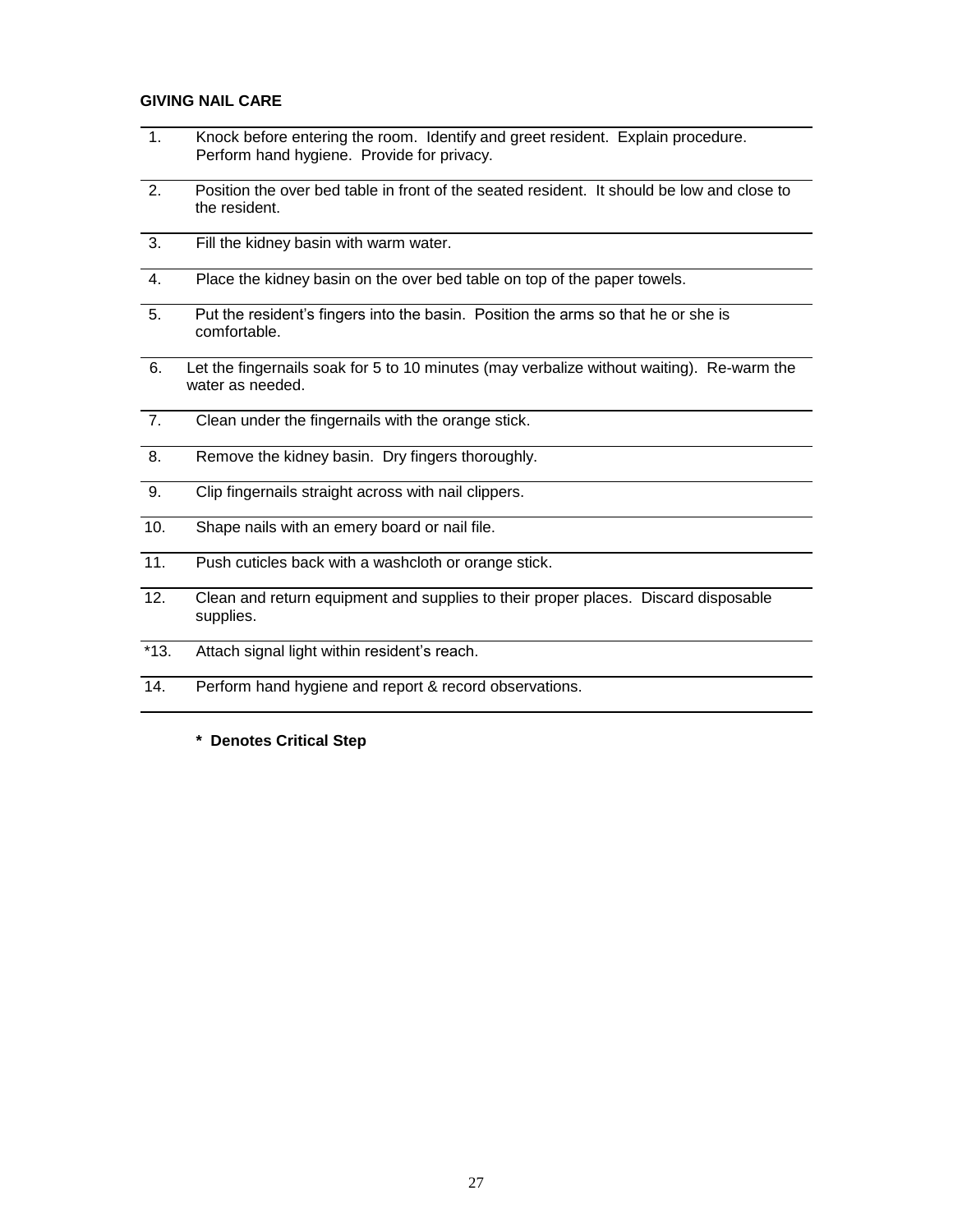#### **GIVING FEMALE PERINEAL CARE**

- 1. Knock before entering the room. Identify and greet resident. Explain procedure. Perform hand hygiene. Provide for privacy.
- 2. Fill the wash basin with warm water.
- \*3. Raise side rails. Raise bed to the best level for good body mechanics.
- 4. Lower side rail nearest you. Position the resident on her back, drape with a bath blanket and remove top linen.
- \*5. Put on disposable gloves.
- 6. Place a waterproof pad under buttocks.
- 7. Assist the resident to flex knees and spread legs, if able. Otherwise, help the resident to spread legs as much as possible with knees straight.
- 8. Wet the washcloths. Squeeze out excess water from washcloth. Make a mitted washcloth. Apply soap.
- **\***9. Separate the labia. Clean downward from front to back with one stroke.
- 10. Repeat steps 8 & 9 until the area is clean. Use a clean part of the washcloth for each stroke. Use more than one washcloth if needed.
- \*11. Rinse the perineum with a clean washcloth. Separate the labia. Stroke downward from front to back.
- 12. Pat the area dry with the towel.
- 13. Assist the resident to lower the legs and turn onto the side, away from you.
- **\***14. Wash from the vagina to the anus with one stroke. Repeat as necessary until clean with a clean area of the washcloth. Rinse and pat dry.
- 15. Remove waterproof pad.
- **\***16. Remove and discard the gloves.
- 17. Cover the resident with top linen and remove the bath blanket.
- \*18. Raise side rail. Lower bed. Lower side rail. Attach signal light within resident's reach.
- 19. Perform hand hygiene and report & record observations.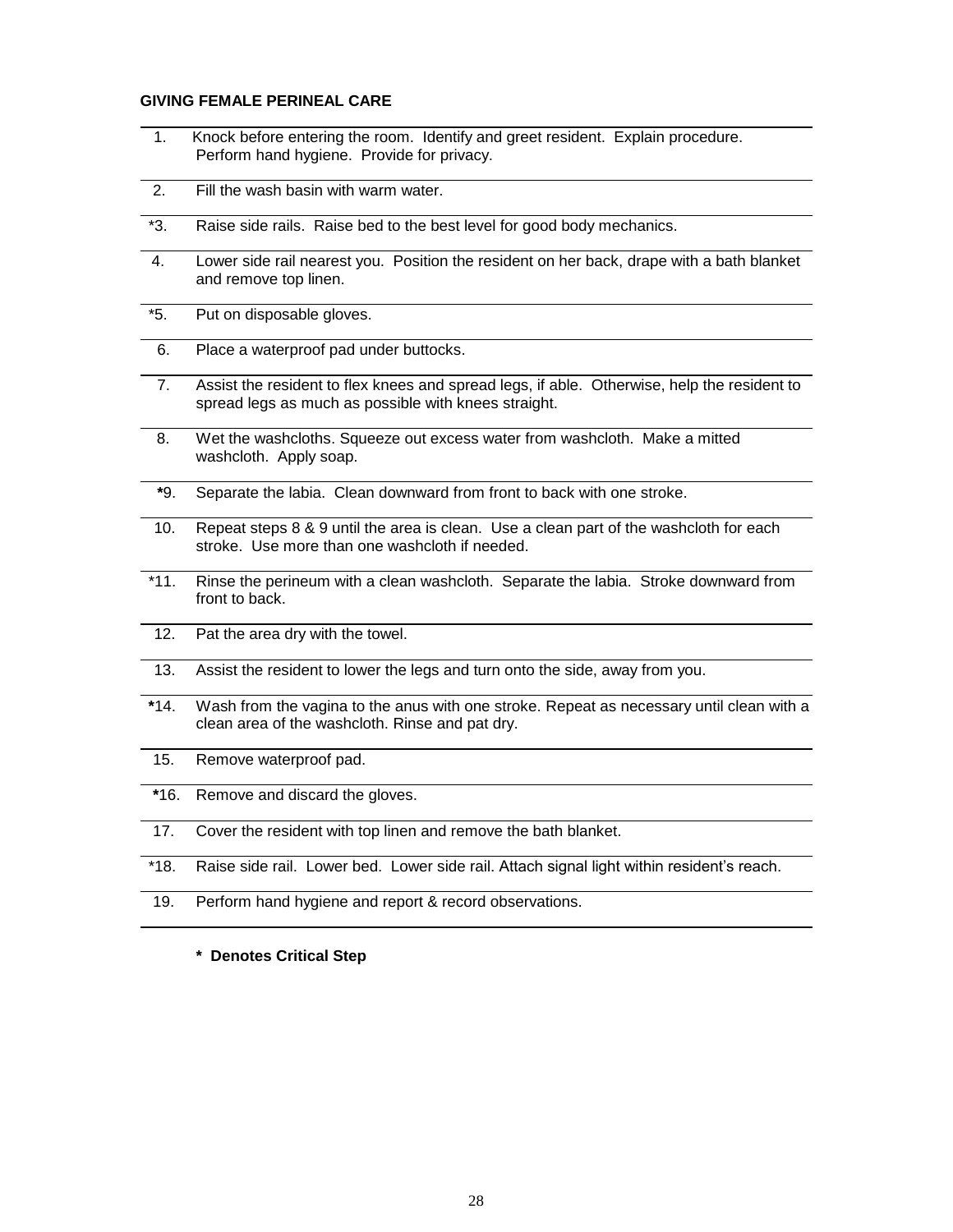## **GIVING MALE PERINEAL CARE**

- 1. Knock before entering the room. Identify and greet resident. Explain procedure. Perform hand hygiene. Provide for privacy.
- 2. Fill the wash basin with warm water.
- \*3. Raise side rails. Raise bed to the best level for good body mechanics.
- 4. Lower the side rail nearest you. Position the resident on his back, drape with a bath blanket and remove top linen.
- \*5. Put on disposable gloves.
- 6. Place a waterproof pad under buttocks.
- 7. Wet the washcloths. Squeeze out excess water from washcloth. Make a mitted washcloth. Apply soap
- 8. Grasp the penis. Retract the foreskin if the person is uncircumcised.
- 9. Clean the tip. Use a circular motion. Start at the urethra, and work outward. Repeat as needed. Use a clean part of the washcloth each time.
- 10. Rinse the area with another washcloth.
- 11. Return the foreskin to its natural position.
- 12. Clean the shaft of the penis. Use firm downward strokes away from the urinary meatus. Rinse the area.
- 13. Help the person flex his knees and spread his legs. Or help him spread his legs as much as possible with knees straight.
- 14. Clean the scrotum. Rinse well. Observe for redness and irritation in the skin folds.
- 15. Pat the penis and scrotum dry.
- 16. Help him lower his legs, cover him, and turn him onto his side away from you. Fold the bath blanket back between his legs.
- 17. Wash, rinse, and pat dry the anal area. Wash from the scrotum to the anus with 1 stroke. Repeat as necessary until clean with a clean area of the washcloth.
- 18. Remove the waterproof pad.
- \*19. Remove and discard gloves.
- 20. Cover the resident with top linen and remove bath blanket.
- \*21. Raise side rail. Lower bed. Lower side rail. Attach signal light within resident's reach.
- 22. Perform hand hygiene and report and record observations.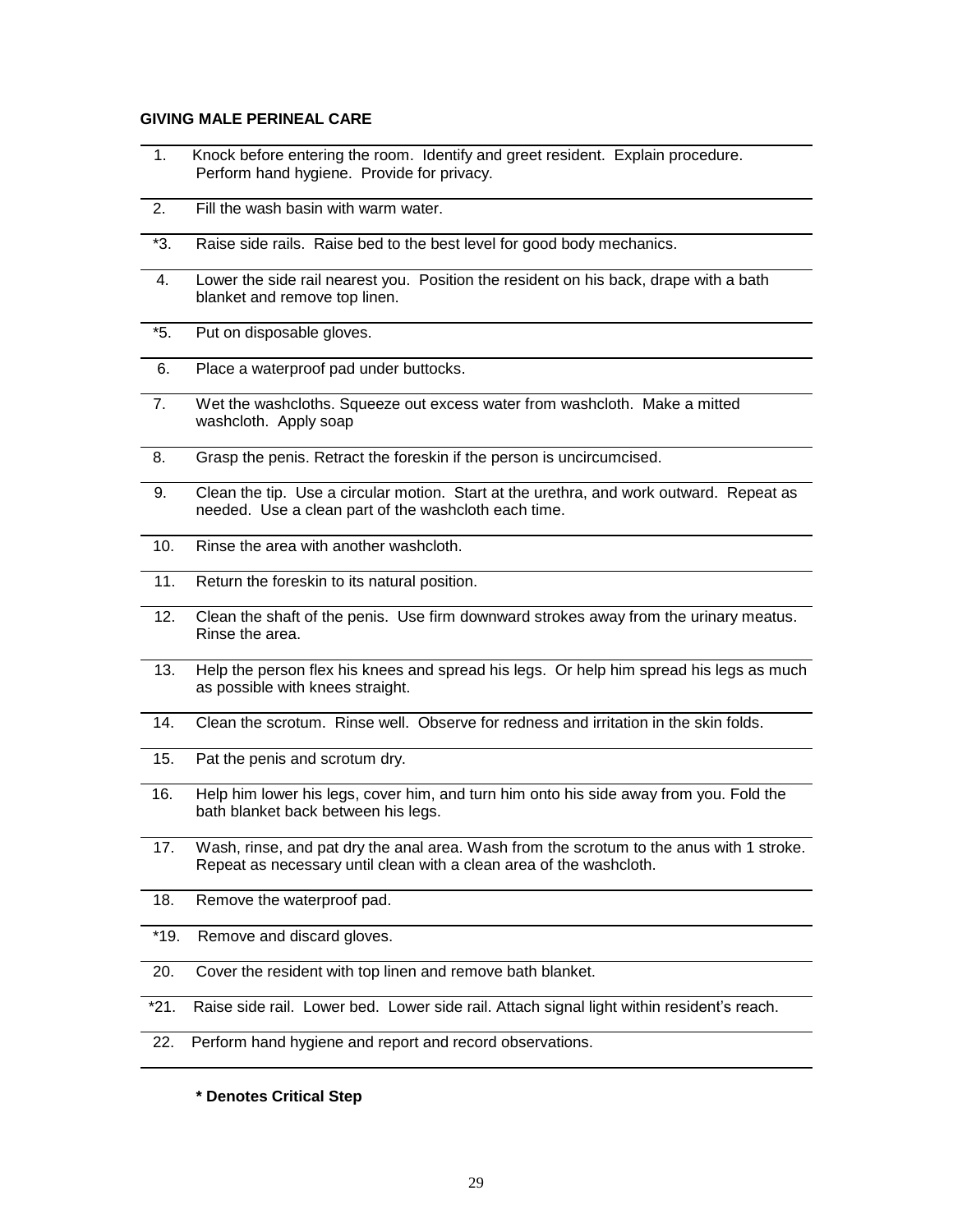#### **GIVING THE BEDPAN**

- 1. Knock before entering the room. Identify and greet resident. Explain procedure. Perform hand hygiene. Provide for privacy.
- \*2. Raise side rails. Raise bed to the best level for good body mechanics.
- 3. Lower the side rail nearest you. Position the resident in supine position.
- \*4. Put on disposable gloves.
- 5. Turn the resident onto his/her side away from you and correctly place the waterproof pad under the resident's buttocks.
- 6. Push the bedpan down and toward the resident.
- 7. Hold the bedpan securely. Turn the resident onto his/her back. Center the bedpan under the resident. Remove gloves.
- 8. Raise the head of the bed so the resident is in a sitting position.
- \*9. Place the signal light within resident's reach. Raise side rail. Lower bed. Lower side rail.
- 10. Place the toilet tissue & disposable wipes/washcloth within reach of the resident. Ask the resident to signal when through or when assistance is needed.
- 11. Perform hand hygiene. Leave the room and close door. (may verbalize)
- 12. Return when the resident signals. (may verbalize)
- \*13. Perform hand hygiene. Put on disposable gloves.
- **\***14. Raise side rails. Raise the bed to the best level for good body mechanics. Lower the side rail nearest you and head of the bed.
- 15. Remove the bedpan carefully and cover with bedpan cover or towel.
- **\***16. Clean the perineal area from front to back with toilet tissue. Provide perineal care (may verbalize perineal care) if necessary. Cover the bedpan. Remove waterproof pad and discard. Remove gloves and discard.
- \*17. Raise side rail. Lower the bed. Lower side rails. Perform hand hygiene. Attach signal light. Put on disposable gloves carry bedpan to bathroom.
- 18. Measure urine if the resident is on intake and output. Empty, clean, rinse bedpan and store bedpan. Remove gloves. Perform hand hygiene.
- 19. Report & record observations.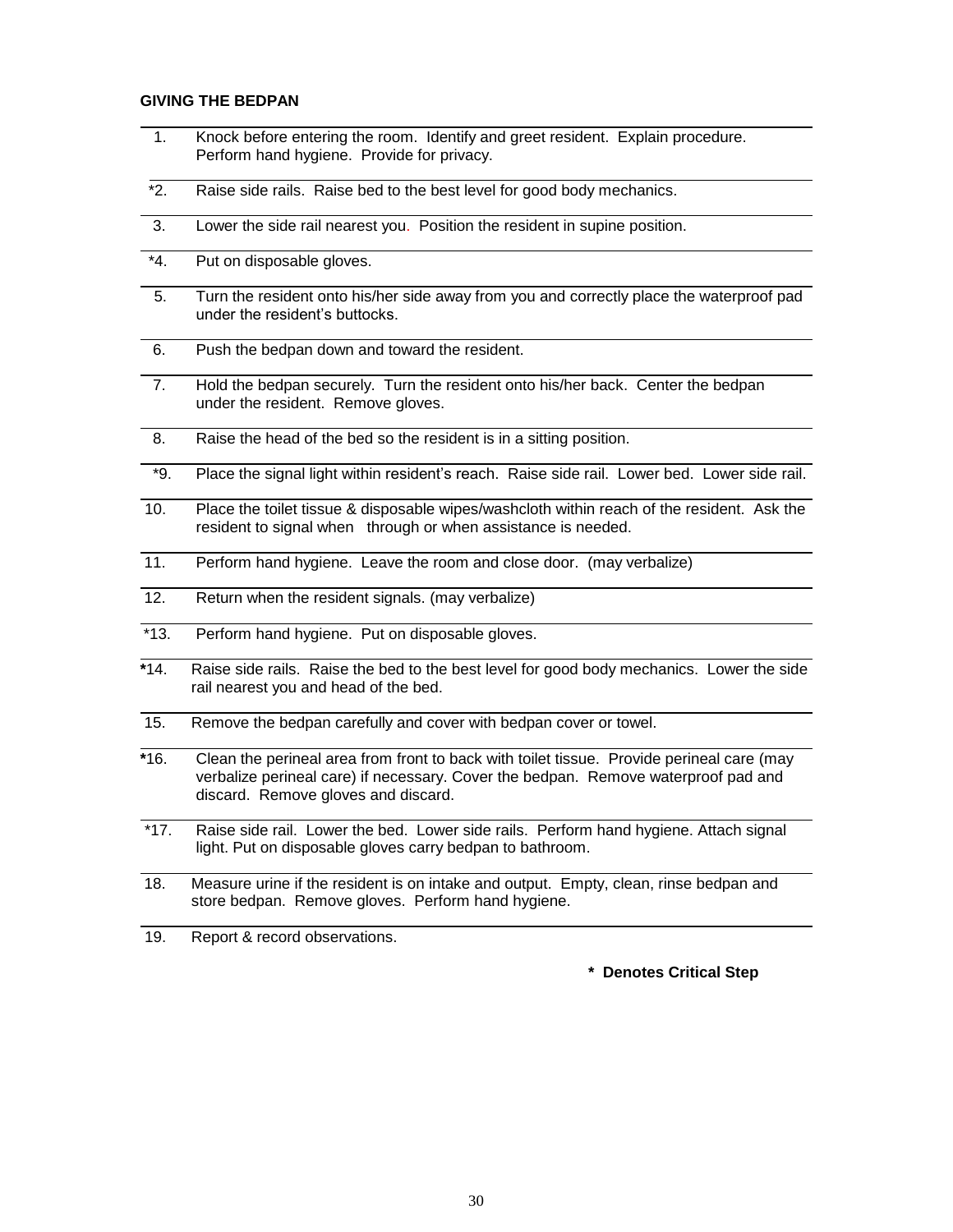## **MEASURE AND RECORD PULSE, RESPIRATION AND BLOOD PRESSURE**

- 1. Knock before entering the room. Identify and greet resident. Explain procedure to resident. Perform hand hygiene. Provide privacy.
- 2. Position the resident seated/reclining.
- 3. Find the resident's radial pulse by placing your middle two or three fingers on palm side of resident's wrist on thumb side, next to bone.
- 4. Count for 30 seconds, times 2 if regular (count for 1 minute if irregular).
- 5. Continue to hold the resident's wrist and begin counting when you see the chest rise; count respiration for 30 seconds, times 2 if regular (count for 1 minute if irregular).
- **\***6. Recount respiration if unsure. Record respiration on paper. Recorded respiration must be within 5 of that obtained by the evaluator.
- **\***7. Record pulse. Recorded pulse must be within 5 pulse counts of that obtained by the evaluator.
- 8. With the resident seated/reclining with the entire lower arm on a flat surface.
- 9. Expose the arm as much as possible. Squeeze the cuff to expel any remaining air and turn the valve clockwise on the bulb to close it.
- 10. Wrap cuff snugly around the upper arm--at least one inch above the elbow.
- 11. Clean earpieces and diaphragm of the stethoscope with alcohol sponge.
- 12. Locate the brachial artery at the inner aspect of the elbow.
- 13. Place the earpieces of the stethoscope in your ears.
- 14. Place the diaphragm of the stethoscope over the brachial artery.
- 15. Inflate the cuff.
- 16. Loosen valve and deflate the cuff slowly noting the systolic and diastolic reading.
- 17. Deflate the cuff completely and remove from the resident's arm.
- 18. Record blood pressure on paper.
- **\***19. Recorded reading must be within 4 mm systolic and 4 mm diastolic of that obtained by the evaluator.
- 20. Perform hand hygiene and record and report observations to the nurse.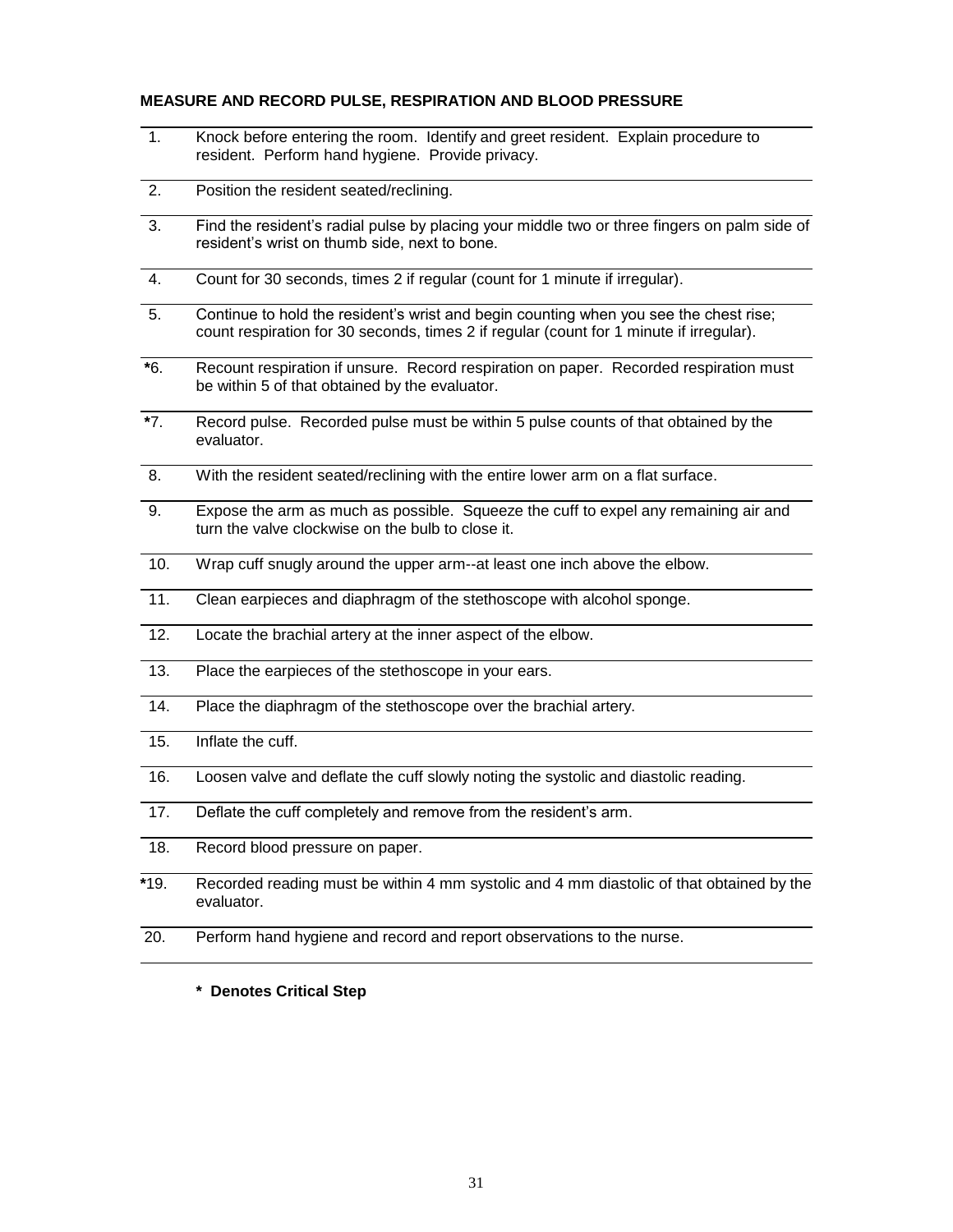# **RESIDENT POSITIONING AND ALIGNMENT – FOWLER'S (This procedure begins in supine position)**

- 1. Knock before entering the room. Identify and greet resident. Explain procedure. Perform hand hygiene. Provide for privacy.
- **\***2. Raise the head of the bed to a 45-60 degree angle.
- 3. Keep the spine straight.
- 4. Support the head with a pillow.
- 5. Support the arms with pillows.
- **\***6. Attach signal light within the resident's reach.
- 7. Perform hand hygiene and report & record observations.
	- **\* Denotes Critical Step**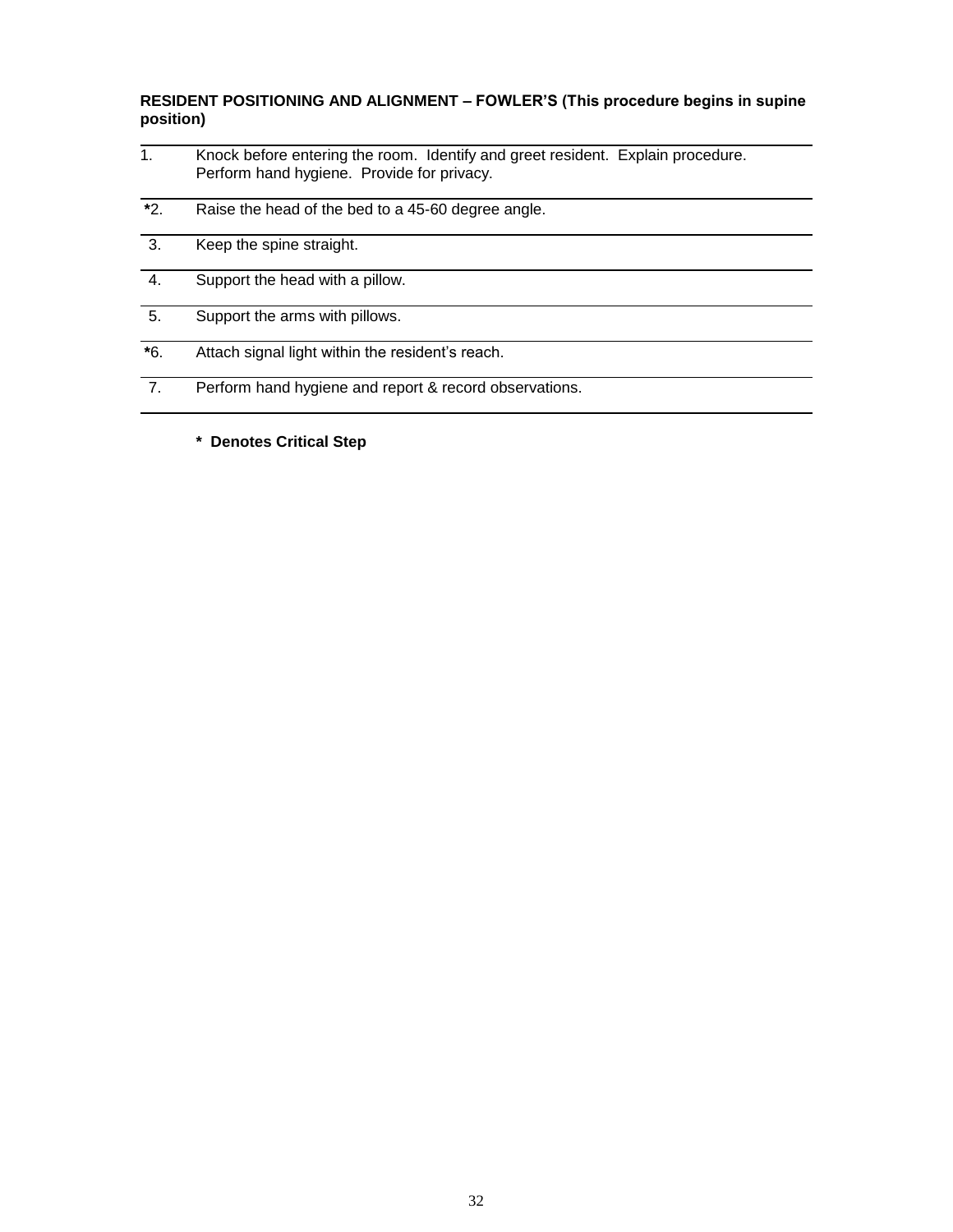# **RESIDENT POSITIONING AND ALIGNMENT – LATERAL / SIDE (This procedure begins in supine position)**

- 1. Knock before entering the room. Identify and greet resident. Explain procedure. Perform hand hygiene. Provide for privacy.
- \*2. Raise bed rails. Raise the bed to best level for good body mechanics.
- 3. Lower rail on side where you are working.
- 4. Place a pillow under the resident's head and neck.
- 5. Roll resident to side away from you.
- 6. Place the upper leg in front of the lower leg.
- 7. Support the upper leg and thigh with pillows.
- 8. Place a pillow against the resident's back.
- 9. Place a small pillow under the upper hand and arm.
- \*10. Raise side rail. Lower bed. Lower side rail. Attach signal light within resident's reach.
- 11. Perform hand hygiene and report & record observations.
	- **\* Denotes Critical Step**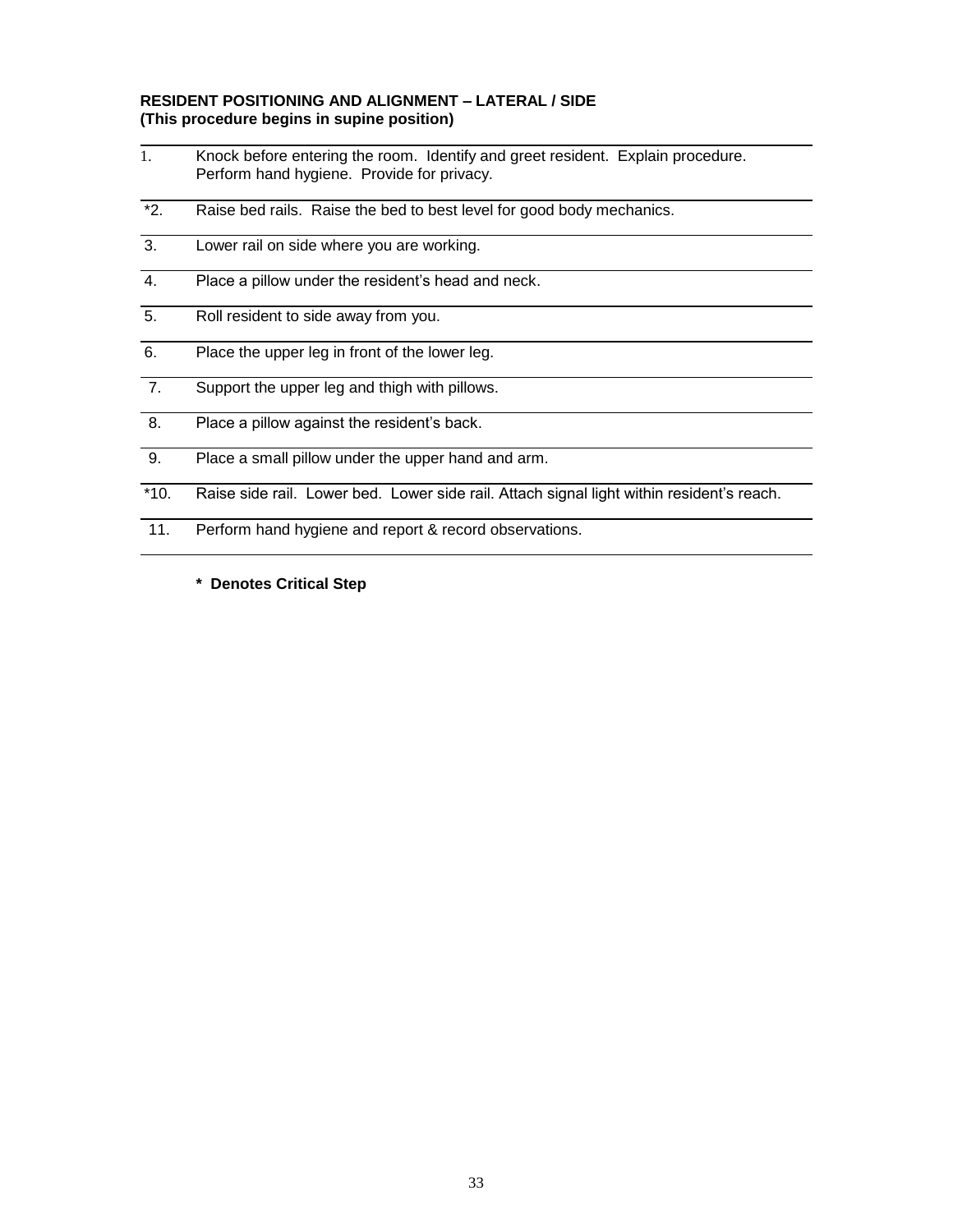**RESIDENT POSITIONING AND ALIGNMENT – SUPINE (This procedure begins in lateral position)**

- 1. Knock before entering the room. Identify and greet resident. Explain procedure. Perform hand hygiene. Provide for privacy.
- \*2. Raise bed rails. Raise the bed to best level for good body mechanics.
- 3. Lower rail on side where you are working.
- 4. Place a pillow under the resident's head and shoulders.
- 5. Roll resident into supine position.
- 6. Position arms comfortably at each side.
- \*7. Raise side rail. Lower bed. Lower side rail. Attach signal light within resident's reach.
- 8. Perform hand hygiene and report & record observations.
	- **\* Denotes Critical Step**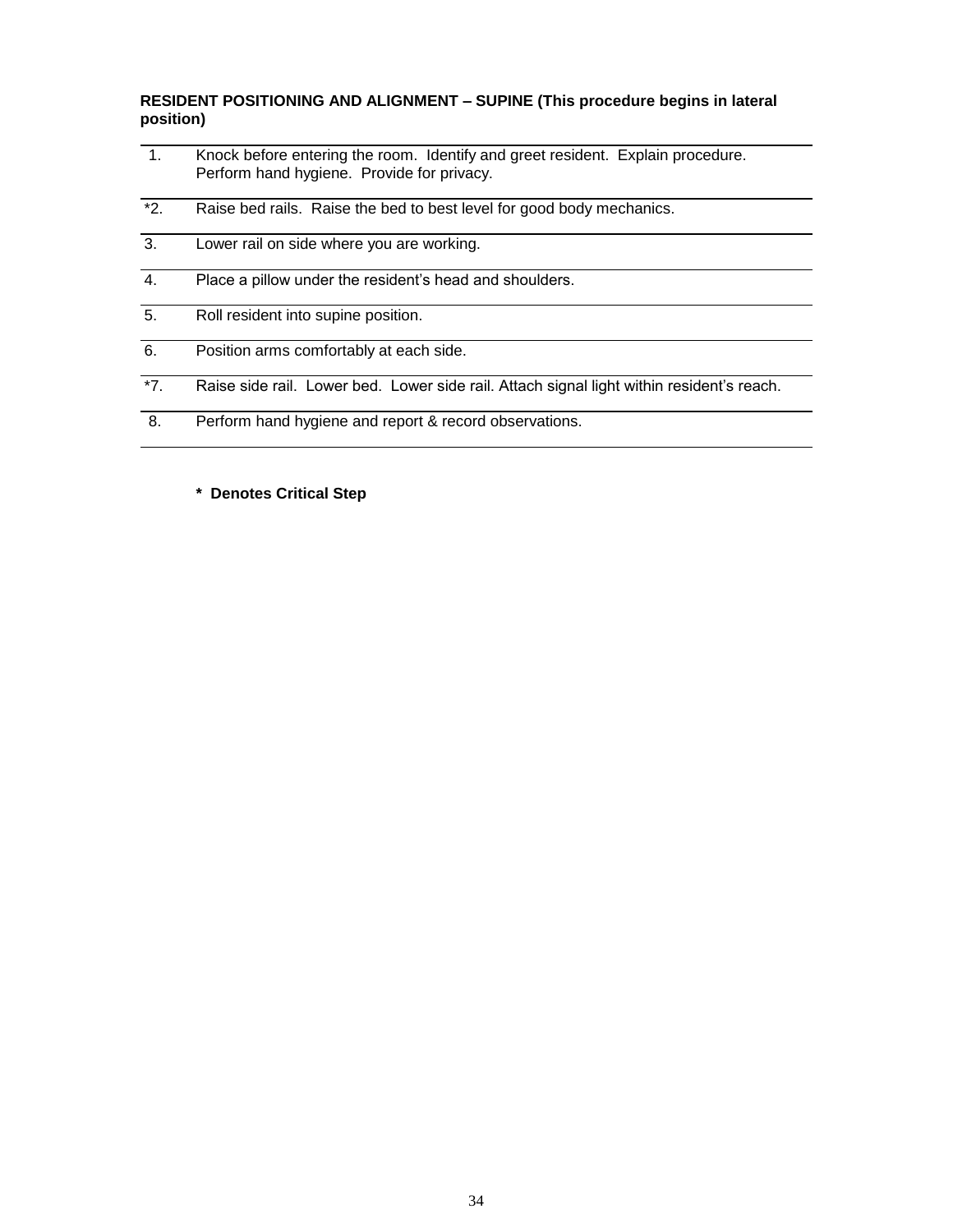## **PROVIDING MOUTH CARE – THE UNCONSCIOUS RESIDENT**

- 1. Knock before entering the room. Identify and greet resident. Explain procedure. Perform hand hygiene. Provide for privacy.
- **\***2. Raise bed rails. Raise the bed to best level for good body mechanics.
- **3**. Lower the bed rail nearest you.
- **\***4. Put on disposable gloves. Position the resident in the side lying position, facing you. Turn resident's head well to the side.
- 5. Place the towel under the resident's face. Place kidney/emesis basin under the chin.
- 6. Clean the chewing and inner surfaces of the teeth using appropriate supplies.
- 7. Swab the roof of the mouth, inside of the cheeks, and the lips using appropriate supplies.
- 8. Swab the tongue using appropriate supplies.
- 9. Moisten a clean sponge swab with water, and swab the mouth to rinse.
- 10. Apply moisturizer to the resident's lips.
- \*11. Remove and discard the gloves.
- 12. Reposition the resident.
- \*13. Raise side rail. Lower bed. Lower side rail. Attach signal light within resident's reach.
- 14. Perform hand hygiene and report & record observations.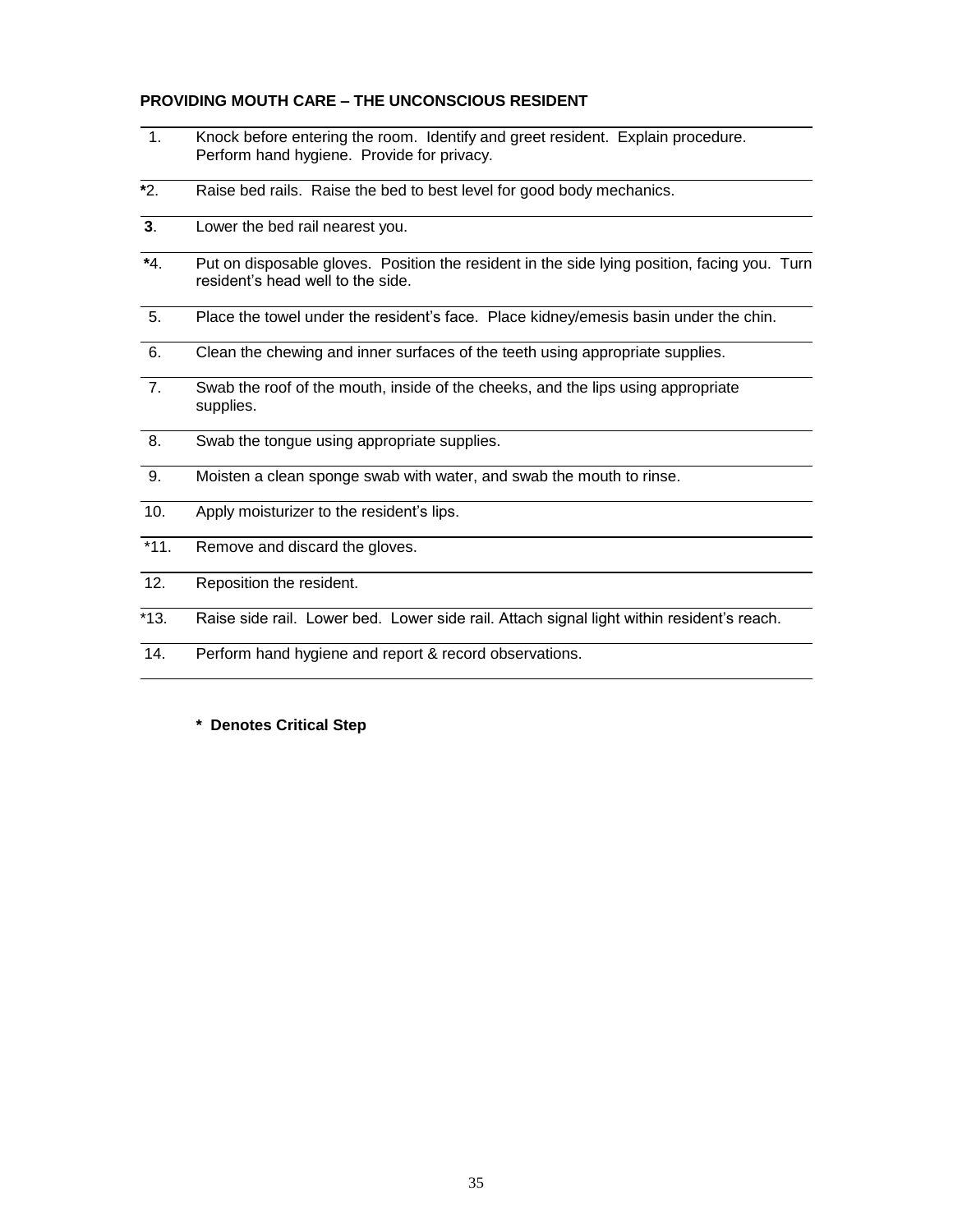## **RANGE OF MOTION EXERCISES - ELBOW**

- 1. Knock before entering the room. Identify and greet resident. Explain procedure. Perform hand hygiene. Provide for privacy.
- \*2. Raise bed rail. Raise the bed to the best level for good body mechanics.
- 3. Lower the side rail.
- 4. Position the resident supine and in good alignment.
- 5. Support the resident's wrist with one hand and the elbow with the other.
- 6. Flexion: bend the arm so that the same-side shoulder is touched.
- 7. Extension: straighten the arm.
- 8. Repeat flexion and extension 5 to 6 times.
- \*9. Raise the side rail.
- 10. Go to the other side and lower the side rail.
- 11. Repeat steps for exercising the elbow. (may verbalize this step)
- 12. Make sure the resident is comfortable.
- \*13. Raise side rail. Lower bed. Lower side rail. Attach signal light within resident's reach.
- 14. Perform hand hygiene and report & record observations.
	- **\* Denotes Critical Step**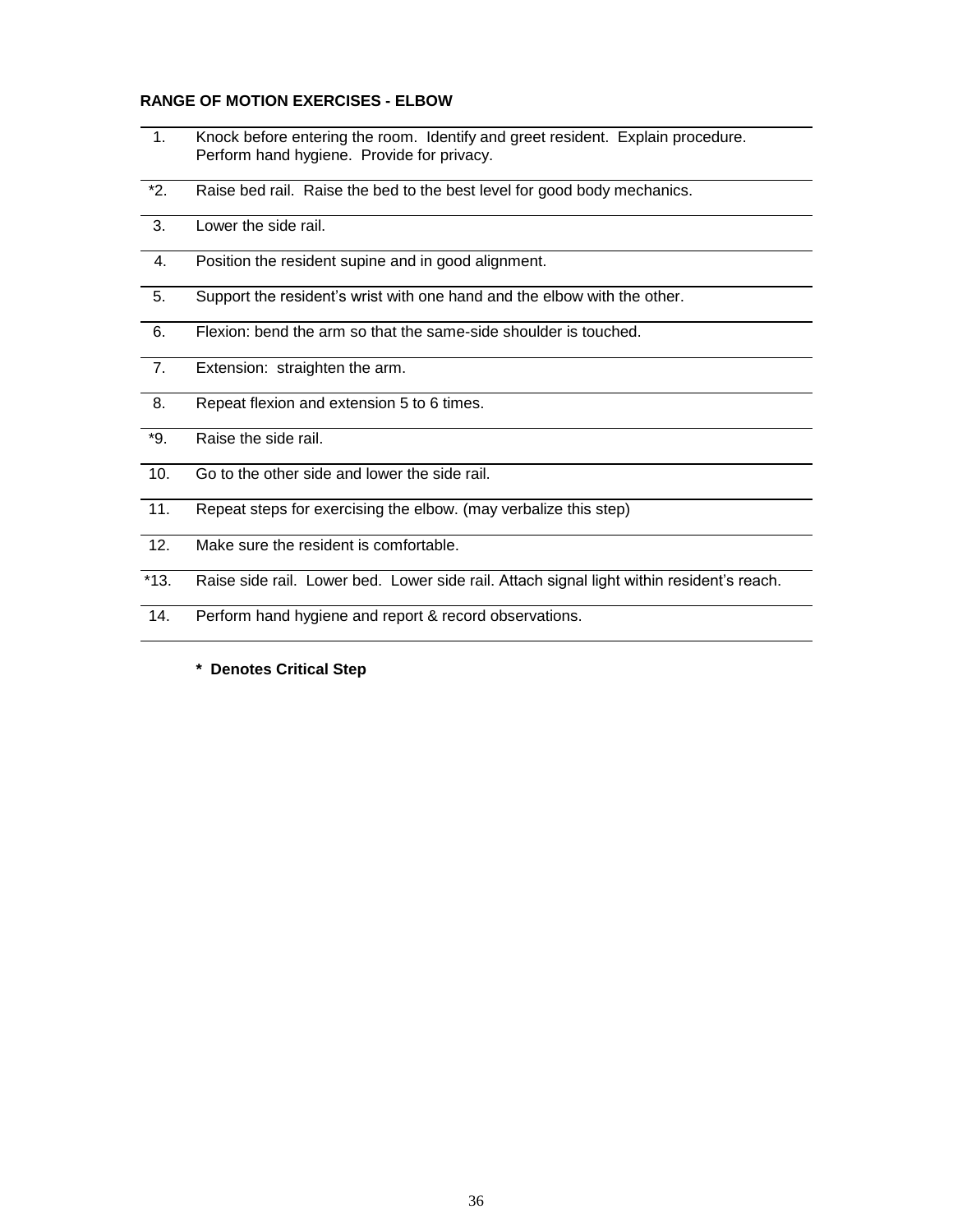#### **RANGE OF MOTION EXERCISES – SHOULDER**

- 1. Knock before entering the room. Identify and greet resident. Explain procedure. Perform hand hygiene. Provide for privacy.
- \*2. Raise side rails. Raise the bed to the best level for good body mechanics.
- 3. Lower the side rail on the side you are working.
- 4. Position the resident supine and in good alignment.
- 5. Support the resident's wrist with one hand and the elbow with the other.
- 6. Flexion: raise the arm straight in front and over the head.
- 7. Extension: bring the arm down to the side.
- 8. Abduction: move the straight arm away from the side of the body.
- 9. Adduction: move the straight arm to the side of the body.
- 10. Internal Rotation: bend the elbow. Place it as the same level as the shoulder. Move the forearm down toward the body.
- 11. External Rotation: move the forearm toward the head.
- 12. Repeat flexion, extension, abduction, adduction, and internal and external rotation 5 to 6 times.
- \*13. Raise the side rail.
- 14. Go to the other side and lower the side rail.
- 15. Repeat steps for exercising the other shoulder. (may verbalize)
- 16. Make sure the resident is comfortable.
- 17. Cover the resident with top linens.
- \*18. Raise side rail. Lower bed. Lower side rails. Attach signal light within resident's reach.
- 19. Perform hand hygiene and report & record observations.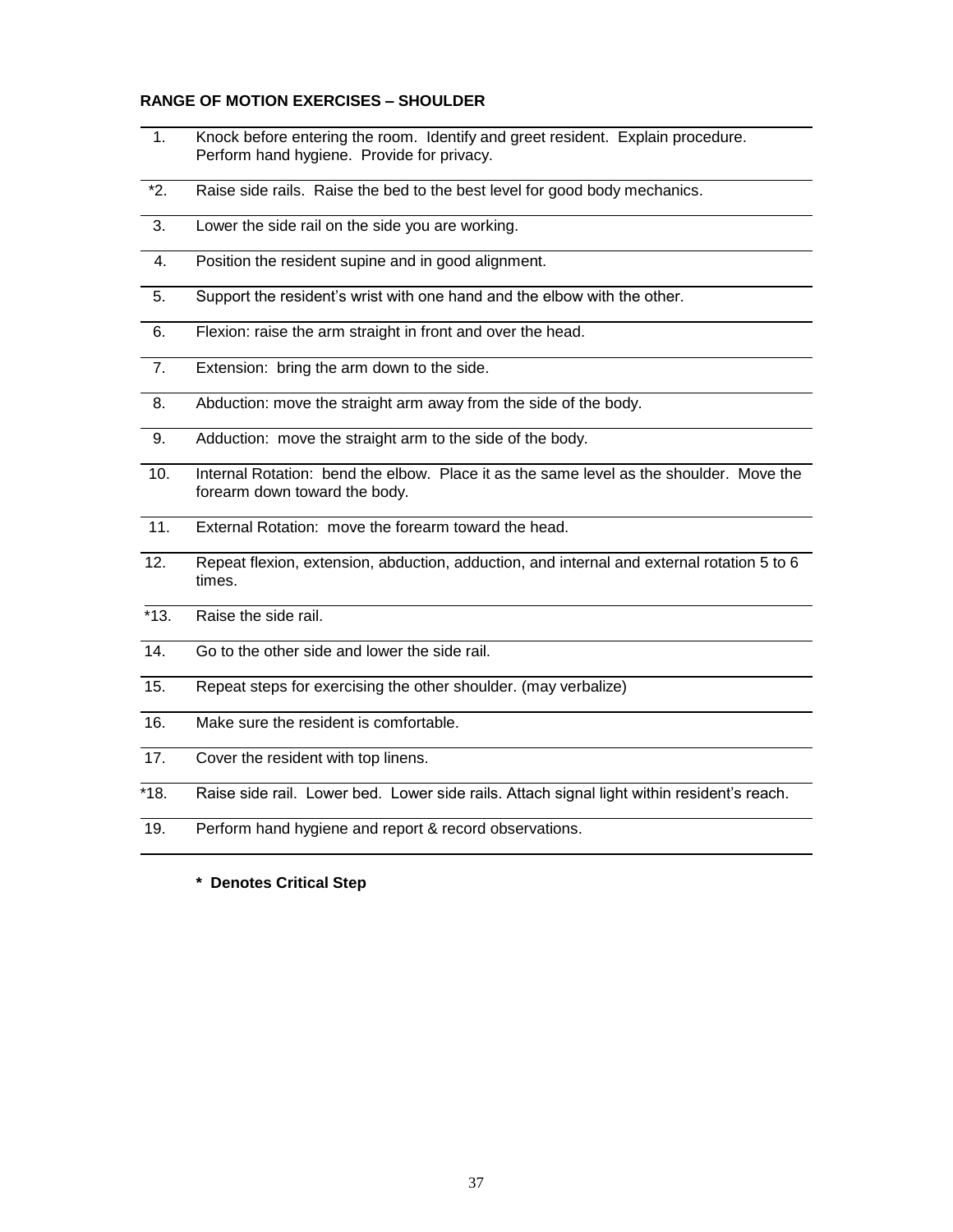#### **RANGE OF MOTION EXERCISES - WRIST**

- 1. Knock before entering the room. Identify and greet resident. Explain procedure. Perform hand hygiene. Provide for privacy.
- \* 2. Raise bed rail. Raise the bed to the best level for good body mechanics.
- 3. Lower the side rail on the side you are working.
- 4. Position the resident supine and in good alignment.
- 5. Support the resident's wrist with both of your hands.
- 6. Flexion: bend the hand down.
- 7. Extension: straighten the hand.
- 8. Hyperextension: bend the hand back.
- 9. Radial flexion: turn the hand toward the thumb.
- 10. Ulnar flexion: turn the hand toward the little finger.
- 11. Repeat flexion, extension, hyperextension, and radial and ulnar flexion 5 to 6 times.
- \*12. Raise the side rail.
- 13. Go to the other side and lower the side rail.
- 14. Repeat steps for exercising the wrist. (may verbalize this step)
- 15. Make sure the resident is comfortable.
- \*16. Raise side rail. Lower bed. Lower side rail. Attach signal light within resident's reach.
- 17. Perform hand hygiene and report & record observations.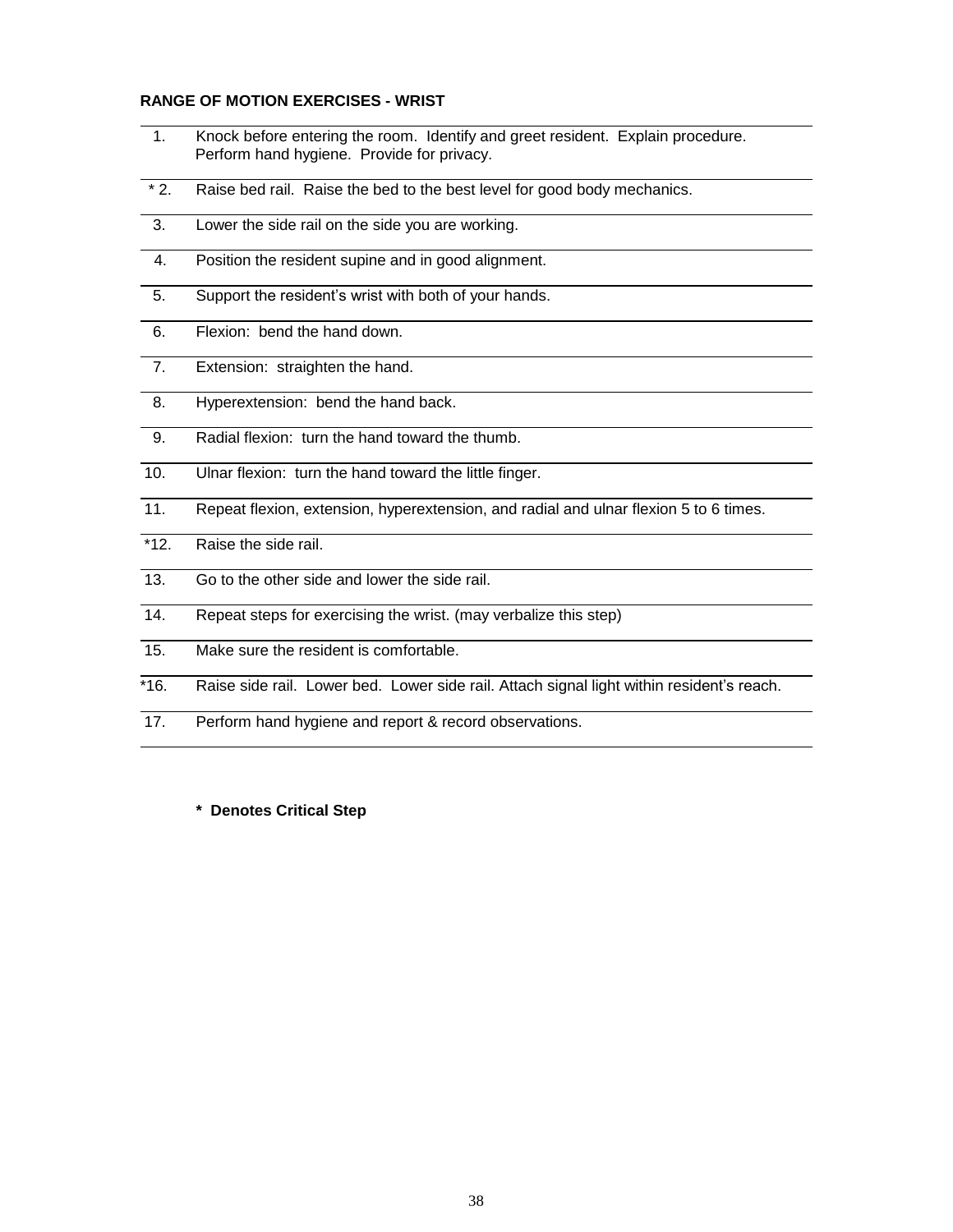#### **RANGE OF MOTION EXERCISES – HIP**

- 1. Knock before entering the room. Identify and greet resident. Explain procedure. Perform hand hygiene. Provide for privacy.
- \*2. Raise the bed rails. Raise the bed to the best level for good body mechanics.
- 3. Lower the side rail on the side you are working.
- 4. Position the resident supine and in good alignment. Cover resident with a bath blanket and remove top linens.
- 5. Place one hand under the resident's knee and the other hand under the ankle to support the leg.
- 6. Flexion: raise the leg.
- 7. Extension: straighten the leg.
- 8. Abduction: move the leg away from the body.
- 9. Adduction: move the leg toward the other leg.
- 10. Internal rotation: turn the leg inward.
- 11. External rotation: turn the leg outward.
- 12. Repeat flexion, extension, abduction, adduction, and inward and outward rotation 5 to 6 times.
- 13. Cover the resident.
- \*14. Raise the side rail.
- 15. Go to the other side and lower the side rail.
- 16. Repeat steps for exercising the hip. (may verbalize)
- 17. Make sure the resident is comfortable.
- 18. Cover the resident with top linens. Remove the bath blanket.
- \*19. Raise side rail. Lower bed. Lower side rails. Attach signal light within resident's reach.
- 20. Perform hand hygiene and report & record observations.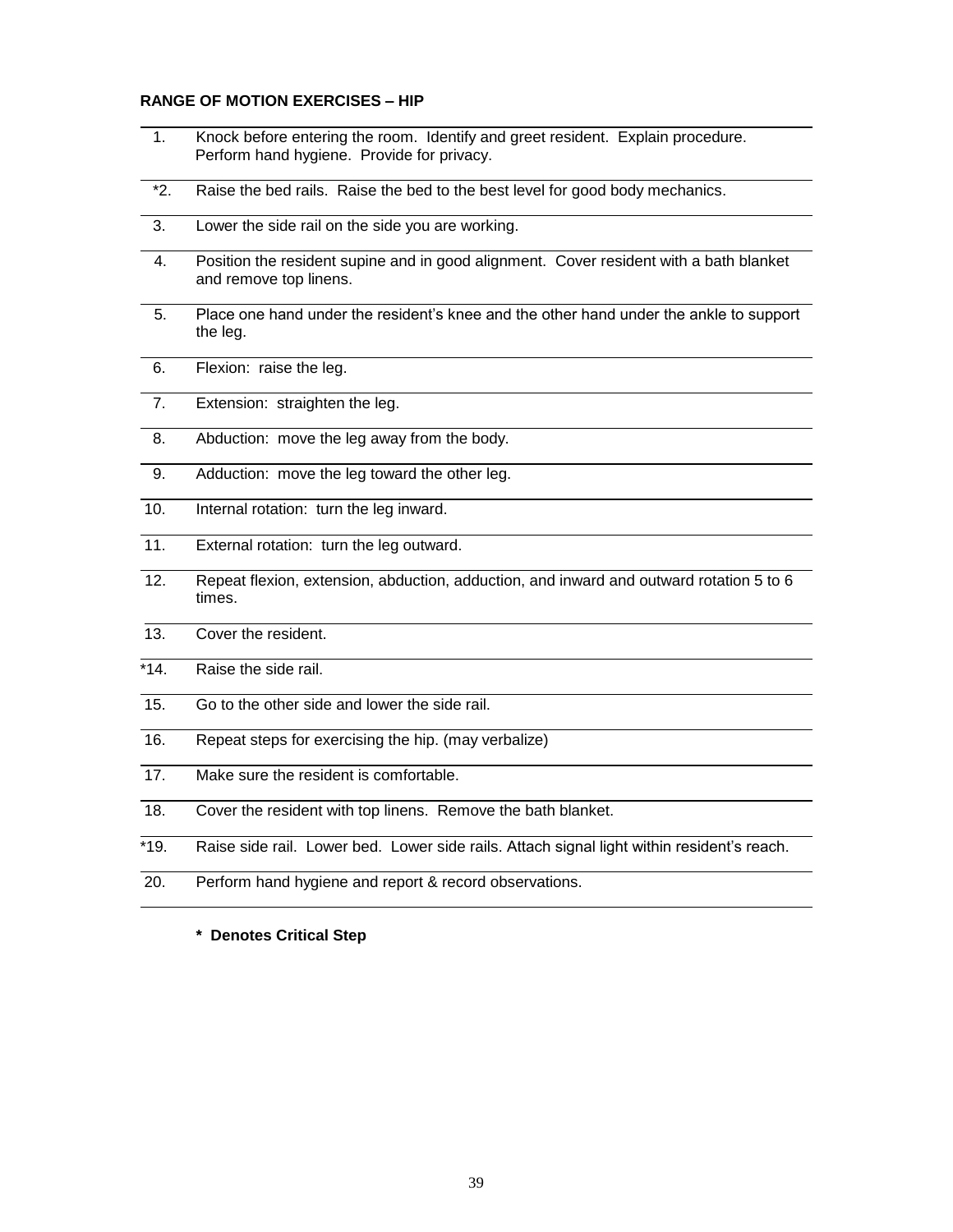# **SHAVING THE PERSON'S FACE WITH A SAFETY RAZOR - to be added to testing rotation starting 8/15/2019**

- 1. Knock before entering the room. Identify and greet resident. Explain procedure. Wash your hands. Provide for privacy.
- \*2. Raise the bed rails. Raise the bed to the best level for good body mechanics.
- 3. Fill the wash basin with warm water.
- 4. Place wash basin and needed supplies on the over bed table.
- 5. Lower the side rail on the side you are working.
- \*6. Put on disposable gloves.
- 7. Place the resident in Fowlers with the over bed table in front of resident. Place a bath towel over the resident's chest and shoulders. Place resident's dentures in mouth if applicable.
- 8. Wash the resident's face. Do not dry. Wet the washcloth and wring it out.
- 9. Apply the wet washcloth to resident's face to soften skin/ beard for a few minutes. (may verbalize amount of time)
- 10. Apply shaving cream.
- 11. Hold the skin taut with one hand.
- 12. Shave in the direction of hair growth with long strokes on the larger areas of the face. Use shorter strokes around the chin and lips.
- 13. Rinse shaving cream off of razor often.
- 14. Wash off any remaining shaving cream. Pat face dry with a towel.
- \*15. Verbalize observing for nicks, cuts, bleeding, and irritation. Apply direct pressure if observed.
- 16. Apply after-shave and lotion unless nicks or cuts are observed. (may verbalize)
- \*17. Remove towel. Remove and discard gloves.
- \*18. Raise side rail. Lower bed. Lower side rails. Attach signal light within resident's reach.
- 19. Clean and return equipment and supplies to their proper place. Clean the over-bed table.
- 20. Dispose of safety razor in the sharps container. (may verbalize)
- 21. Wash hands and report & record observations.
	- **\* Denotes Critical Step**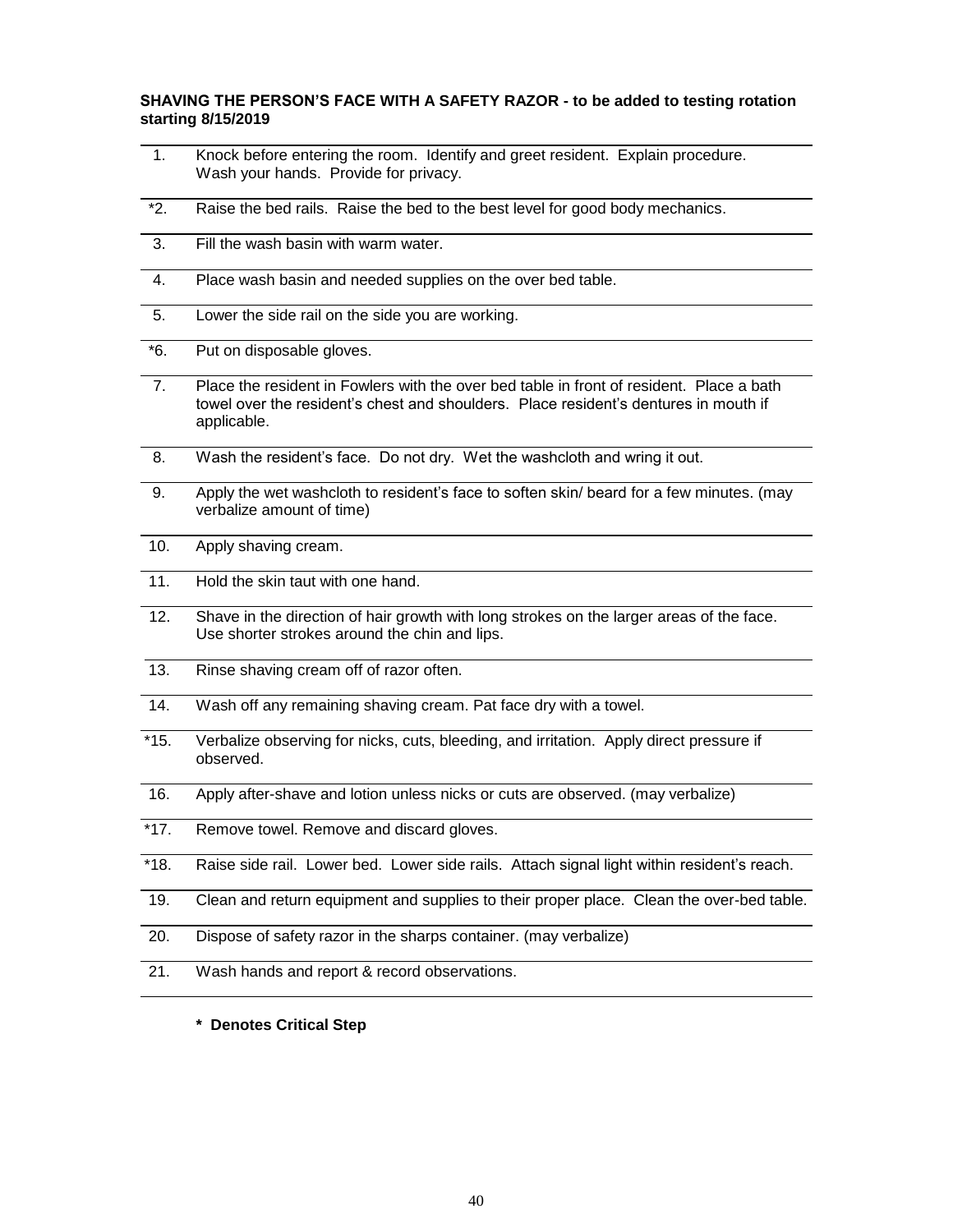## **TRANSFERRING A RESIDENT FROM A WHEELCHAIR TO A BED**

- 1. Knock before entering the room. Identify and greet resident. Explain procedure. Perform hand hygiene. Provide for privacy.
- 2. Place chair parallel to or at a 45-degree angle to bed.
- \*3. Lock the wheels of the wheelchair.
- 4. Remove the resident's feet from the foot rests. Remove or lift foot rests out of the way. Remove lap blanket.
- \*5. Adjust bed to lowest position, lock bed wheels, and raise head of bed to Fowler's or sitting position.
- 6. Fanfold top linens to the foot of bed.
- 7. Observe resident is wearing non-skid footwear. Stand in front of the resident. Apply transfer belt.
- 8. Ask the resident to hold onto the armrests and lean forward. Grasp the transfer belt at each side.
- 9. Position your feet and legs to provide stability for the resident and prevent the resident from falling or sliding.
- 10. Ask the resident push down on the armrests on the count of three. Pull resident into a standing position as you straighten your knees.
- 11. Support the resident in the standing position.
- 12. Turn the resident so they can reach the edge of the mattress. The back of the resident's legs should touch the mattress.
- 13. Continue to turn the resident until they can reach the mattress with both hands.
- 14. Lower the resident onto the bed as you bend your hips and knees. The resident assists by leaning forward and bending the elbows and knees.
- 15. Remove the transfer belt and footwear.
- 16. Assist the resident to lie down.
- $*17.$  Attach signal light within the resident's reach.
- 18. Perform hand hygiene and report & record observations.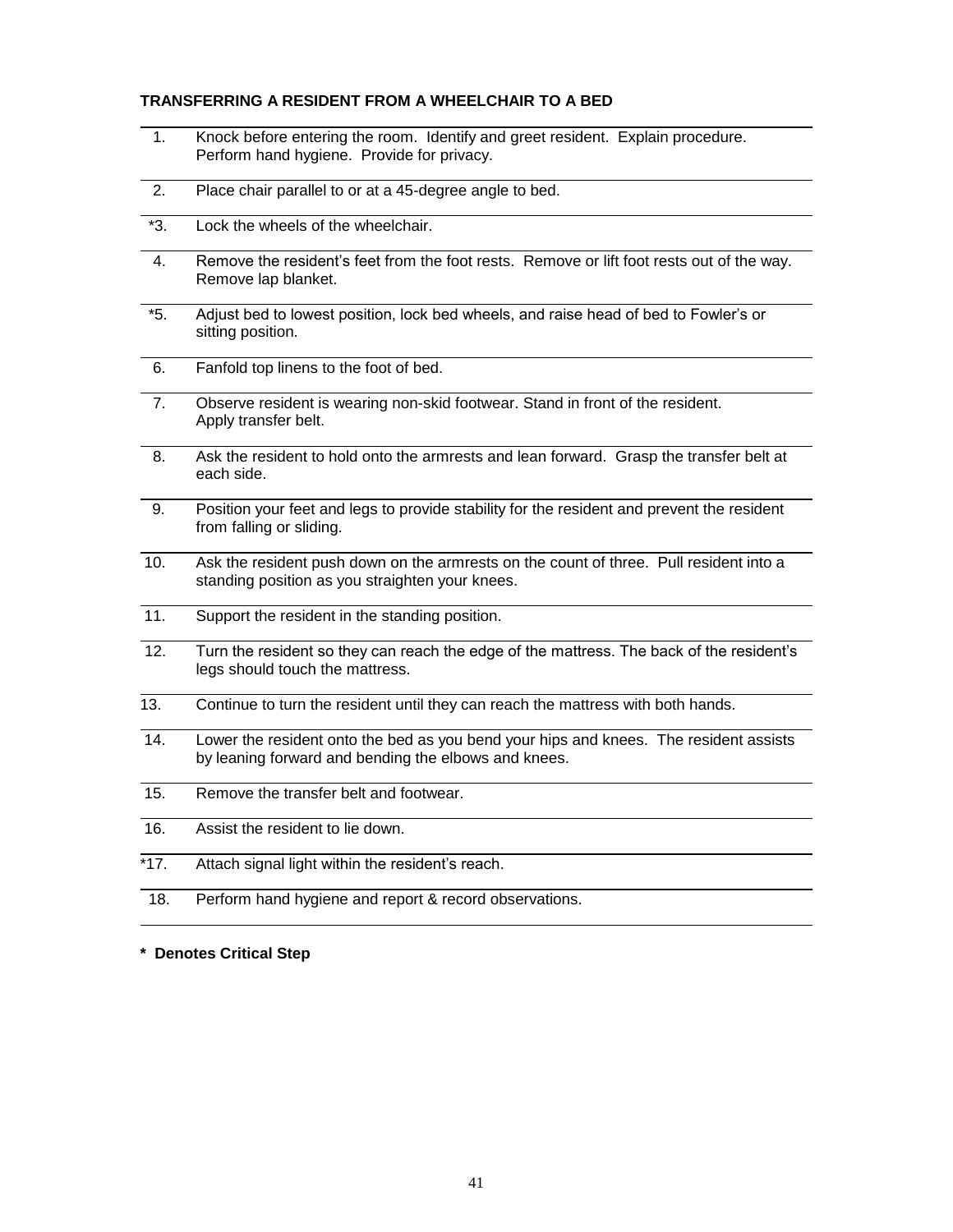## **TRANSFERRING A RESIDENT TO A WHEELCHAIR**

- 1. Knock before entering the room. Identify and greet resident. Explain procedure. Perform hand hygiene. Provide for privacy.
- 2. Place chair parallel to or at a 45-degree angle to bed.
- 3. Cover chair with bath blanket or protective pad.
- **\***4. Lock the wheels of the wheelchair.
- 5. Remove or lift foot rests out of the way.
- \*6. Adjust bed to lowest position, lock bed wheels, and raise head of bed (Fowler's position).
- 7. Fanfold top linens to the foot of bed.
- 8. Put shoes on the resident and apply transfer belt.
- **\***9. Turn resident as a unit from Fowler's to dangling position.
- 10. Stand in front of resident.
- 11. Grasp the transfer belt at each side.
- 12. Position your feet and legs to provide stability for the resident and prevent the resident from falling or sliding.
- 13. On the count of three, pull resident into a standing position as you straighten your knees.
- 14. Support the resident in the standing position.
- 15. Turn to lower the resident into the wheelchair as you bend your hips and knees. Position feet on footrests.
- 16. Remove transfer belt. Cover the resident with bath blanket or lap robe.
- 17. Unlock the wheels of the wheelchair.
- \*18. Attach signal light within the resident's reach.
- 19. Perform hand hygiene and report & record observations.
	- **\* Denotes Critical Step**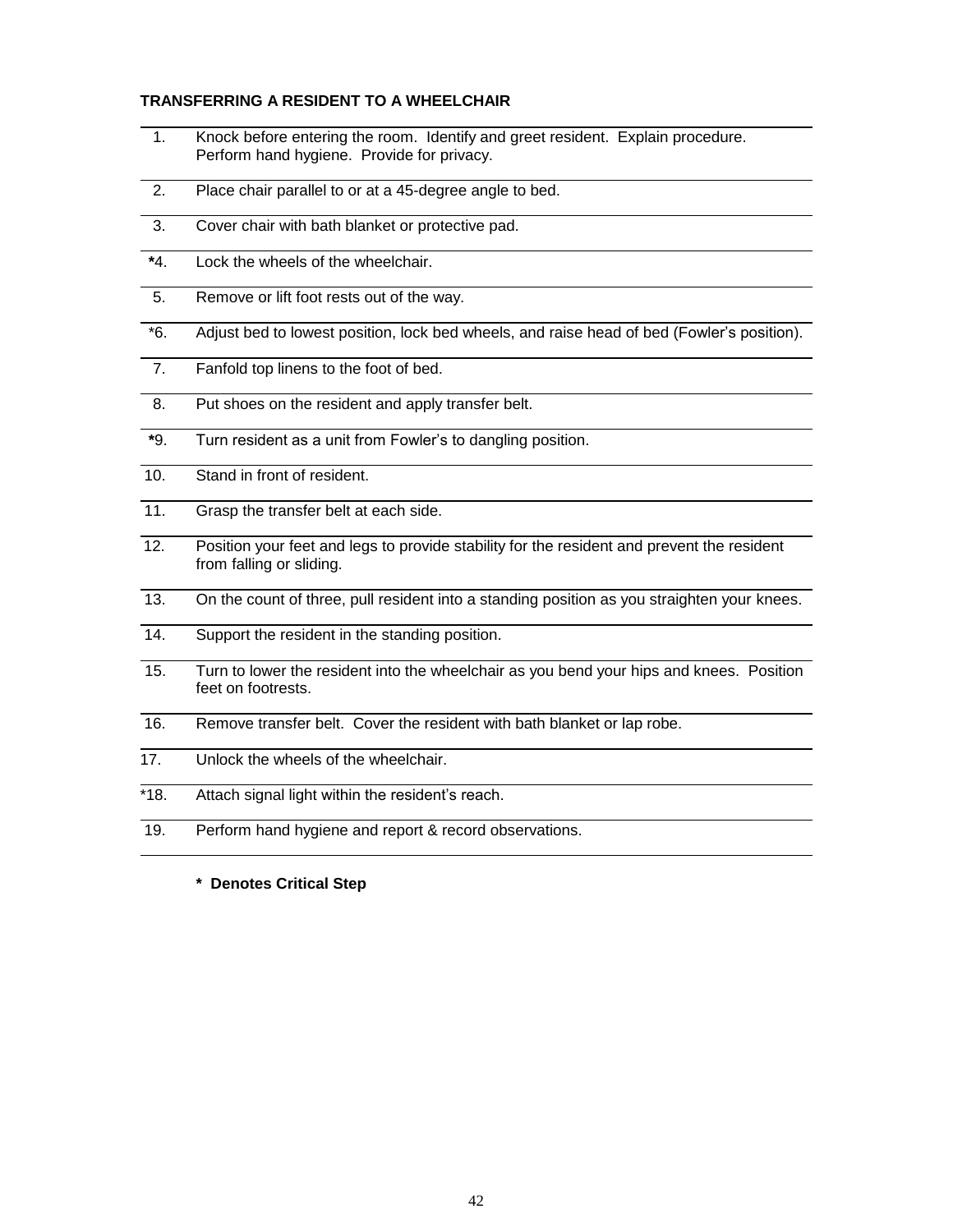## **HAND HYGEINE**

- 1. Remove watch and bracelets or push up 4 to 5 inches above hand. Remove all rings except a smooth wedding band.
- 2. Stand away from sink so clothes do not touch the sink.
- 3. Turn on the faucet and adjust the water to a warm, comfortable temperature.
- 4. Wet hands thoroughly, including three to four inches above wrists.
- 5. Hold hands with wrists lower than elbows during hand washing procedure.
- 6. Apply a generous amount of soap to hands.
- 7. Rub palms together to work up a good lather for at least 15 seconds.
- 8. Steps 9 12 should last at least 20 seconds. Wash using friction and rotating motion.
- 9. Wash the palms and back of hands.
- 10. Wash fingers and between fingers.
- 11. Wash wrists and lower arms.
- 12. Clean well under fingernails by rubbing fingers against palms. Use nail file or orange stick to clean under fingernails.
- 13. Rinse well from arms to hands.
- 14. With a clean dry paper towel or towels, pat dry starting at fingertips working to wrist. Discard towel or towels.
- 15. Repeat step on wet hand with clean dry towel or towels. Discard towel or towels.
- **\***16. Turn off faucet with clean, dry paper towel and discard in wastebasket.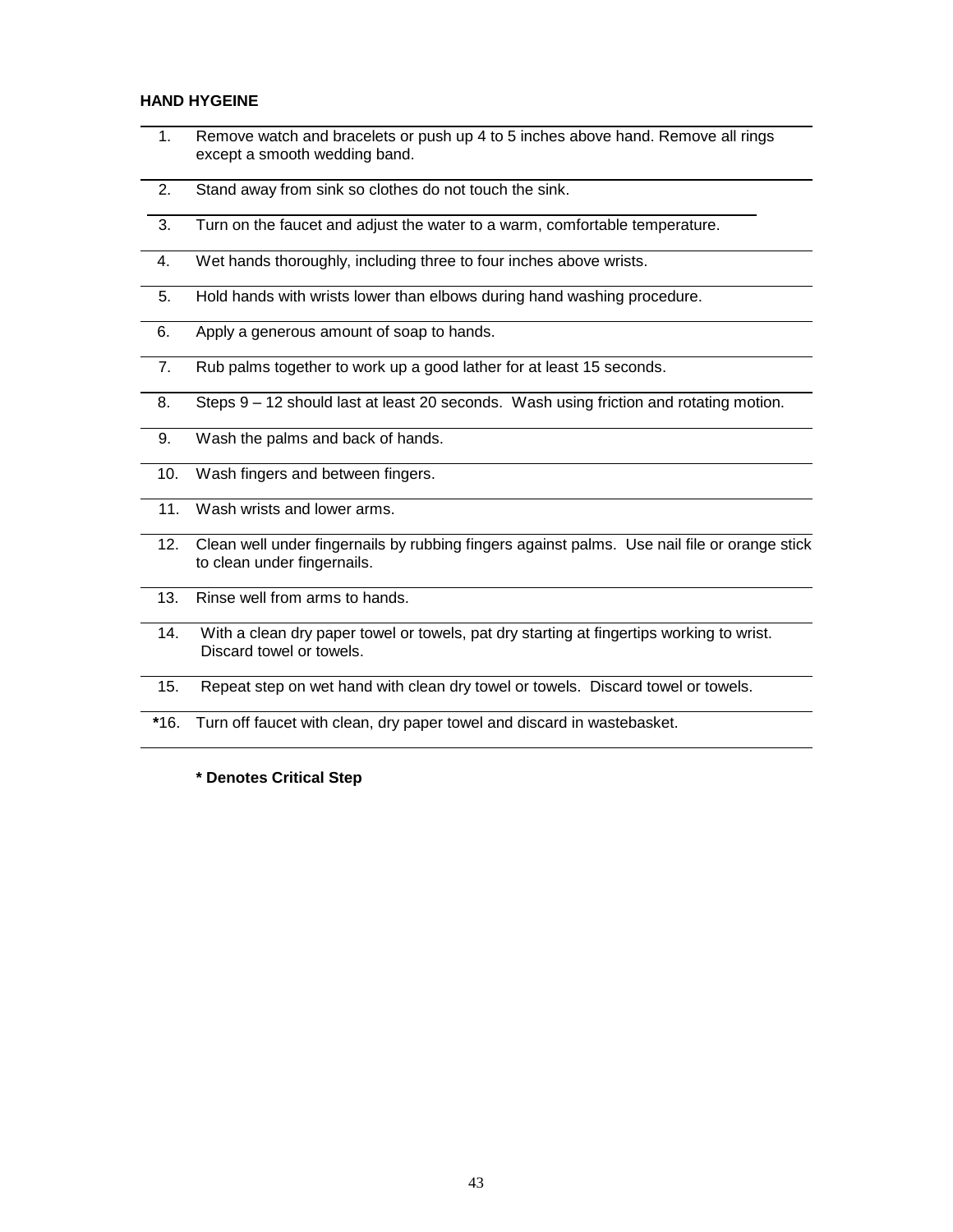# **TEST ADMINISTRATION PROCEDURES**

- 1. Each candidate is to be at the test location and ready to begin the test by the starting time. A candidate arriving late may be considered a "no-show".
- 2. Only the candidates who are on the official roster will be allowed to take the written and/or performance test(s).
- 3. When arriving at the test site, candidates will be required to provide the following documents at every test appointment:
	- An unexpired state or federal issued photo identification
	- A United States Social Security card that is not laminated; and
	- If the Social Security Cards states "Not Valid for employment without Immigration and Customs enforcement authorization" or contains a similar statement a final examination candidate shall present an Employment Authorization Document issued by the US Department of Homeland Security
	- A test candidate's identity documents presented to the competency evaluation program proctor shall identify the candidate's same full name to include middle initial.

This does not mean that a middle initial or middle name is required, but if a middle initial or middle name is listed on one document, it must be present and match by the first letter of the middle initial or middle name on all. For example: Jane Doe on a Social Security card and Jane A. Doe on a Driver's License are not the same and will not be accepted. However, Jane A Doe on a Driver's License and Jane Ann Doe on Social Security card will be accepted.

#### **Multiple Middle Names on Social Security Card**

If the social security card has multiple middle names, but the driver's license (DL) or state issued identification card (I.D.) has only a middle initial or one middle name, a letter from the Circuit Clerk's office, on official letterhead, is required. The Circuit Clerk, in the test candidate's home county, is the entity responsible for issuing driver's license and state issued I.D. cards. The letter must contain at a minimum the following information:

- \* Candidates name on DL or state issued I.D. card
- \* Candidates full name that matches the full name and name order on the SS card
- \* DL # or state issued I.D. card # of the candidate to verify the identification in question
- \* Signature of the Circuit Clerk or Circuit Clerk's designee

The order of the names, initials, and spelling must match, in both the letter and on the identification cards.

> **Acceptable Example:**  Jane A Doe on Driver's License, Jane Ann Smith Doe on SS Card, **AND** Letter containing references to these names in the same order as described above

 **Unacceptable Example:**  Jane S Doe on Drivers License Jane Ann Smith Doe on SS Card

To correct this situation, the test candidate must get a new DL or State Issued ID card with the middle initial "A" and the corresponding letter referencing the names in the same order.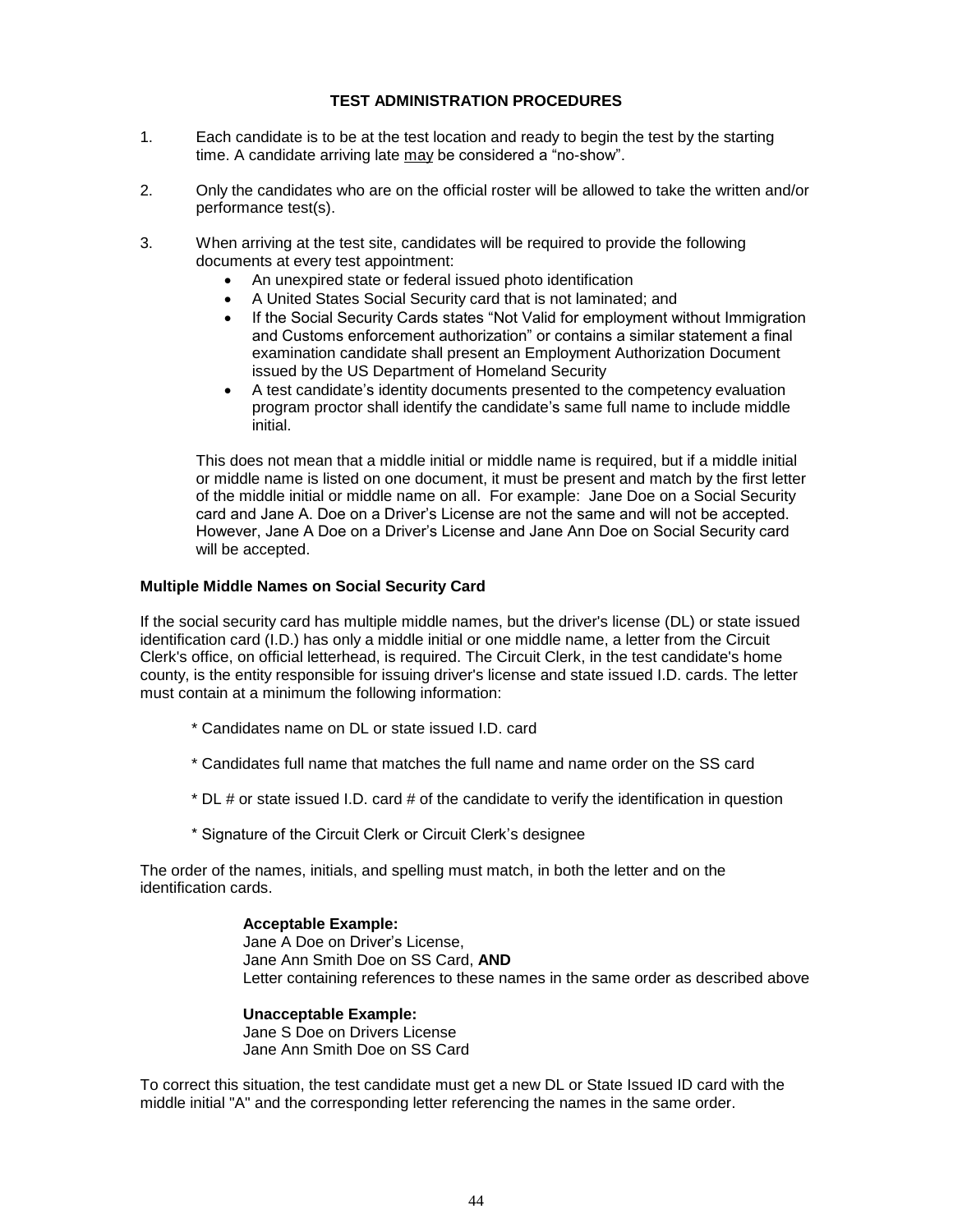A test candidate with multiple middle names on the social security card who fails to provide the identity documentation above will not be allowed to take the state test until the documentation is received or identification is presented that meets acceptable criteria.

Please note that a letter from a Social Security Administration field office stating a test candidate applied for a replacement social security card will **not** be accepted as proof of the candidate's social security number or identity.

Candidate's identity documents including the social security card must be in good condition. Good condition is defined as: A condition that allows the test proctor to establish the candidate's identity and validity of the document. Condition of the documents is to be determined by the test proctor and is at their total discretion.

Candidates that arrive at the test site without the proper ID's will **not** be allowed to test and will be required to reschedule their assessment and will forfeit all testing fees.

Candidates that present fraudulent identification documents for testing will forfeit all testing fees and may be reported to the proper authorities.

In the case of an official Federal Government shutdown that impacts the issuance of Social Security Cards, the following guidelines will be followed:

- If an individual's training is set to expire during the shutdown, the training date shall be extended for a period of time not to exceed the # of days the Federal Government ceased to issue Social Security Cards. Nurse Aide training expires one year from the date of completion.
- If an individual is currently employed at a facility and will be removed from direct patient care due to exceeding the 120 day requirement to be listed on the KY Nurse Aide Registry, the employing facility may present a photocopy of the individuals Social Security Card. Copies from individual testers will not be accepted. However, verifying identity based on name matching between identity documents is still required.

All others that fall outside the guidelines listed above will be required to follow normal testing procedures outlined in this study guide. No other exceptions will be made.

- 4. Test related materials that are needed will be supplied. Candidates are **NOT** allowed to bring reference materials, etc. into the test room or holding room. Candidates cannot use or use any notes, or other types of references during the test.
- 5. No supplied test materials, documents, or notes of any kind may be removed from the examination room.
- 6. Any candidate observed giving or receiving assistance of any kind during the test will be dismissed and his/her test results will be declared null and void.
- 7. Cell phones are required to be off and put away while testing. Any candidate observed using a cell phone in the written test area, performance test area, holding room, or any other designated testing area will be dismissed and his/her test results will be declared null and void. The candidate will be required to re-schedule and re-pay for their assessment.
- 8. Test candidates are to exhibit professional behavior at all times. Any candidate behavior that is deemed disruptive to the testing process will be dismissed and his/her test results will be declared null and void. The candidate will be required to re-schedule and re-pay for their assessment. Disruptive behavior is to be determined by the test proctor at their sole discretion.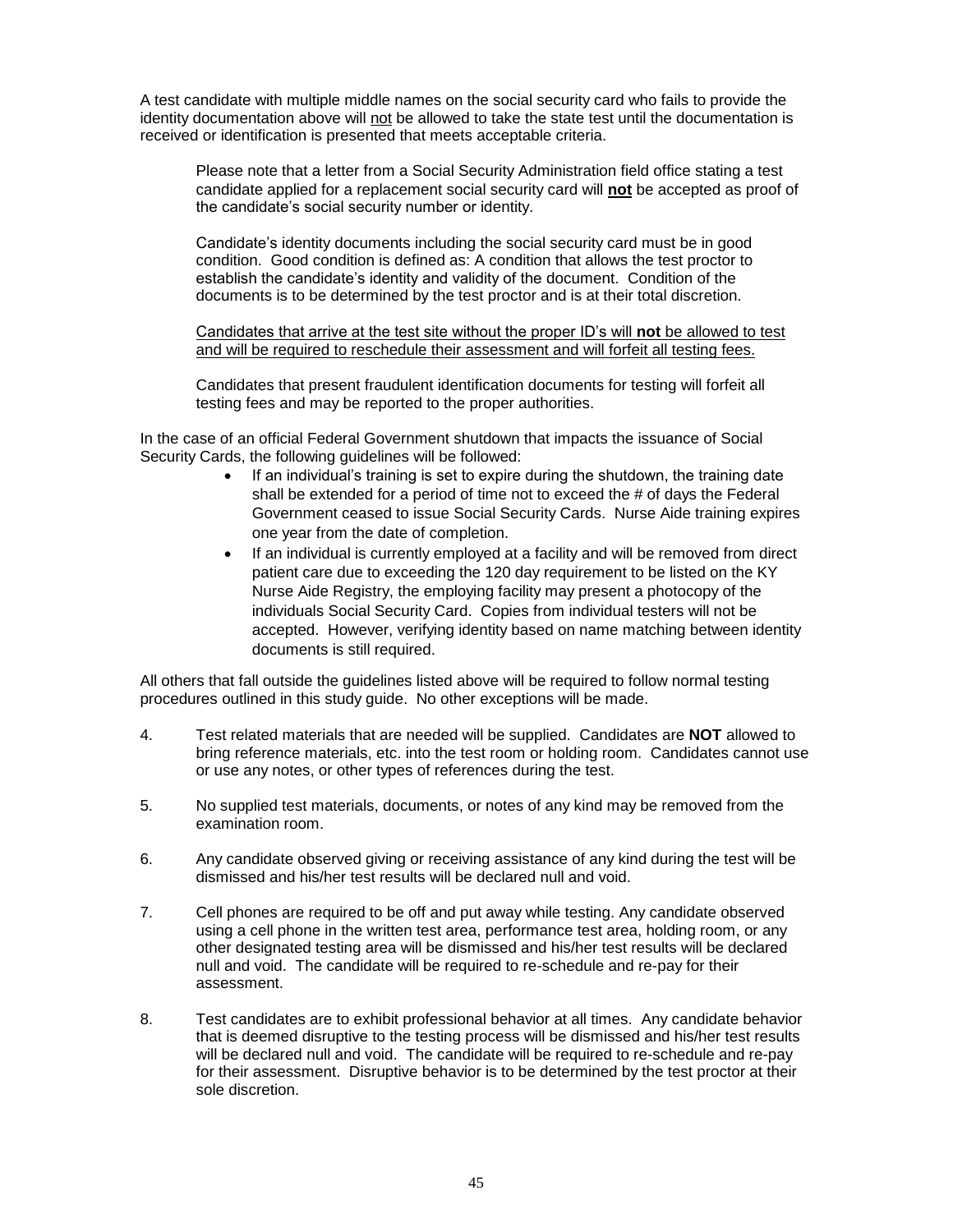- 9. Electronic translating dictionaries are not allowed for use during testing. Hard copy translating dictionaries will be reviewed. Any dictionaries with hand-written notes will not be allowed for use during testing.
- 10. The test monitor will orient the candidates as a group prior to testing.
- 11. At the end of time for each section of the test, the candidate will turn in all test materials to the monitor.
- 12. Payments for nurse aide testing that returned and not honored, the assessment(s) will not be graded and you must pay in full within 30 days of your test date. If you bring your account in good standing within 30 days, your test will be graded. If you fail to bring your account in good standing within 30 days of your test date, your test will be shredded. You will be required to reschedule your assessment and repay your test fee.

13. **If you have an account that is not in good financial standing with any KCTCS college regardless of your training site, you will not be allowed to test until your account is brought into good financial standing. Good financial standing means your account does not have a financial hold or a past-due outstanding balance.**

- 14. This information is current as of the date it as printed. Regional Coordinators and Test administrators will follow the information contained in the current version of the document. The current version is available on the nurse aide website [https://nurseaide.kctcs.edu/nurse-aide-resources/student-resources.aspx.](https://nurseaide.kctcs.edu/nurse-aide-resources/student-resources.aspx)
- 15. Testing may take several hours. Please contact your local testing center about the availability of vending and change machines. If vending machines are not available, please feel free to bring your own drinks and snacks.
- 16. Fitbits, Apple watches, and all similar wearable electronic devices are required to be removed prior to testing. Any candidate observed using a wearable electronic device in any designated testing area will be dismissed and their test results will be declared null and void. The candidate will be required to re-schedule and re-pay for their assessment.

# **NOTIFICATION OF TEST SCORES**

Each candidate will receive test scores via postal mail. The Medicaid nurse aide test coordinator, the nursing facility, and the training facility will receive a printout of the candidates test scores. If the candidate has successfully completed both the written and the performance tests of the Medicaid Nurse Aide Competency Evaluation, their name will be forwarded to the Kentucky Nurse Aide Registry at the Kentucky Board of Nursing. If any test retakes are necessary, information will be provided to the candidate. No other agency or individual will be provided individual test scores without the expressed written request of the test candidate. Please allow thirty (30) days for test processing and mailing.

# **RENEWAL OF REGISTRATION**

The Kentucky Board of Nursing shall renew a nurse aide's registration at least once every two (2) years. The nurse aide will be notified when their renewal of registration is pending. In order for that office to locate a nurse aide, it is important that whenever the nurse aide has a change of name and/or address, the aide should contact that office immediately. The address for the Kentucky Nurse Aide Registry is 312 Whittington Parkway, Suite 300-A, Louisville, KY 40222- 5172.

If for whatever reason you are unable to change your status on the Nurse Aide Registry from expired to current and in good standing, your only option is to repeat the 75-hour nurse aide course with an approved provider and successfully complete the NATCEP again.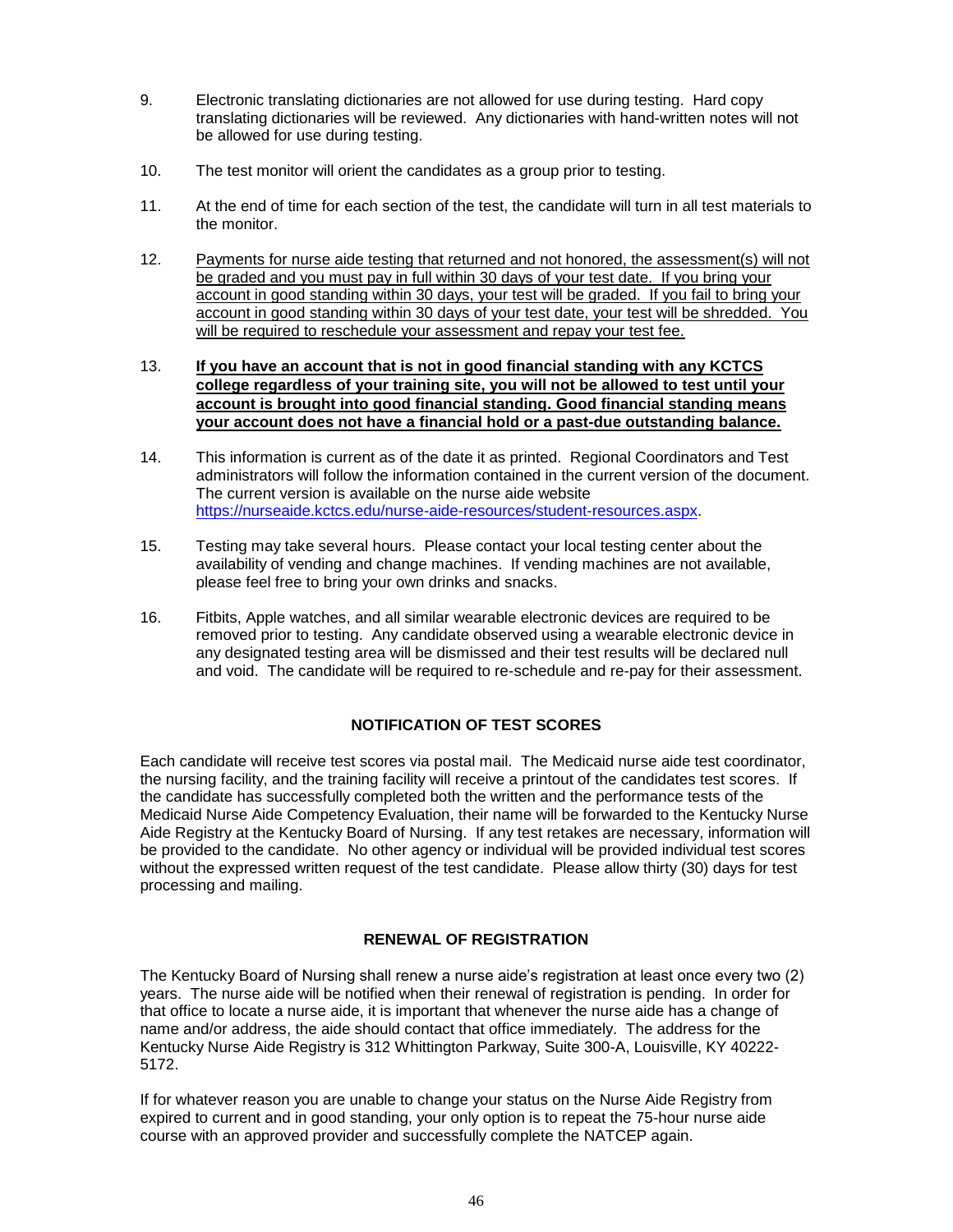## **NURSE AIDE STATE-REGISTERED CARD**

State Registered Nurse Aide cards will no longer be issued or replaced, according to Kentucky Administrative Regulations (907 KAR 1:450). For more information, consult your training provider.

#### **KRS 216.789 PROHIBITION AGAINST EMPLOYING CERTAIN FELONS**

216.789 Prohibition against employing certain felons at long-term care facilities, in nursing pools providing staff to nursing facilities or in assisted-living communities -- Preemployment check with Justice Cabinet – Temporary employment.

(1) No long-term care facility as defined by KRS 216.535(1), nursing pool providing staff to a nursing facility, or assisted-living community shall knowingly employ a person in a position which involves providing direct services to a resident or client if that person has been convicted of a felony offense related to theft; abuse or sale of illegal drugs; abuse, neglect, or exploitation of an adult; or a sexual crime.

(2) A nursing facility, nursing pool providing staff to a nursing facility, or assisted living community may employ persons convicted of or pleading guilty to an offense classified as a misdemeanor if the crime is not related to abuse, neglect, or exploitation of an adult.

(3) Each long-term care facility as defined by KRS 216.535(1), nursing pool providing staff to a nursing facility, or assisted-living community shall request all conviction information from the Justice Cabinet for any applicant for employment pursuant to KRS 216.793.

(4) The long-term care facility, nursing pool providing staff to a nursing facility, or assisted-living community may temporarily employ an applicant pending the receipt of the conviction information. Effective: July 14, 2000

History: Amended 2000 Ky. Acts ch. 141, sec. 17, effective July 14, 2000. -- Amended 1998 Ky. Acts ch. 189, sec. 4, effective July 15, 1998; and ch. 380, sec. 2, effective July 15, 1998. -- Created 1994 Ky. Acts ch. 427, sec. 4, effective July 15, 1994.

## **STUDY GUIDE CHANGES – VERSION TRACKING**

2/3/2017 Updated KNAT Coordinators list

Page 6: Added section concerning Reimbursements

Updated the Table of Contents

Page 14, point 13: updated URL for nurse aide website

- 6/7/2017 Updated URL
- 8/4/2017 Updated KNAT Coordinators list Updated KBN URL Page 42, added new #8 concerning disruptive behavior Page 7, added information and link about post-test survey added information and link about the grade appeals process Page 12, added information about limited evaluator interactions and evaluators cannot read test takers mind
- 10/16/2017 Updated KNAT Coordinators list

Page 16, **Bed Bath Full** – edited step #35 to include "lower bedrail on side nearest you"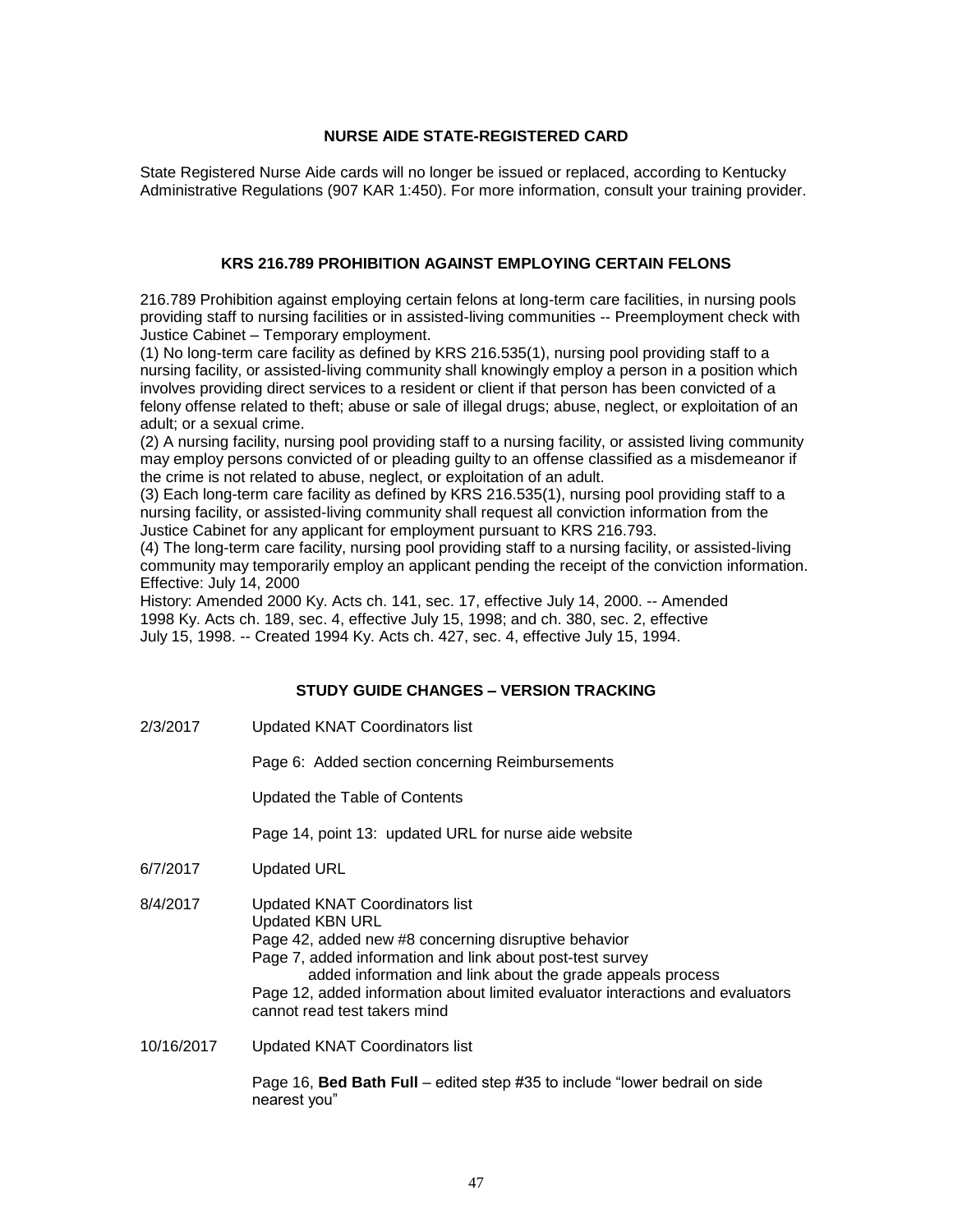Page 19 - 20, **Bed Making Occupied** – Added notation that this version will be removed from testing 2/1/2018.

Page 21, Bed Making Occupied – Added notation that this version is new due to the adoption of fitted sheets. This will be added to testing rotation on 2/1/2018.

Steps edited on original version from pages 19 – 20 as reflected in updated version on page 21:

Step 9: removed "…with fold in the center and lower edge of sheet even with foot of mattress…" Added "…on the mattress"

Step 10: Removed "miter corners". Added "fitted" to describe sheet. Added "tuck the corner of the fitted sheet over the head and foot of the mattress; tuck the sheet under the mattress from the head to the foot".

Old step 11: deleted "Fanfold surplus sheet close to the resident's back" New step 11: changed "fanfold" to "roll"

Old step 17, new step 16: Edited to read, "Tuck the corner of the fitted sheet over the head and foot of the mattress, tuck the sheet under the mattress from the head to the foot.

Old step 19, new step 18: Edited to add "Adjust pillows for comfort"

Old step 20, new step 19: Edited first sentence to "Place top sheet over bath blanket with hem stitching facing upward"

Old step 21, new step 20: added "make a toe pleat"

Old step 24: Deleted

Page 23 - 24, **Bed Making Unoccupied/Closed** – Added notation that this version will be removed from testing 2/1/2018.

Page 25, Bed Making Unoccupied/Closed – Added notation that this version is new due to the adoption of fitted sheets. This will be added to testing rotation on 2/1/2018.

Steps edited on original version from pages 23 – 24 as reflected in updated version on page 25:

Step 4: Deleted the following:

"Unfold it lengthwise"

"Place the center crease in the middle of the bed"

"Position the lower edge evenly with the bottom of the mattress"

Old Step 5: deleted "Pick the sheet up from the side to open it. Fanfold it toward the other side of the bed"

Old Step 6, New Step 5: Deleted "Go to the head of the bed" and "Make a mitered corner" Edited rest to read ""Tuck corner of the fitted sheet over the head and the foot of the mattress." And "Tuck the sheet under the mattress from the head to the foot"

Old step 10: Deleted "Miter the top corner of the bottom sheet"

Old step 11, new step 9: Removed "tuck well under side of mattress to read: "Tuck corner of fitted sheet over the head and the foot of the mattress. Tuck the sheet under the mattress from the head to the foot.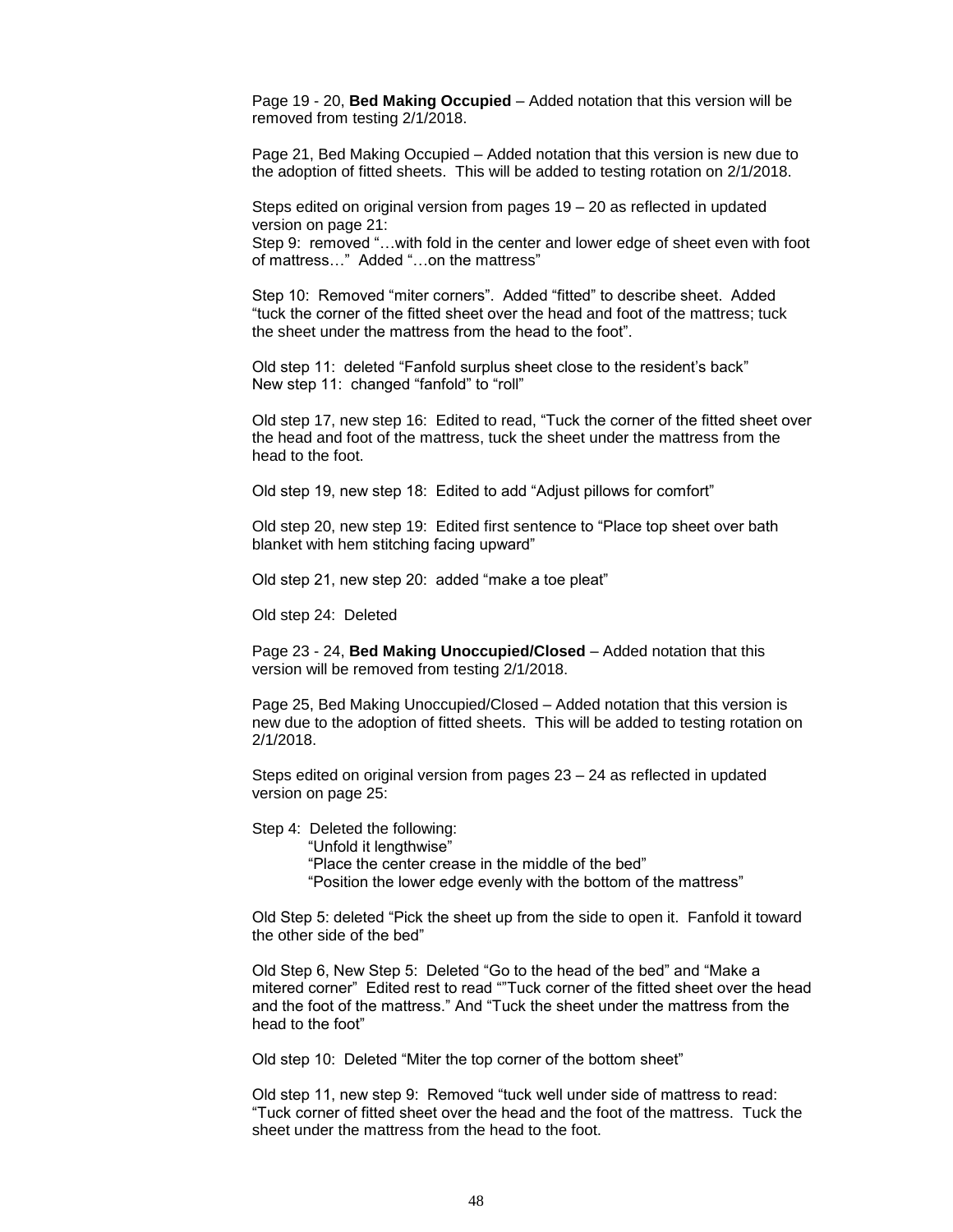Old step 13: Deleted "Go to the other side of the bed"

Old step 14, New step 11: Changed "Outward" to "Upward"

Page 24: corrected step from "29" to "19"

#### Page 27: **Clearing the Obstructed Airway**

Step 2: edited to read, "Ask the victim if they can cough or speak"

#### Page 42: **Hand Hygiene**

Deleted old line 7: If bar soap is used, rinse it well before lathering and before returning it to the dish" Bar soap has been phased out as a reference due to industry standards.

#### Page 47: **Renewal of Registration**

Added "If for whatever reason you are unable to change your status on the Nurse Aide Registry from expired to current and in good standing, your only option is to repeat the 75-hour nurse aide course with an approved provider and successfully complete the NATCEP again.

1/19/2018 Removed Bed Making Occupied skill that utilized flat sheets.

Removed Bed Making Unoccupied/Closed skill that utilized flat sheets.

Removed Measure and Record Height and Weight skill.

Updated Coordintor Contact List.

Updated the Table of Contents to remove skills, add skills, and correct page numbers.

Removed all study guide change details previous to 2016. These are on file if requested.

Page 14: **Applying an Adult Brief** Added new skill. This will be added to the testing rotation starting 4/1/2018.

Page 20: **Bed Making Occupied – w/ fitted sheets** Skill now available for testing.

Page 22: **Bed Making Unoccupied/Closed – w/ fitted sheets** Skill now available for testing.

Page 37: **Range of Motion Exercises – Shoulder** Added new skill. This will be added to the testing rotation starting 4/1/2018.

Page 40: **Transferring a Resident from a Wheelchair to a Bed** Added new skill. This will be added to the testing rotation starting 4/1/2018.

3/28/2018 Global change: change all references to "Wash Hands" to "Hand Hygiene".

Page 42: Changed title of skill from "**Wash Hands Aseptically**" to "**Hand Hygiene**"

Step #8: Changed to read: "Steps 9-12"

Page 3: Added the following notice: Test candidates will be tested using skills from the most recent study guide regardless of when training was completed. It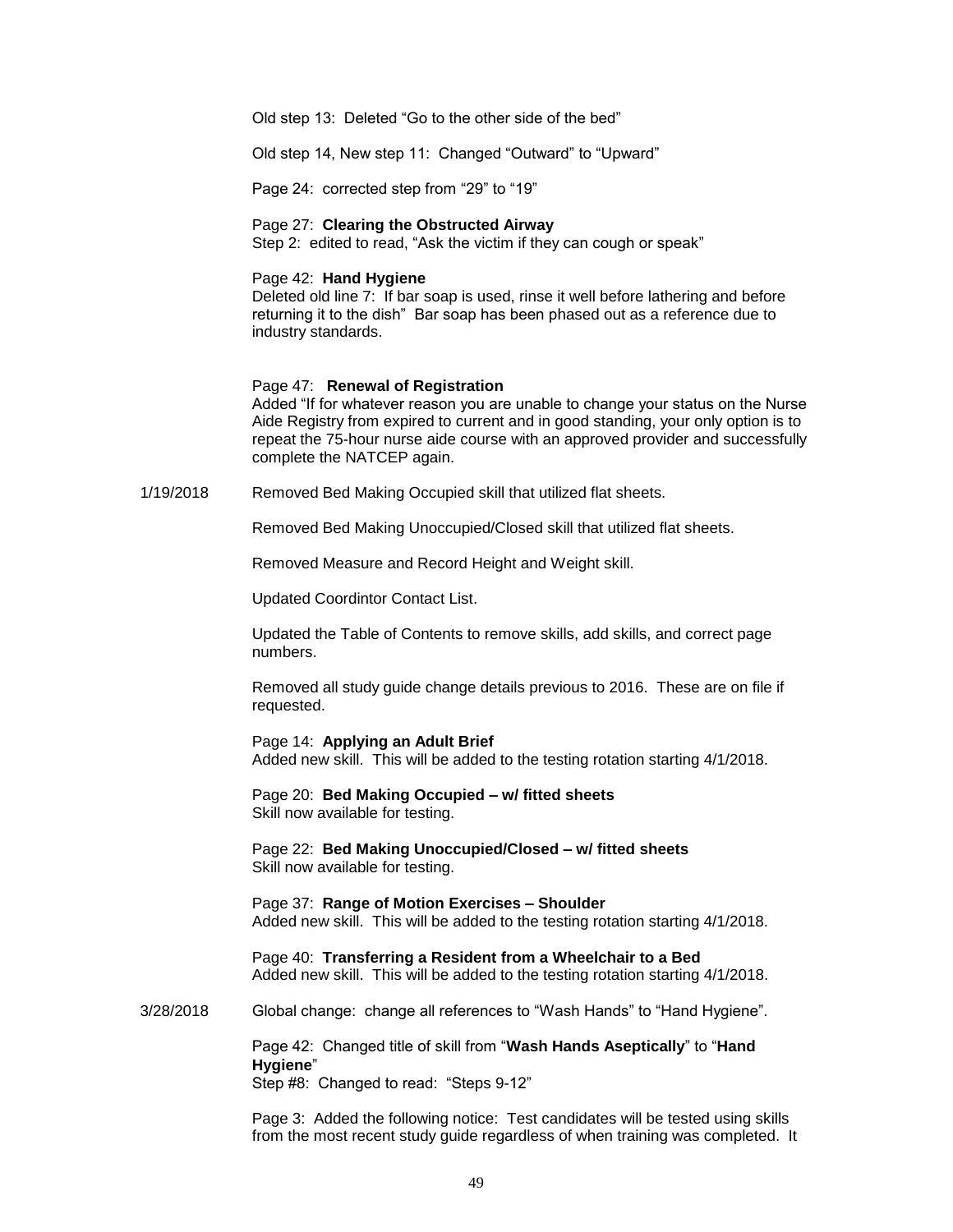is the test candidate's responsibility to check for updates and changes prior to testing.

Page 17: Updated task list #49 to include incontinence briefs.

Page 4: Updated Coordinator Contact List

Page 18: **Bed Bath – Full** – step #33 is now critical.

Page 37: **Range of Motion Exercises – Shoulder** – will not be added to testing rotation until 5/1/2018, changed from 4/1/2018. Step #2: Changed bed rail to side rails. Step #4: Removed "Cover resident with bath blanket and remove top linens". Step #9: Changed "Abduction" to "Adduction". Step #12: Changed "inward" to "internal" and "outward" to "external". Step #13: "Cover the resident" deleted. Renumbered skill.

Page 40: **Transferring a Resident from a Wheelchair to a Bed** – removed notation about when it is added to testing rotation. This skill is now available for testing.

Page 14: **Applying an Adult Brief –** will not be added to testing rotation until 5/1/2018, changed from 4/1/2018. Entire skill was re-written.

- 4/9/2018 Page 37: **Range of Motion Exercises - Shoulder** Step #17: Removed "remove bath blanket".
- 8/3/2018 Updated Coordinator Contact List

Page 14: **Applying an Adult Brief** – removed notation about when it is added to testing rotation.

Page 37: **Range of Motion Exercises – Shoulder** – removed notation about when it is added to testing rotation.

Page 45: #9: Added clarification that "hard copy translating dictionaries will be reviewed".

12/18/2018 Page 2: Updated Table of Contents.

Page 3: Updated the nurse aide website URL.

Page 4: Updated the contact information for Big Sandy Community & Technical College.

Page 7: Updated the nurse aide website URL. Added additional information regarding the nurse aide grade appeal process.

Page 13: The test will now consist of 28 skills instead of 27.

Page 30: **Giving the Bedpan**: Modified the skill and notated this will be added back into testing rotation on 7/1/2019.

Page 40: **Shaving the Person's Face with a Safety Razor:** Added the skill and notated this will be added into testing rotation on 7/1/2019. Page 45: Updated # 8 to add that professional behavior is expected at all times.